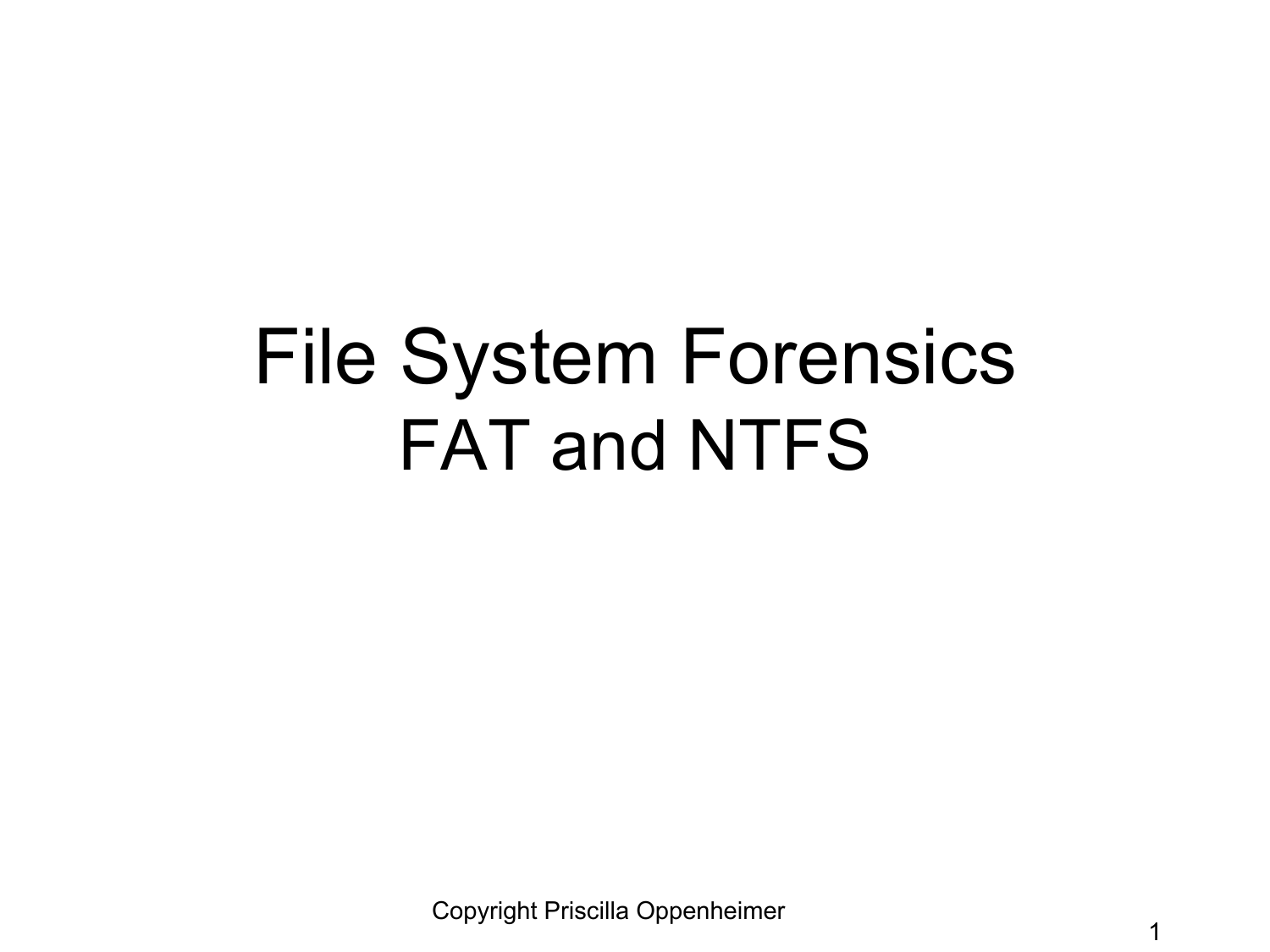# File System

- A file system is a part of the Operating System (OS) that specifies how files are named, stored, and organized in storage.
- The file system manages files and folders, and the information that the OS and users need to locate and access these items.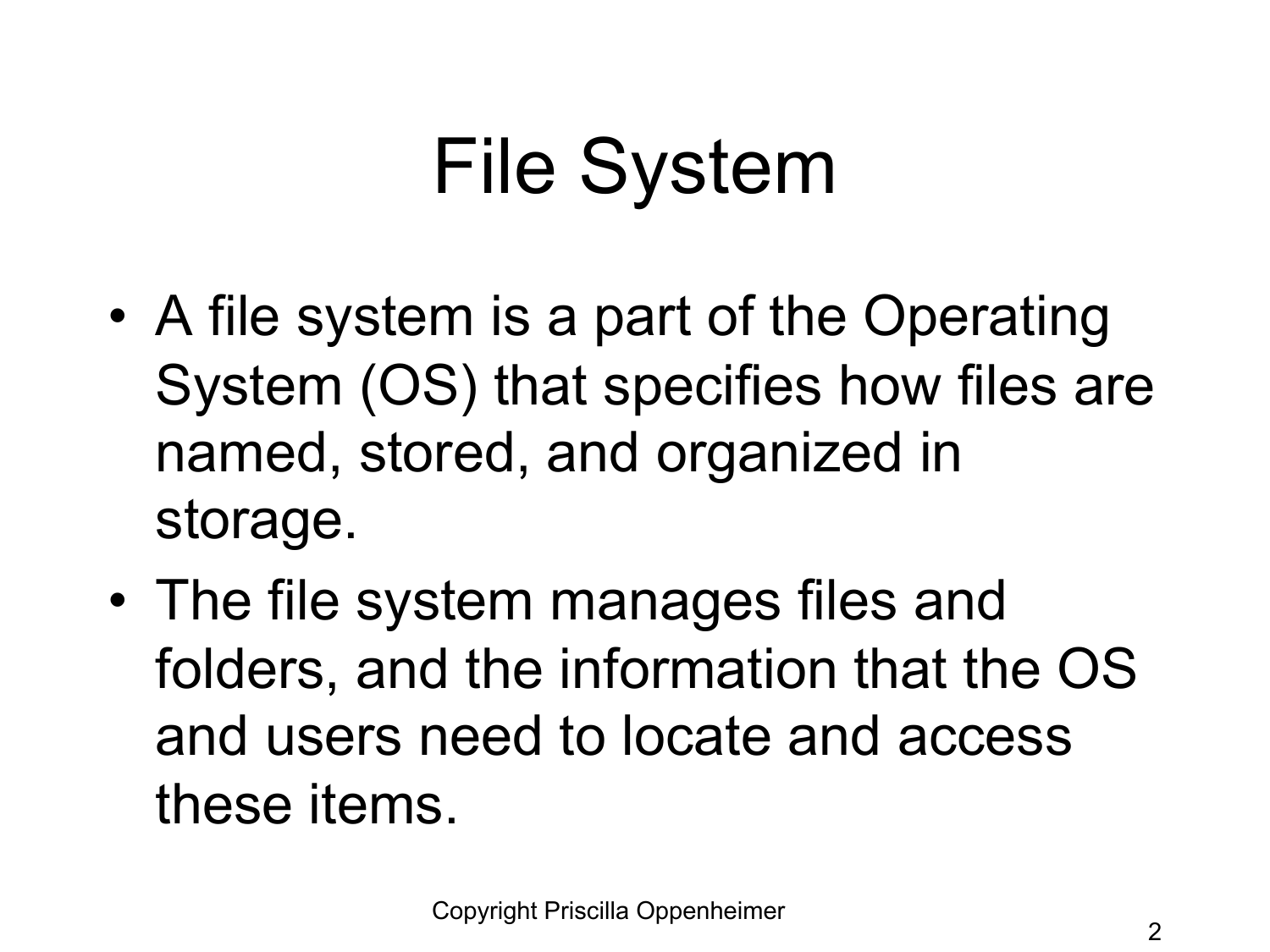### FAT File Systems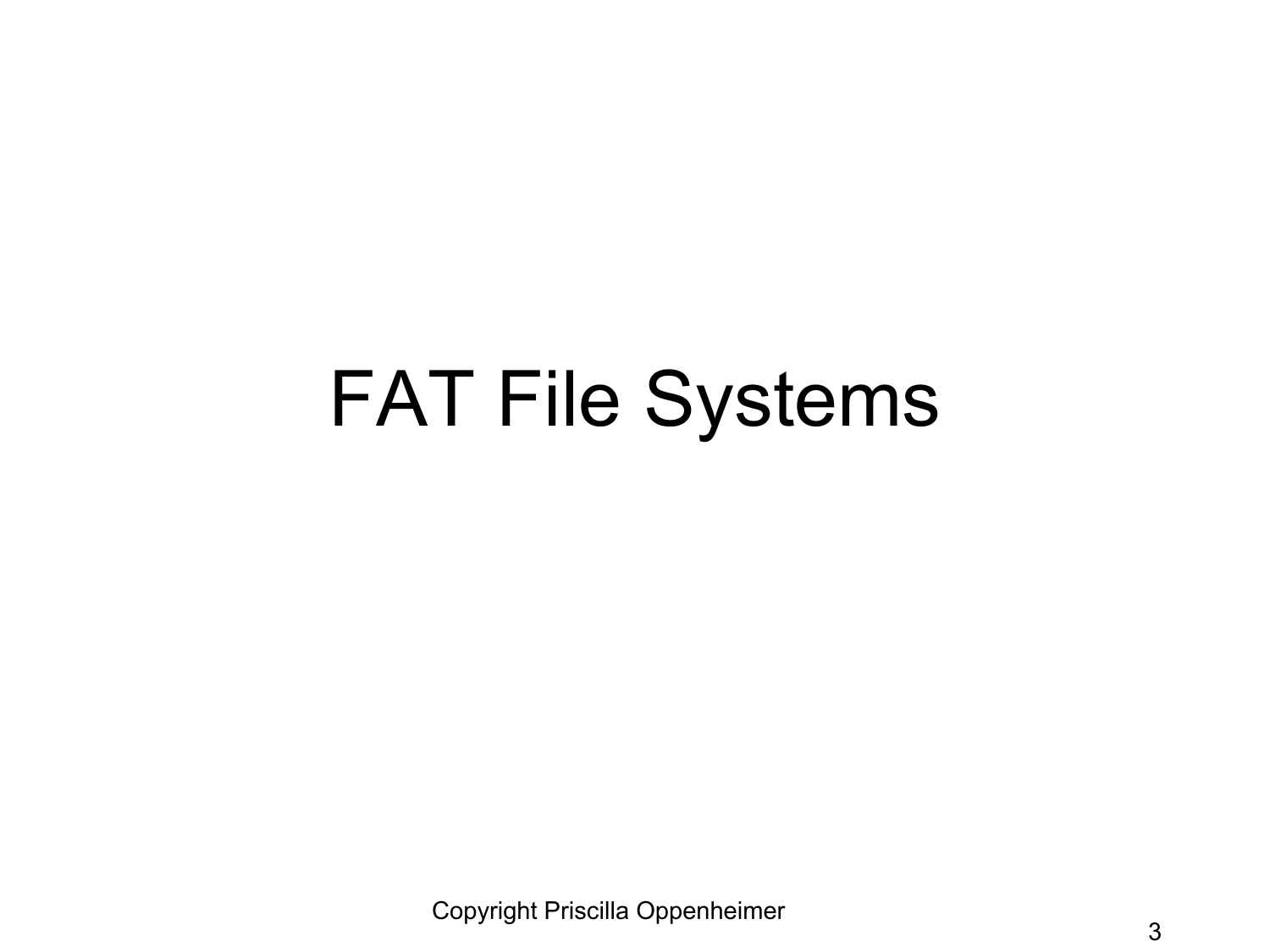# File Allocation Table (FAT) File Systems

- Simple and common
- Primary file system for DOS and Windows 9x
- Can be used with newer Windows versions but the New Technologies File System (NTFS) is default for newer versions
- Supported by all Windows and UNIX varieties
- Used on flash cards and USB thumb drives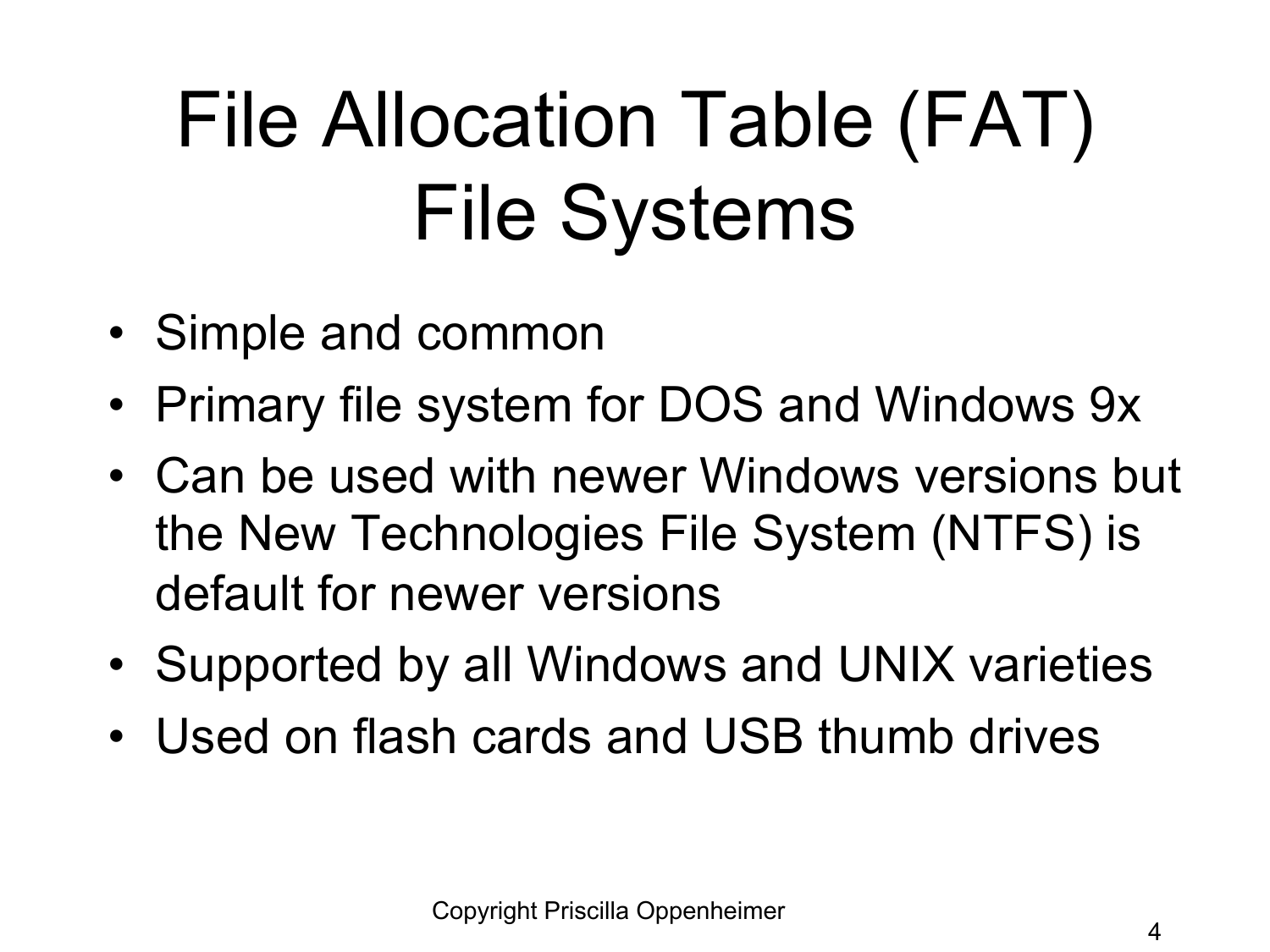# The FAT Family

• FAT12, FAT16, FAT32

– The number refers to the quantity of bits used in the FAT to refer to clusters

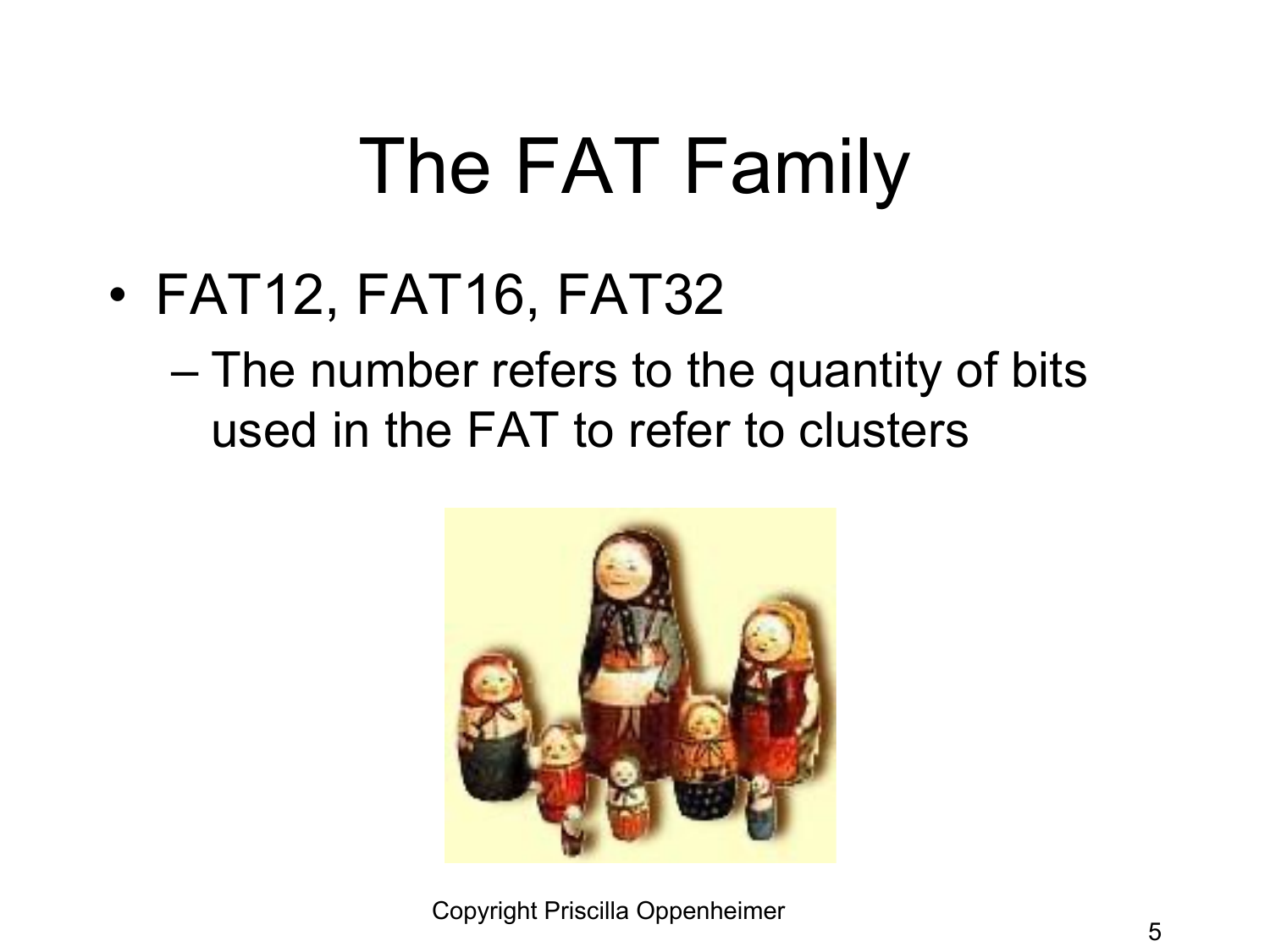# Disk Storage Review

- Data is stored on disks one entire sector at a time
	- A sector is usually 512 bytes
	- If you use only one byte, the system still provides the other 511 bytes for you
	- A sector is the minimum size read from, or written to, a disk
	- A sector is the minimum I/O unit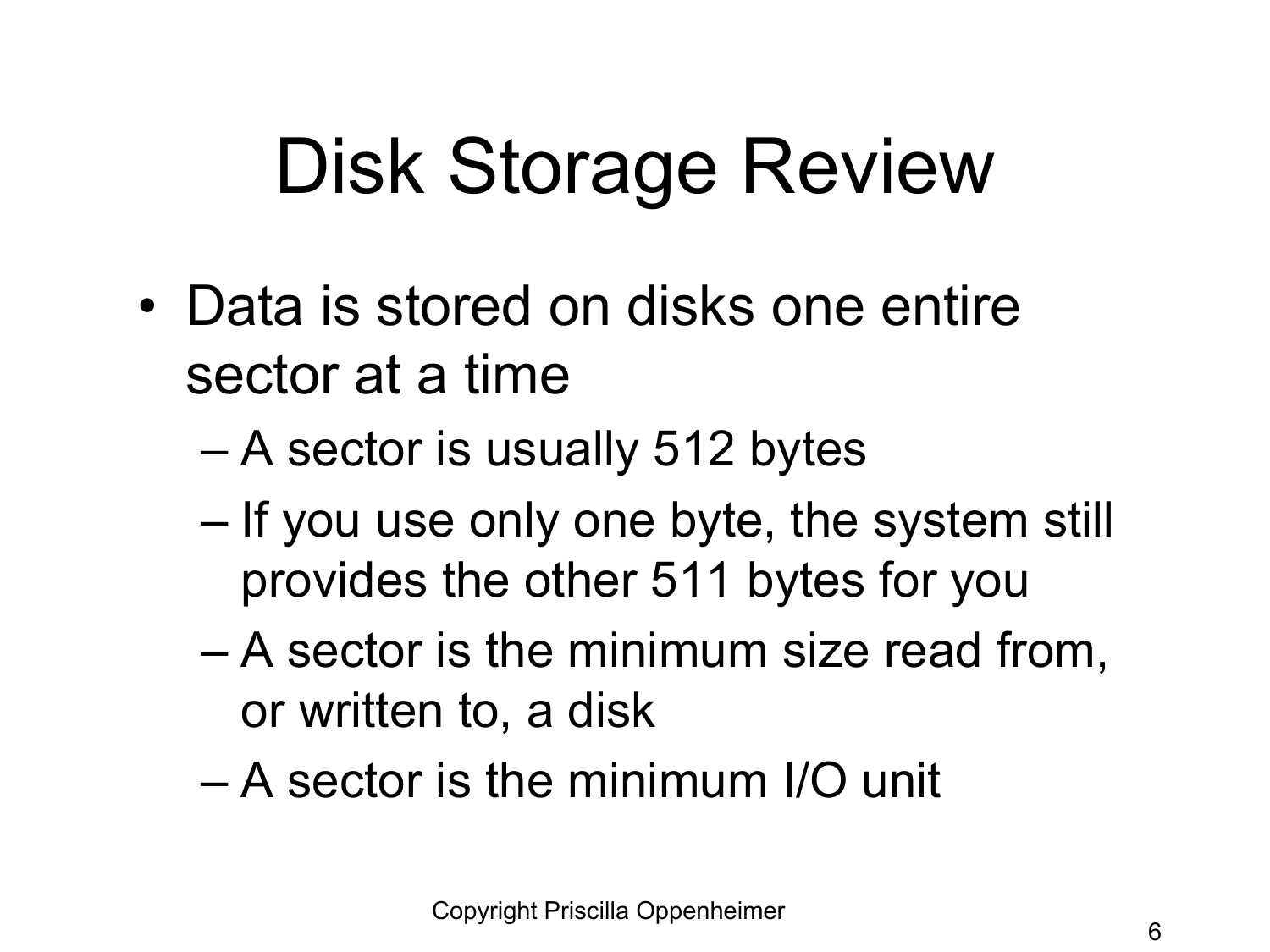# Disk Storage Review (cont.)

- Space is allocated to a file one cluster at a time
	- A cluster is a fixed number of sectors
		- Must be a power of  $2(1,2,...64)$
	- Unused sectors retain the data that was on them prior to allocation
	- A cluster is the minimum file allocation unit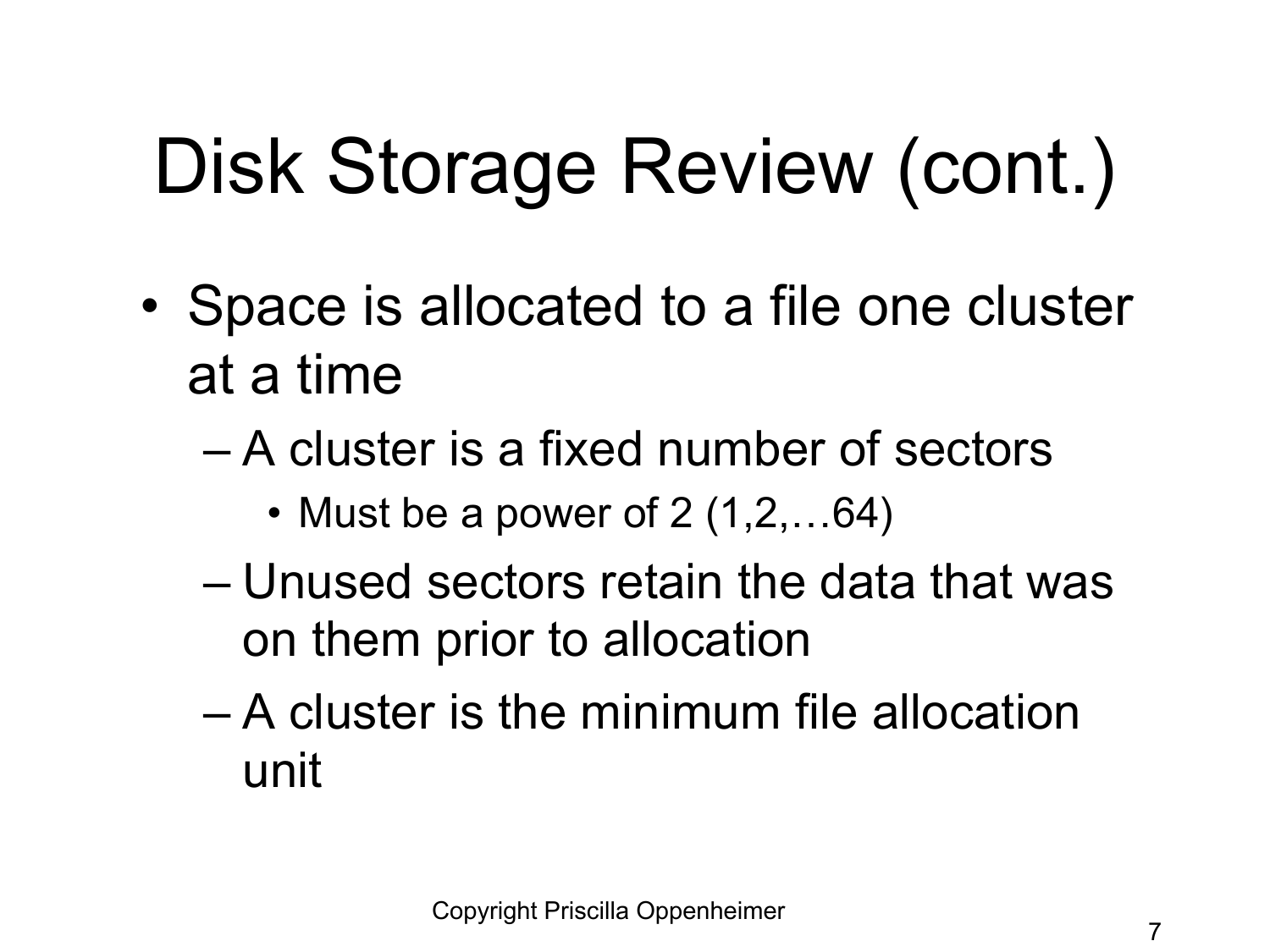### **Clusters**

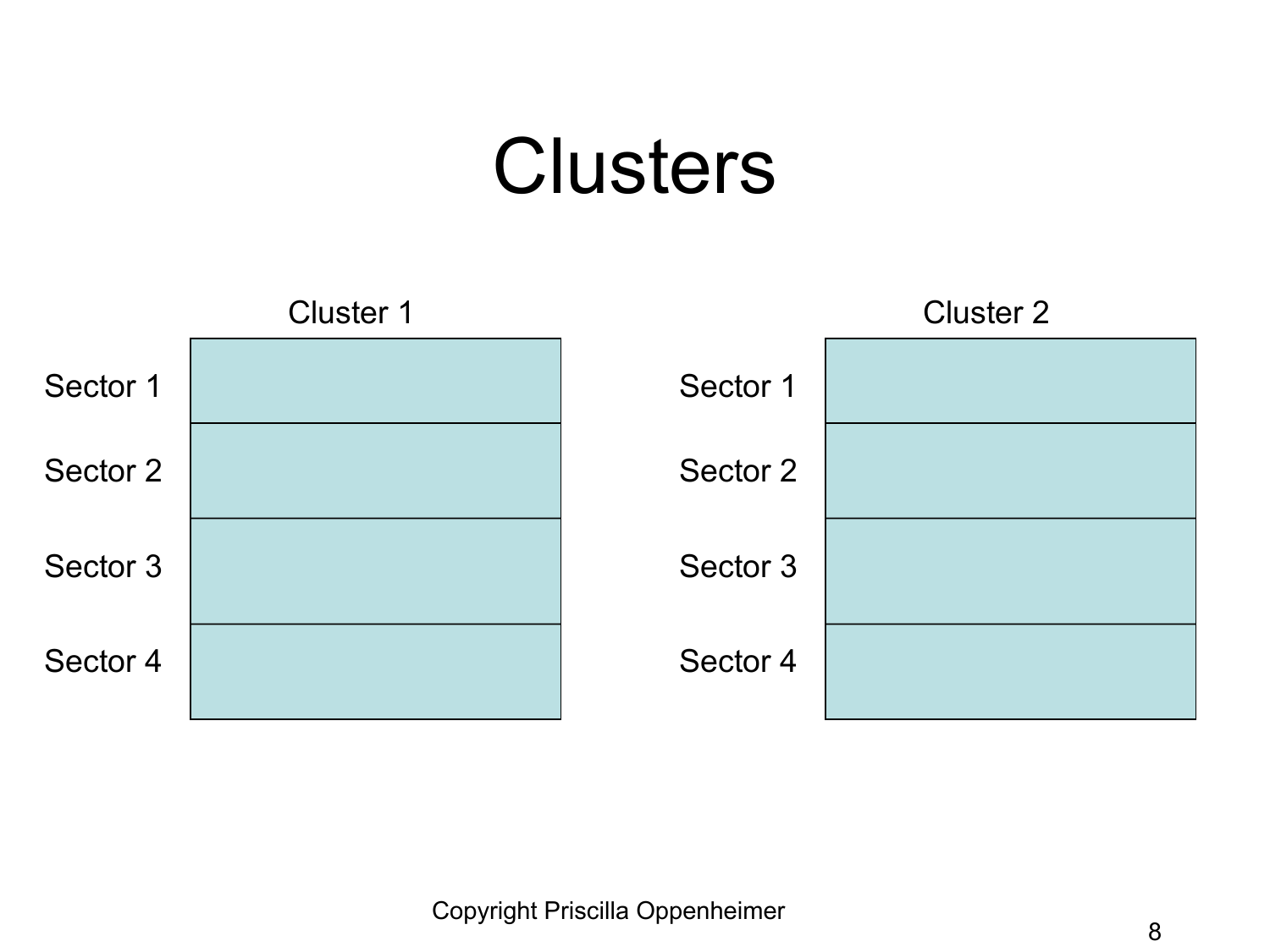# File Data (Example 1)

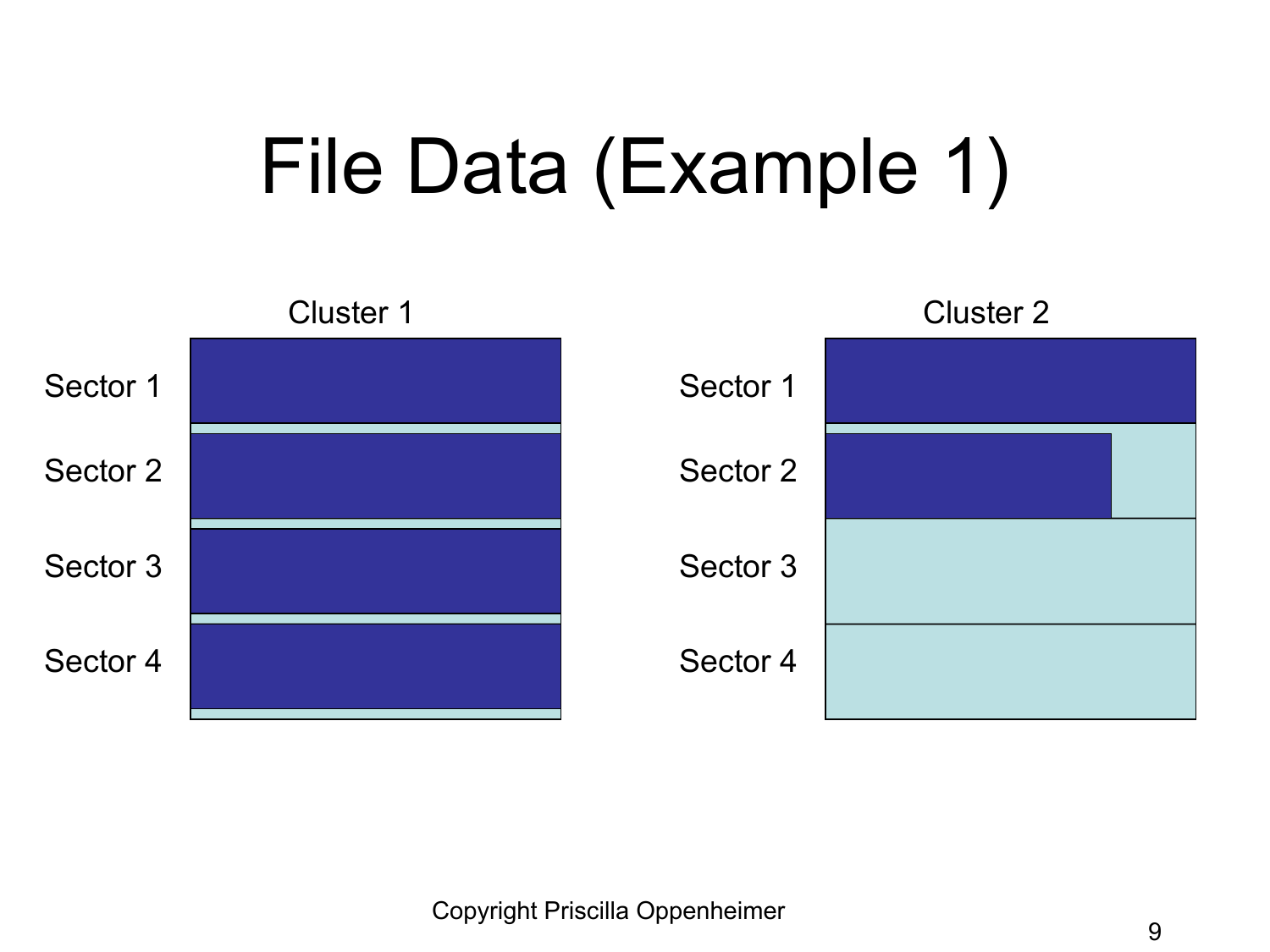# File Data (Example 2)

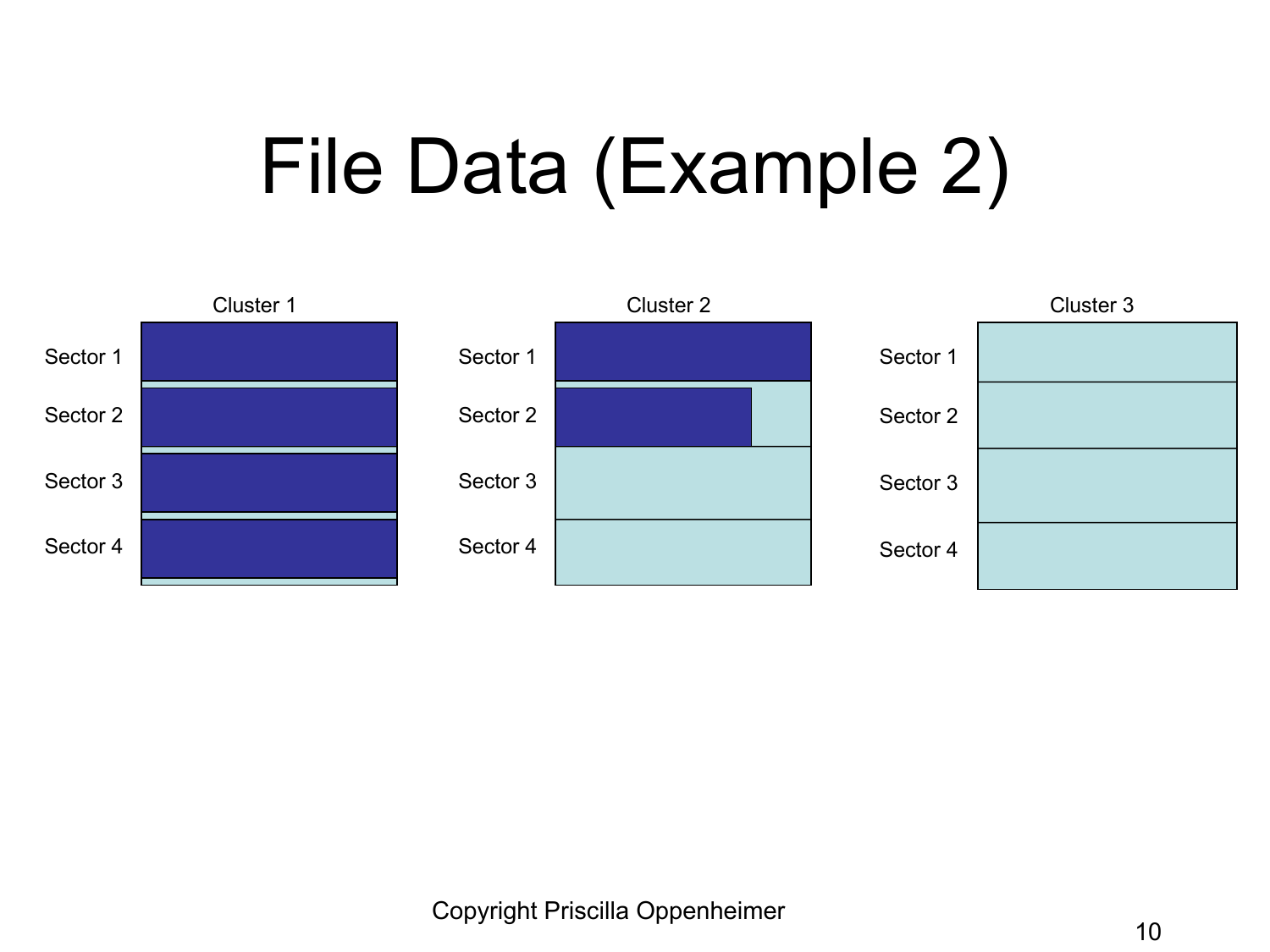### **Slack**

- Slack is the space allocated to a file, but unused
	- Space at the end of a sector that remains unused by the file
	- Sectors allocated to the file that the file has not yet used
- Slack space often contains useful evidence
	- Unused bytes in an allocated sector are less useful
	- Unused sectors in an allocated cluster retain their original contents and are very useful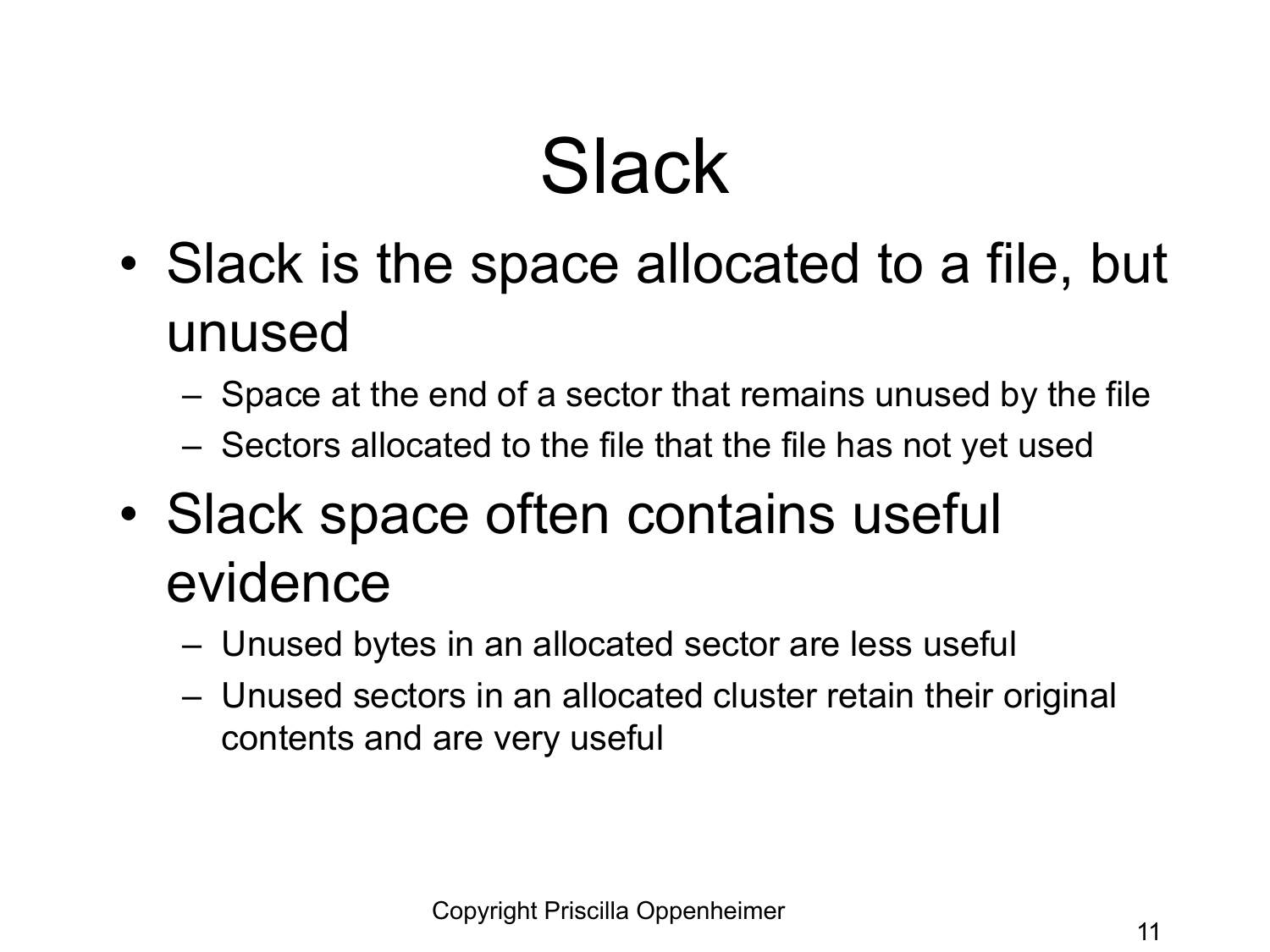### Unallocated Clusters

- Many clusters on a modern hard drive are unallocated
- Unallocated clusters may have been allocated earlier though
	- These clusters retain their data until they are reallocated to a new file
	- Deleted files are still recoverable!

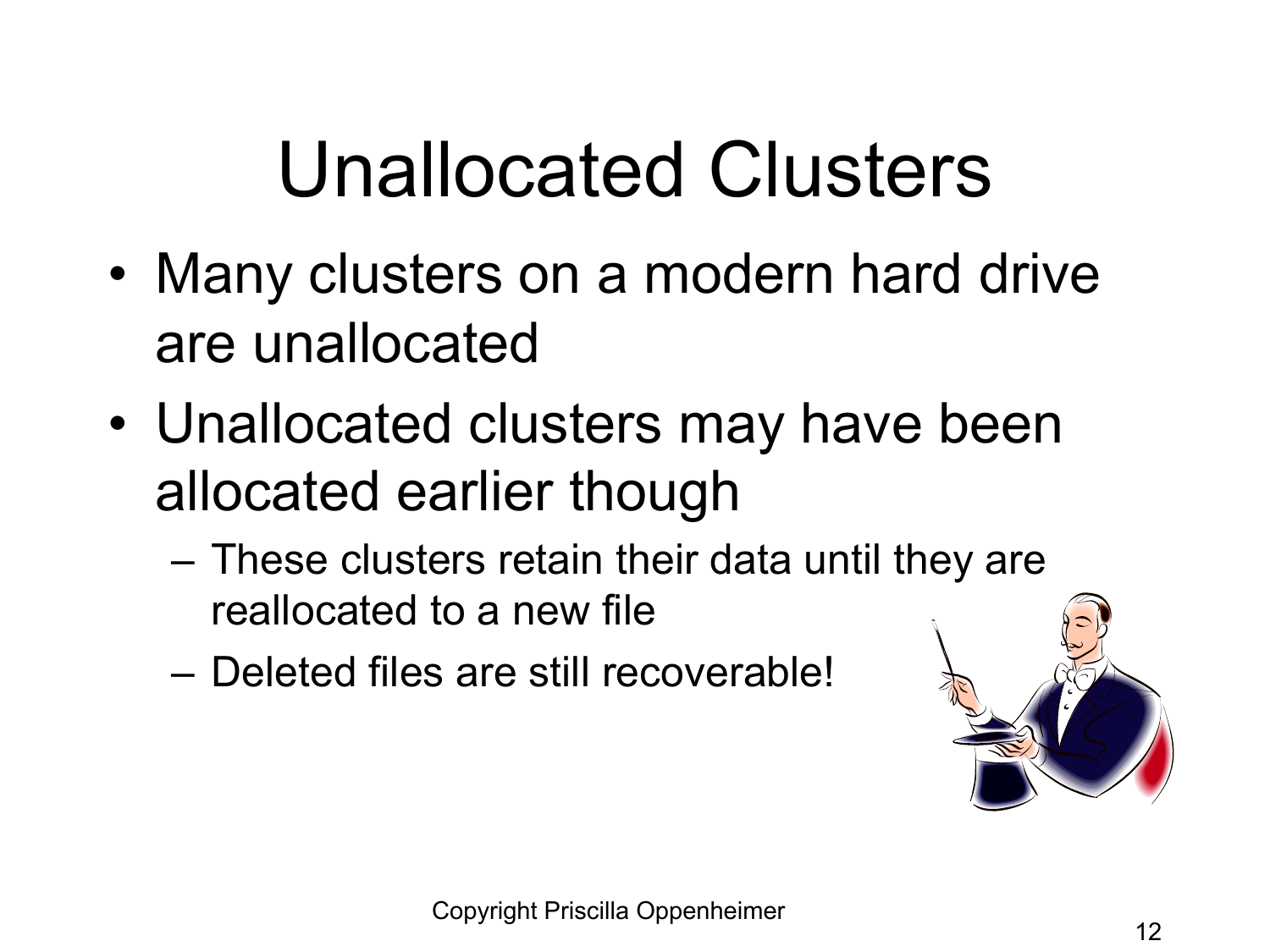# Cluster Allocation Algorithms

- First available
	- Always start at the beginning of the file system
	- Fragmented files common
	- Recovery of deleted content better at end of file system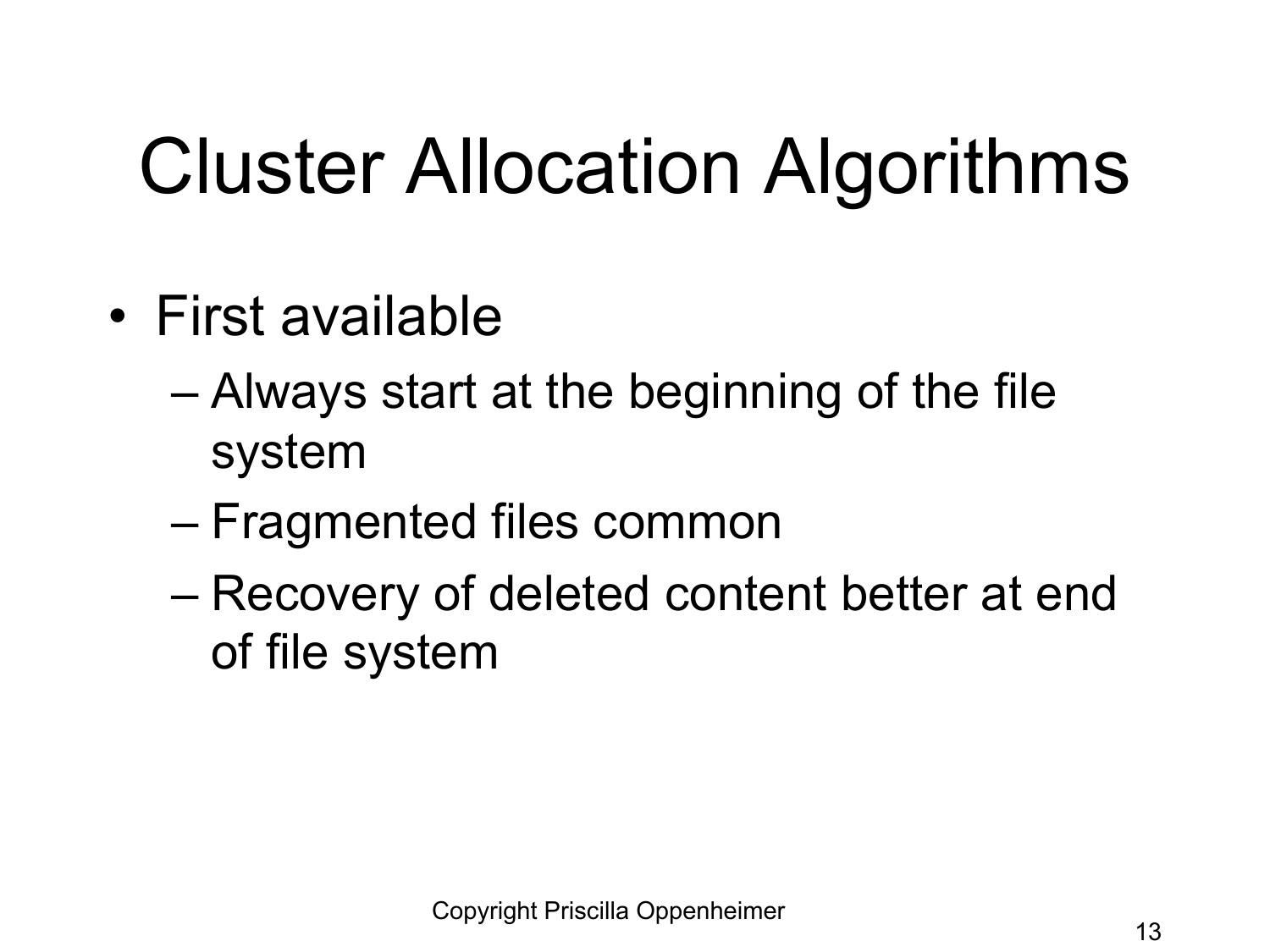# Cluster Allocation Algorithms

- Best fit
	- Search for consecutive clusters that fit the size of file
	- Only works for files that do not grow
- Next available
	- Start search with the cluster that was most recently allocated
	- More balanced for data recovery
	- Used by newer Windows versions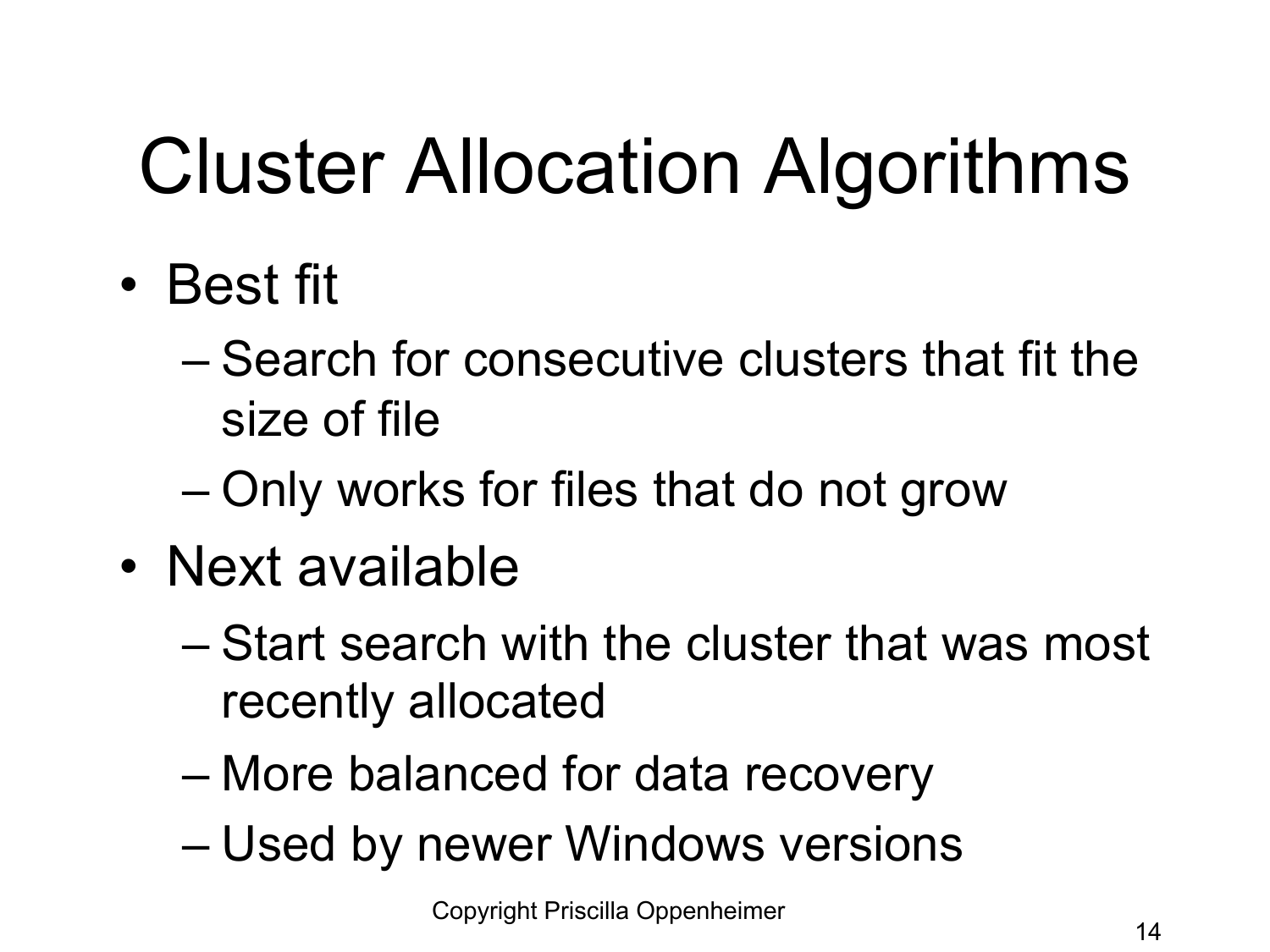### Partitions Review

- The user creates partitions (logical drives or volumes)
	- Creates Master Boot Record with partition table
	- Each partition uses a file system
		- FAT12, FAT16, FAT32, NTFS on Windows systems
		- EXT2, EXT3, UFS1, UFS2 on Linux and UNIX systems
- Recovery tools can often find data even if the disk was repartioned
	- Look for tell-tale symptoms of a file system
	- FAT file systems have 0x55AA in bytes 510 and 511 of the partition, for example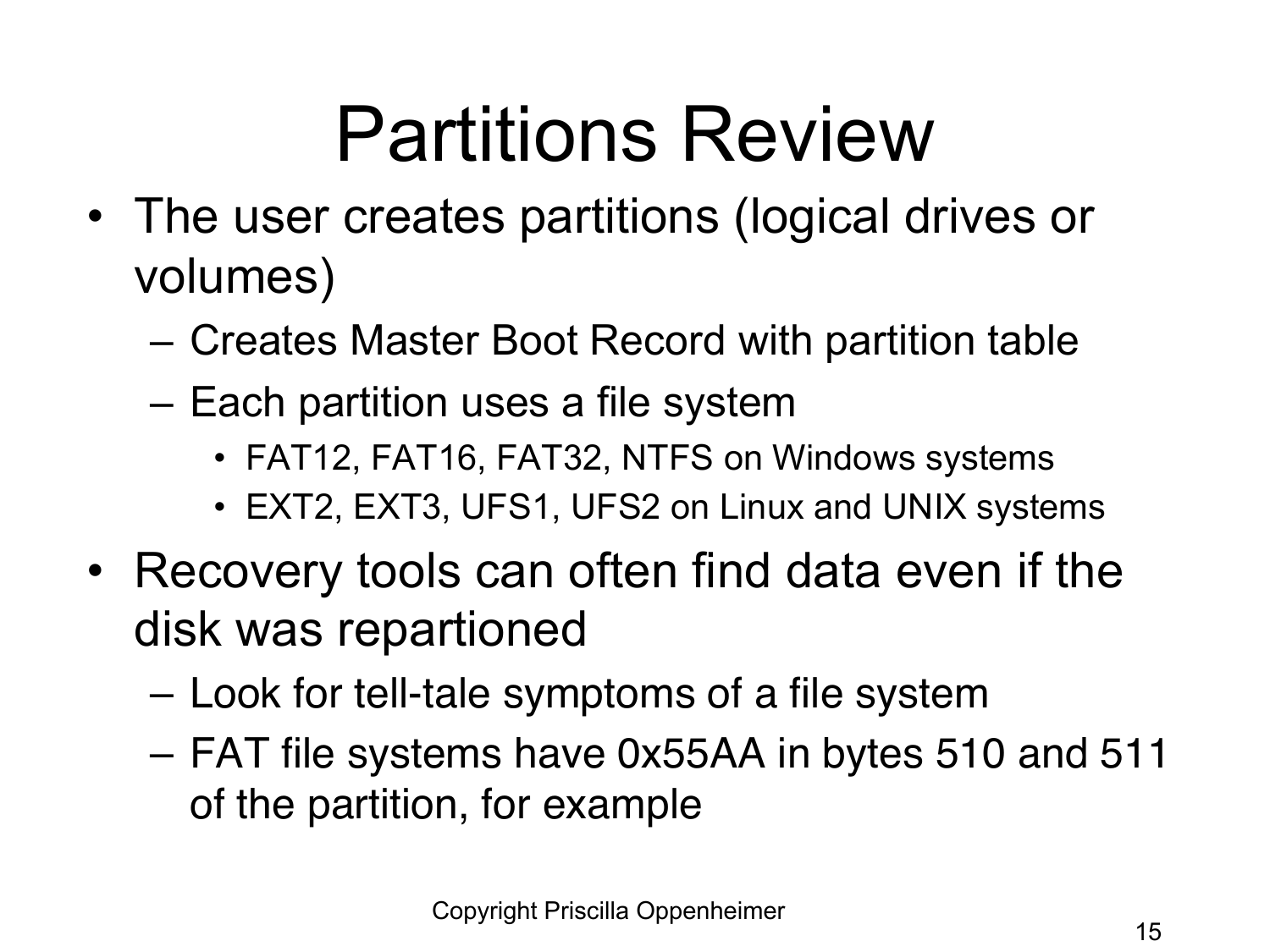### Partitions Review

- MBR in first 512-byte sector on disk
	- Boot code (Bytes 0-445)
	- Partition table (bytes 446-509)
	- Signature (bytes 510-511, value = 0x55AA)
- Partition table has four entries
	- Disk has four primary partitions
	- A primary partition may hold extended partitions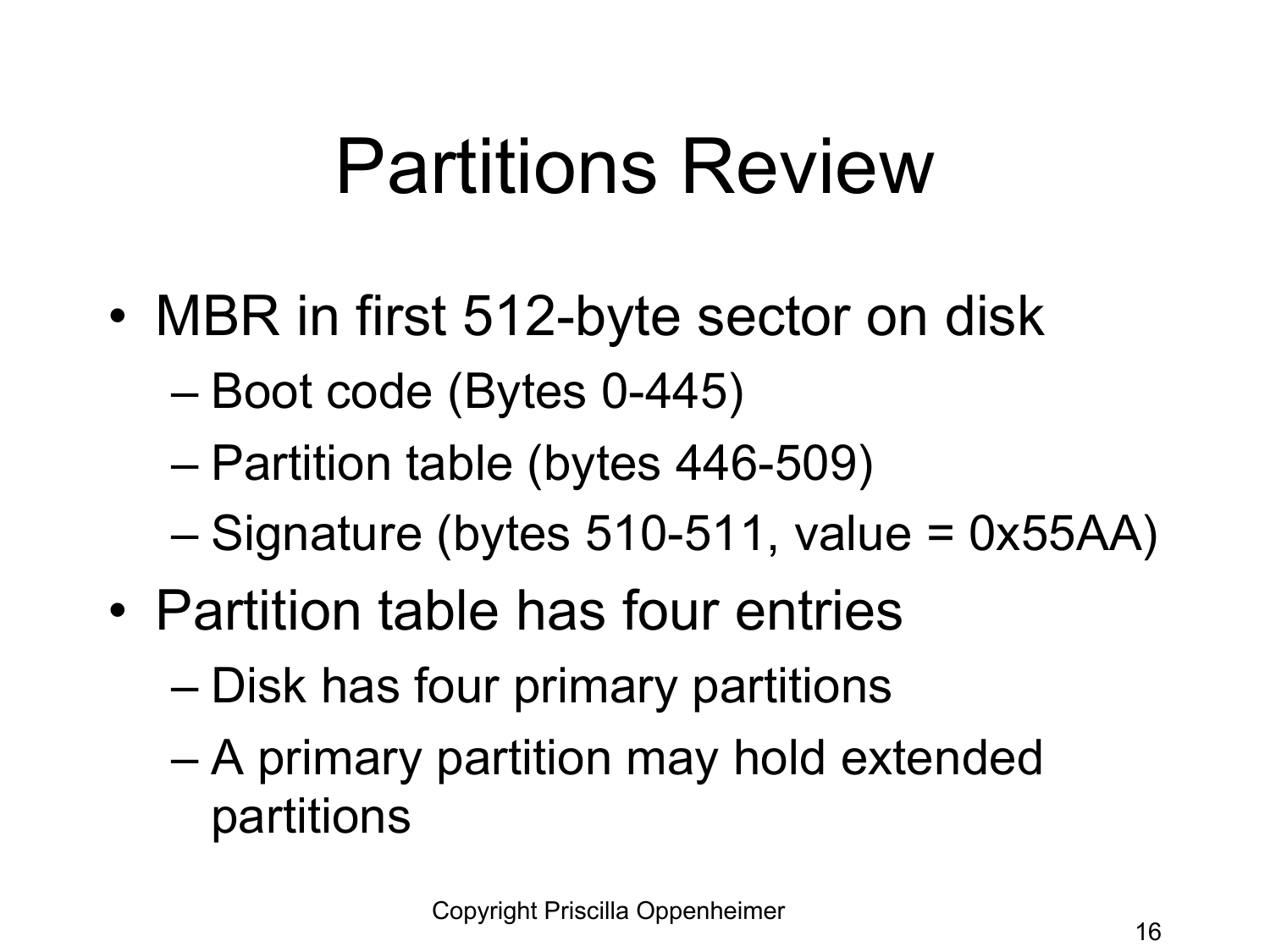### Disk

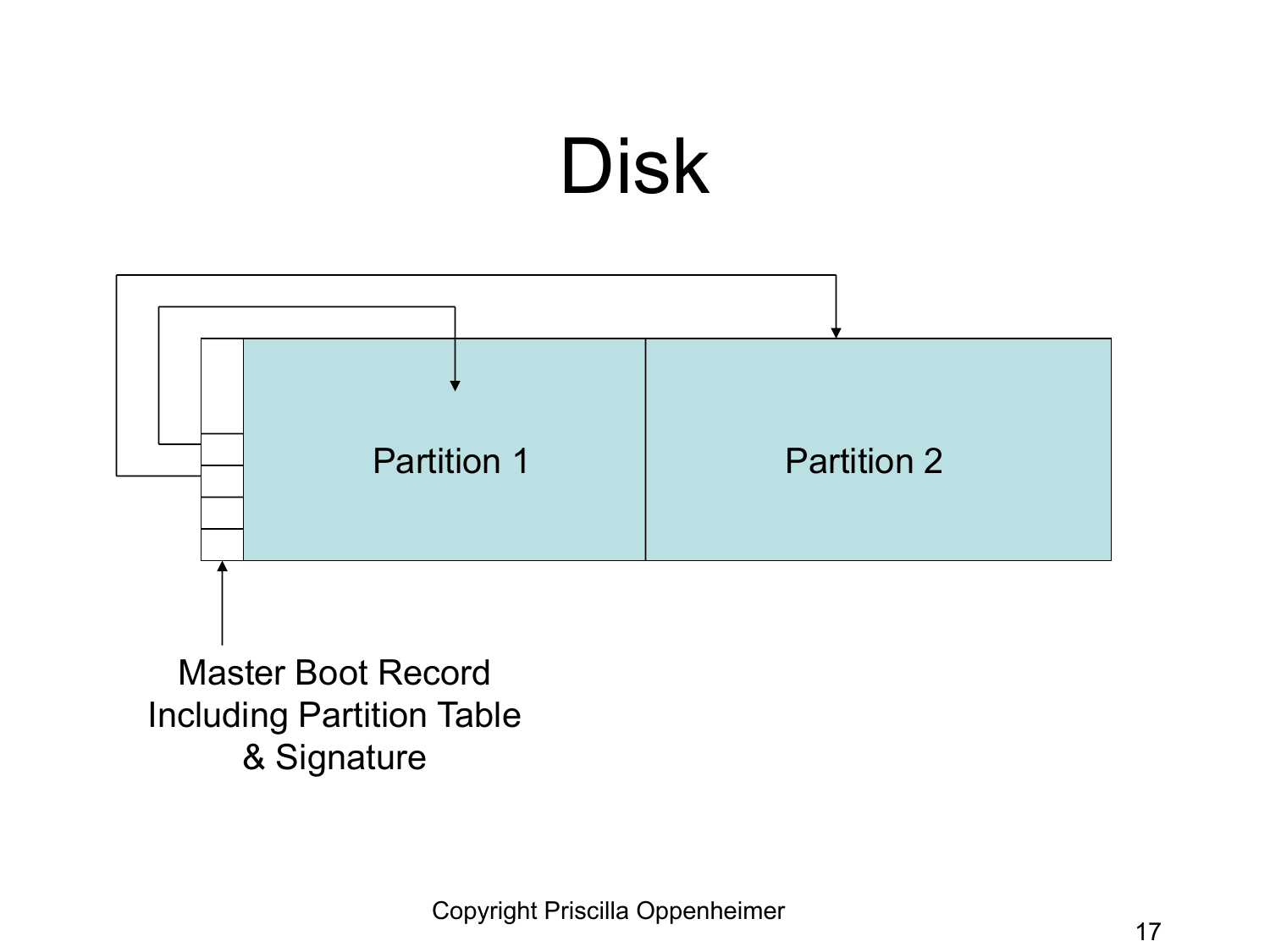# File Systems

- High-level formatting creates file system data structures
	- Root directory
	- Data that tracks which clusters are unused, allowing the OS to find available clusters quickly
		- File Allocation Table (FAT) on older Windows systems
		- \$Bitmap in the Master File Table (MFT) on newer Windows systems
	- Exact details depend on operating system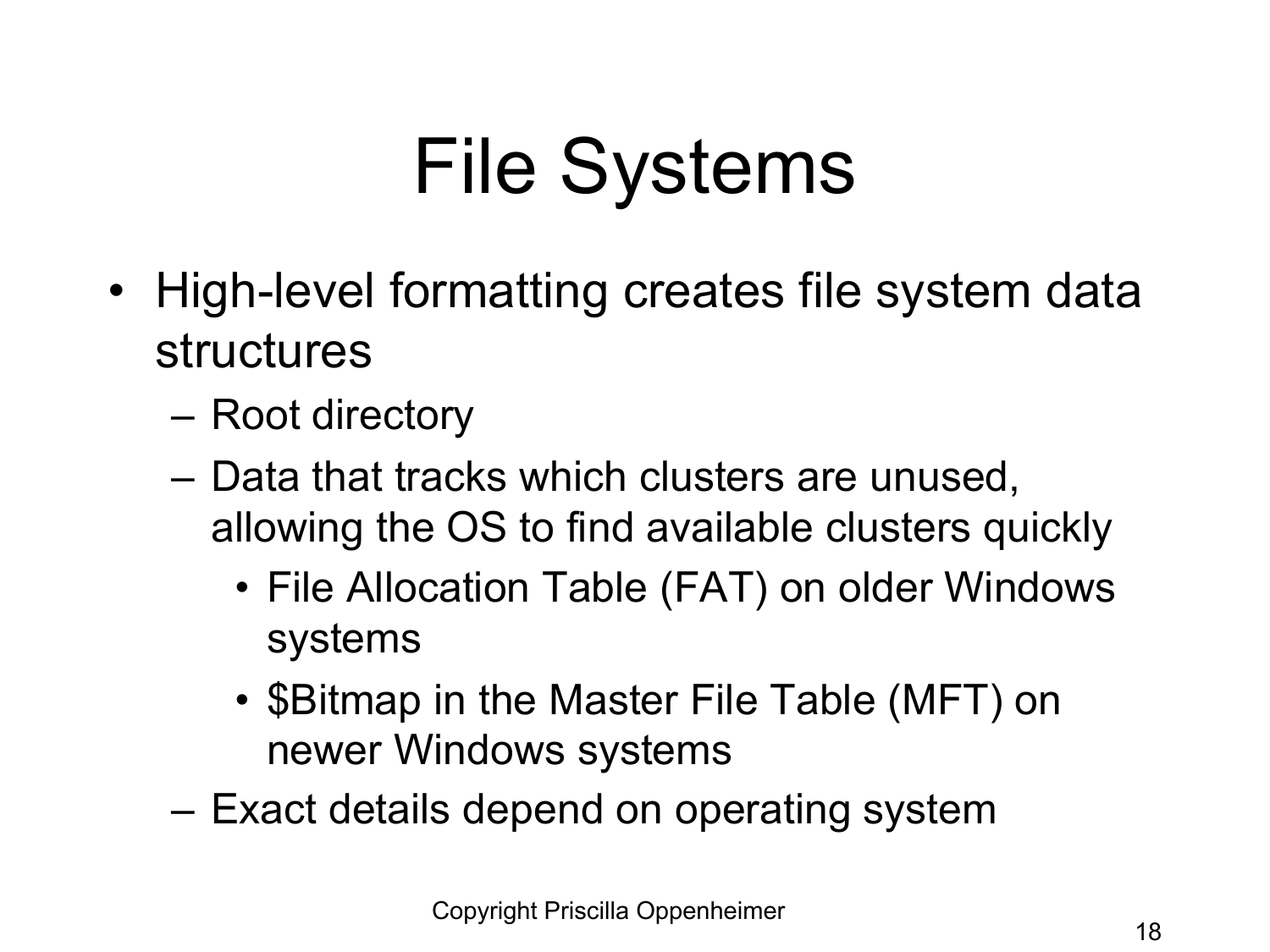### Partition Holds a File System from the FAT Family

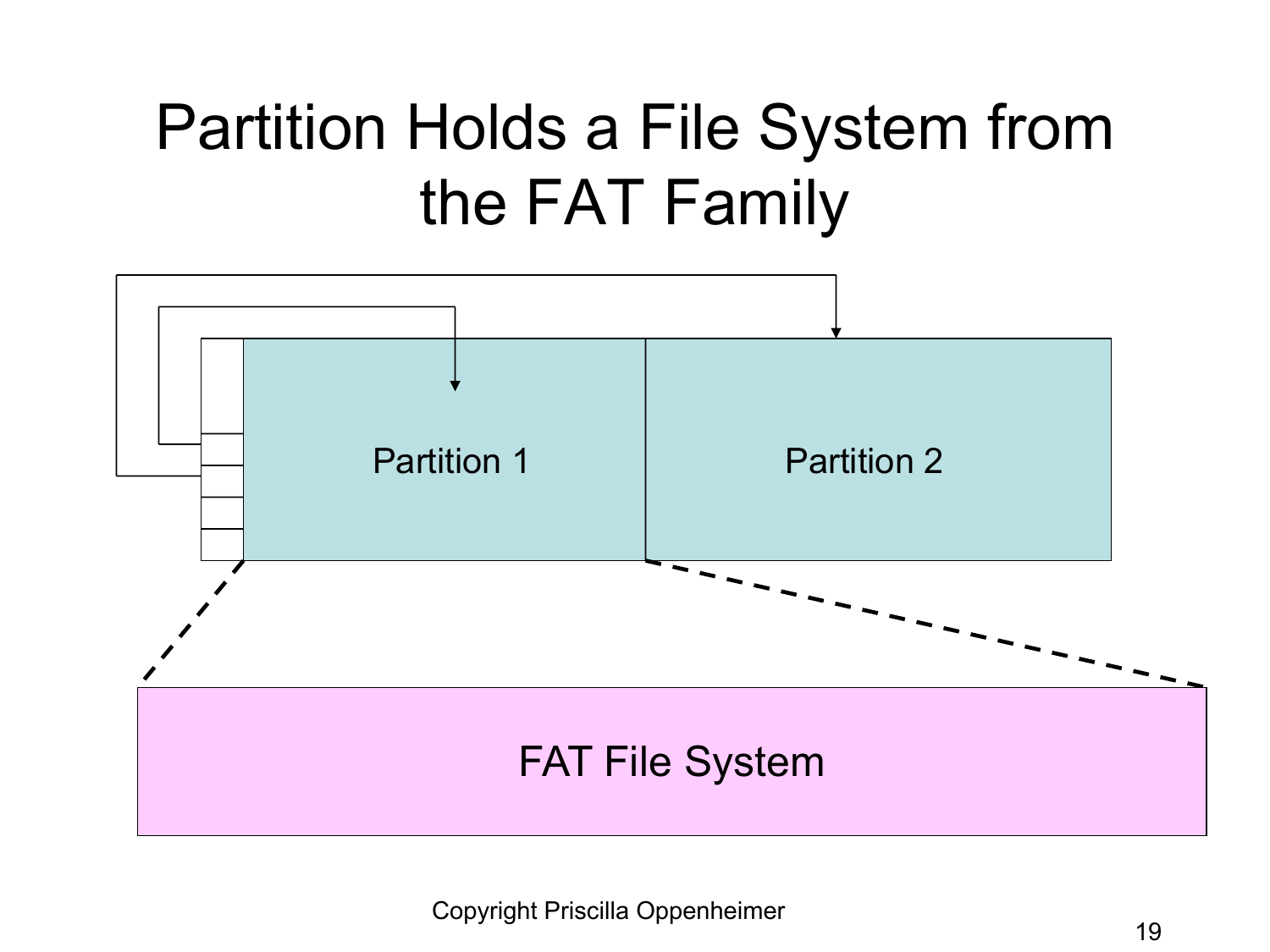#### FAT Family File System

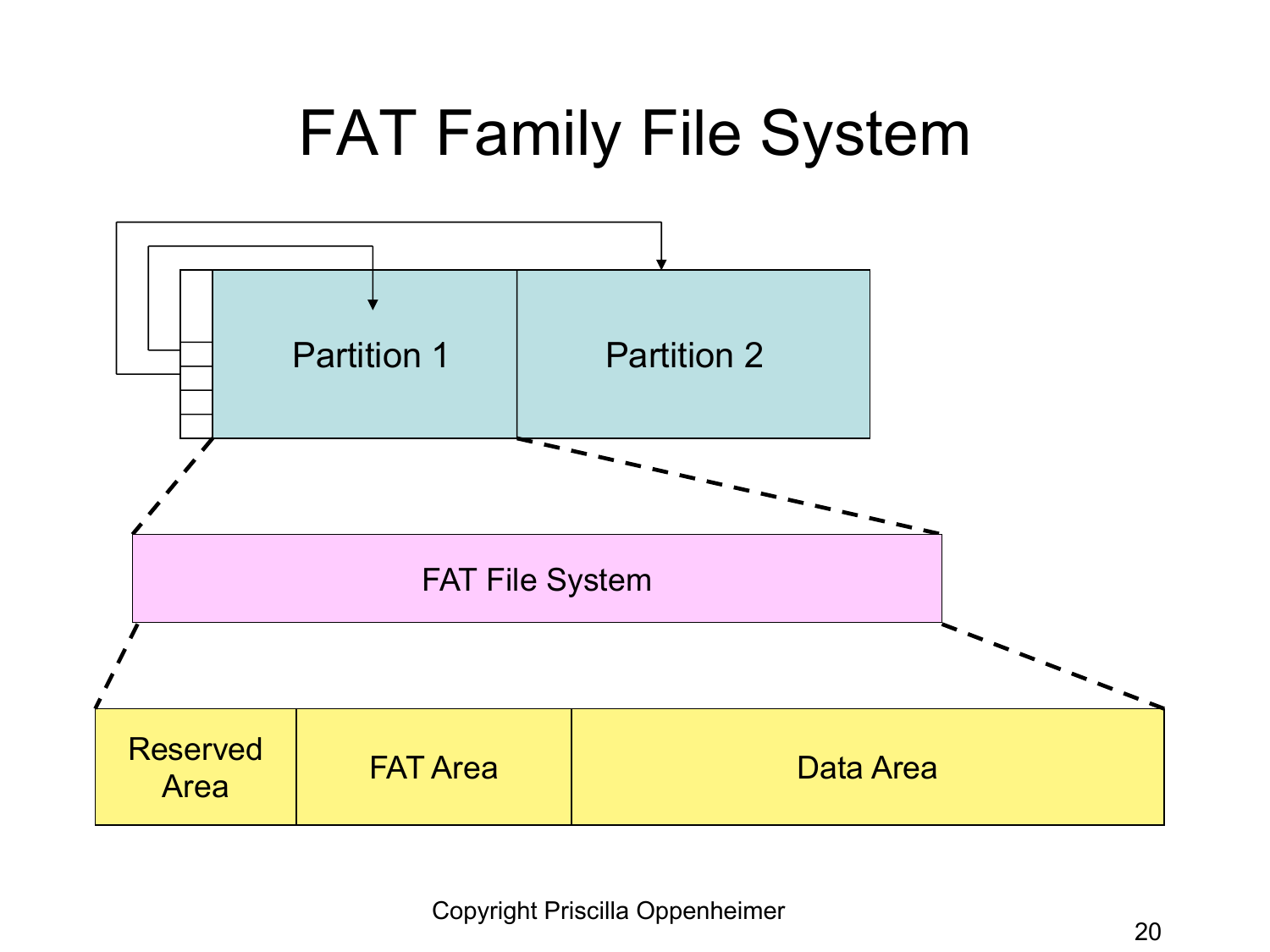#### FAT File System Layout

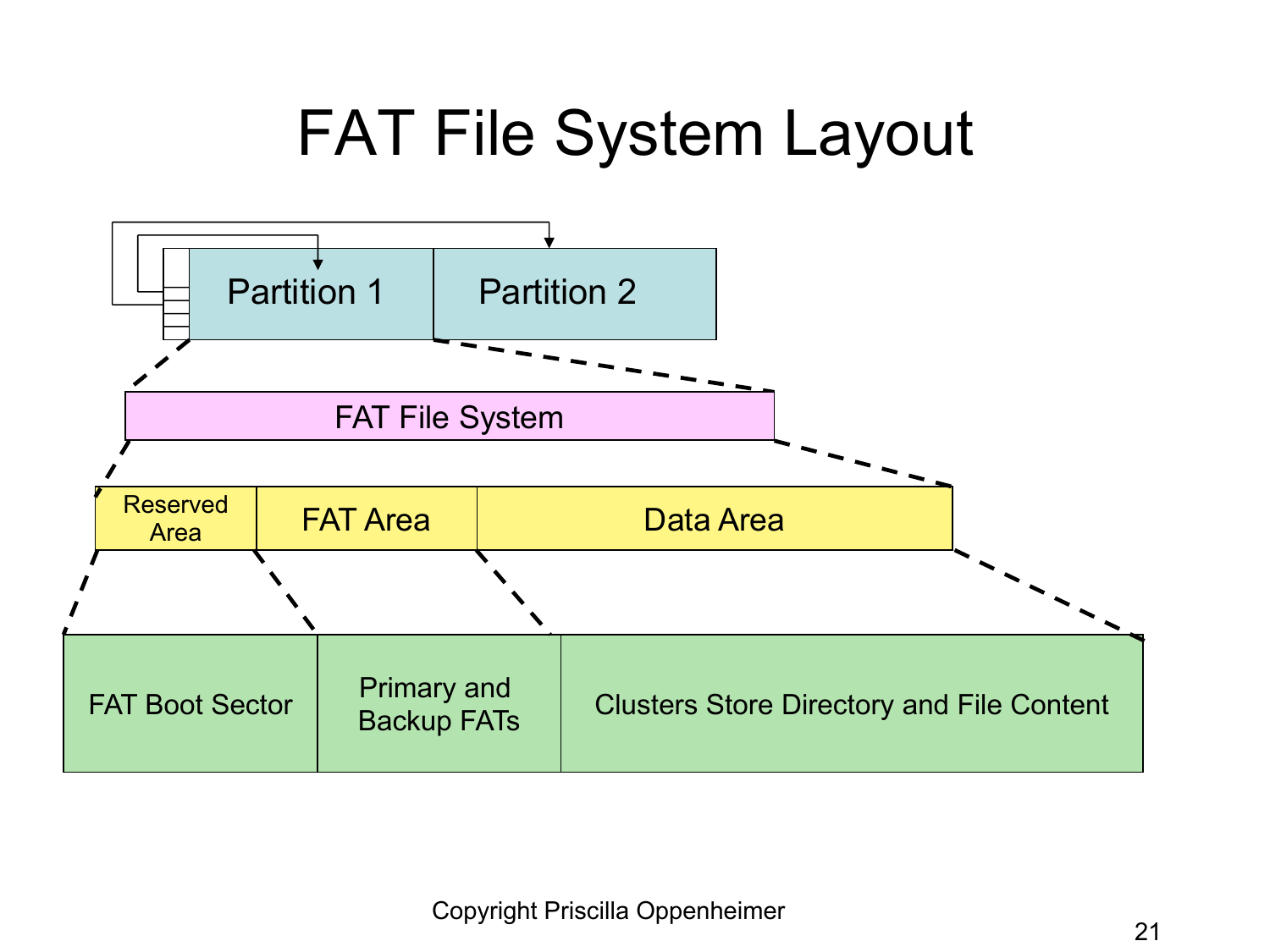#### FAT File System Boot Sector

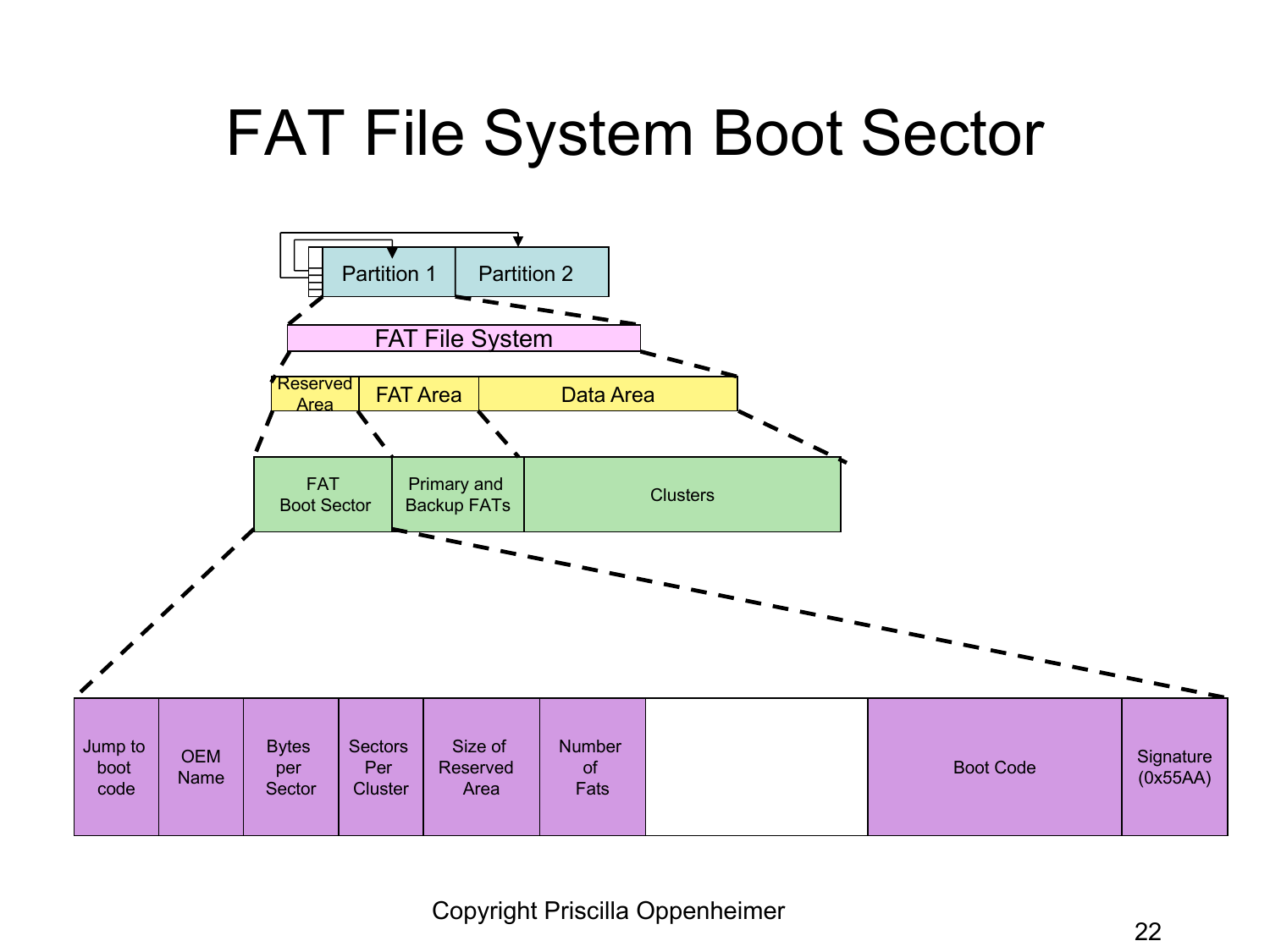#### FAT32 Boot Sector

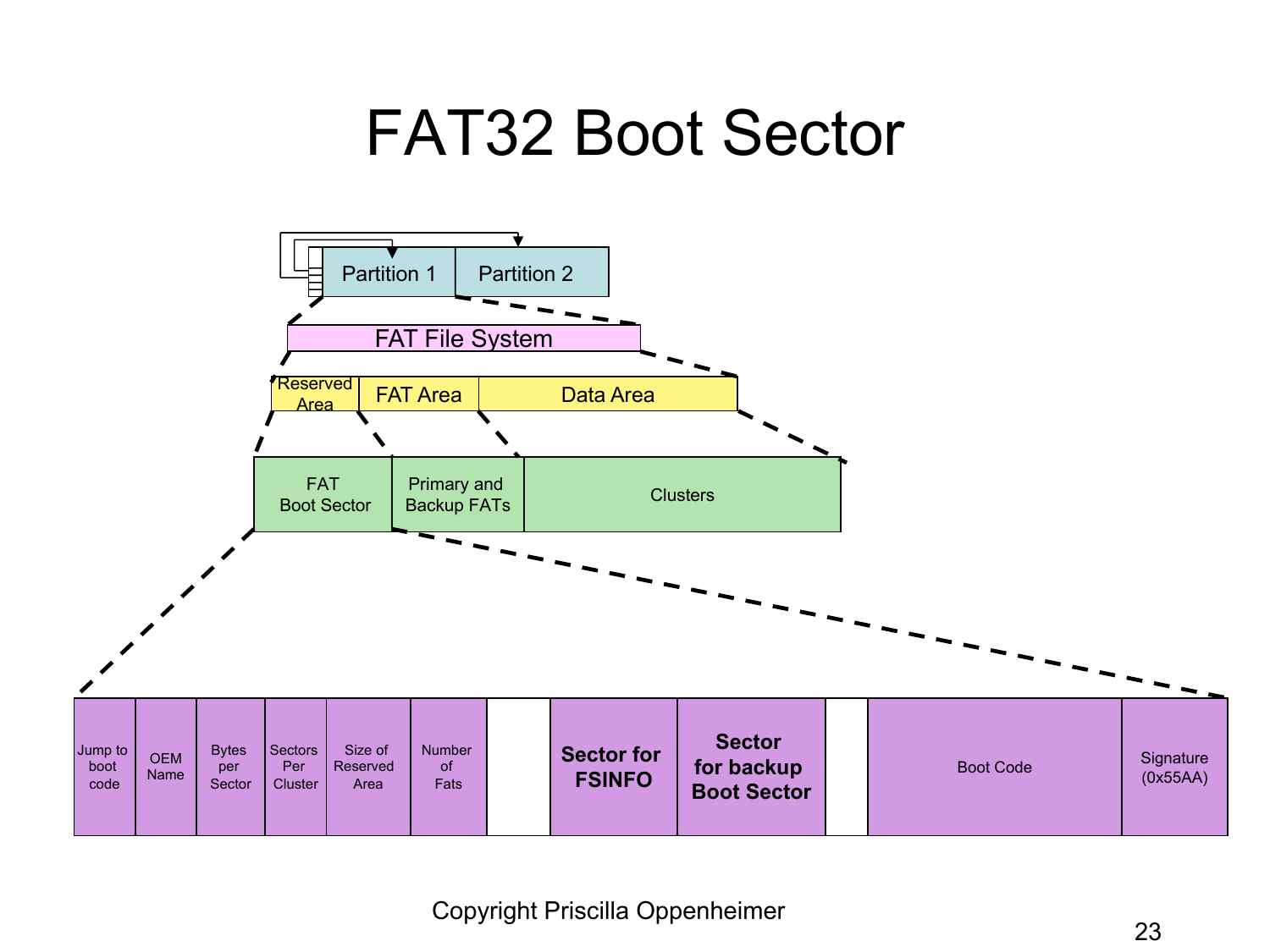### FAT32 FSINFO

#### Hints about where the OS can find free clusters

| <b>Byte Range</b> | <b>Description</b>            |
|-------------------|-------------------------------|
| $0 - 3$           | Signature (0x41615252)        |
| 4-483             | <b>Not Used</b>               |
| 484-487           | <b>Signature (0x61417272)</b> |
| 488-491           | Number of free clusters       |
| 492-495           | Next free cluster             |
| 496-507           | <b>Not Used</b>               |
| 508-511           | Signature (0x55AA0000)        |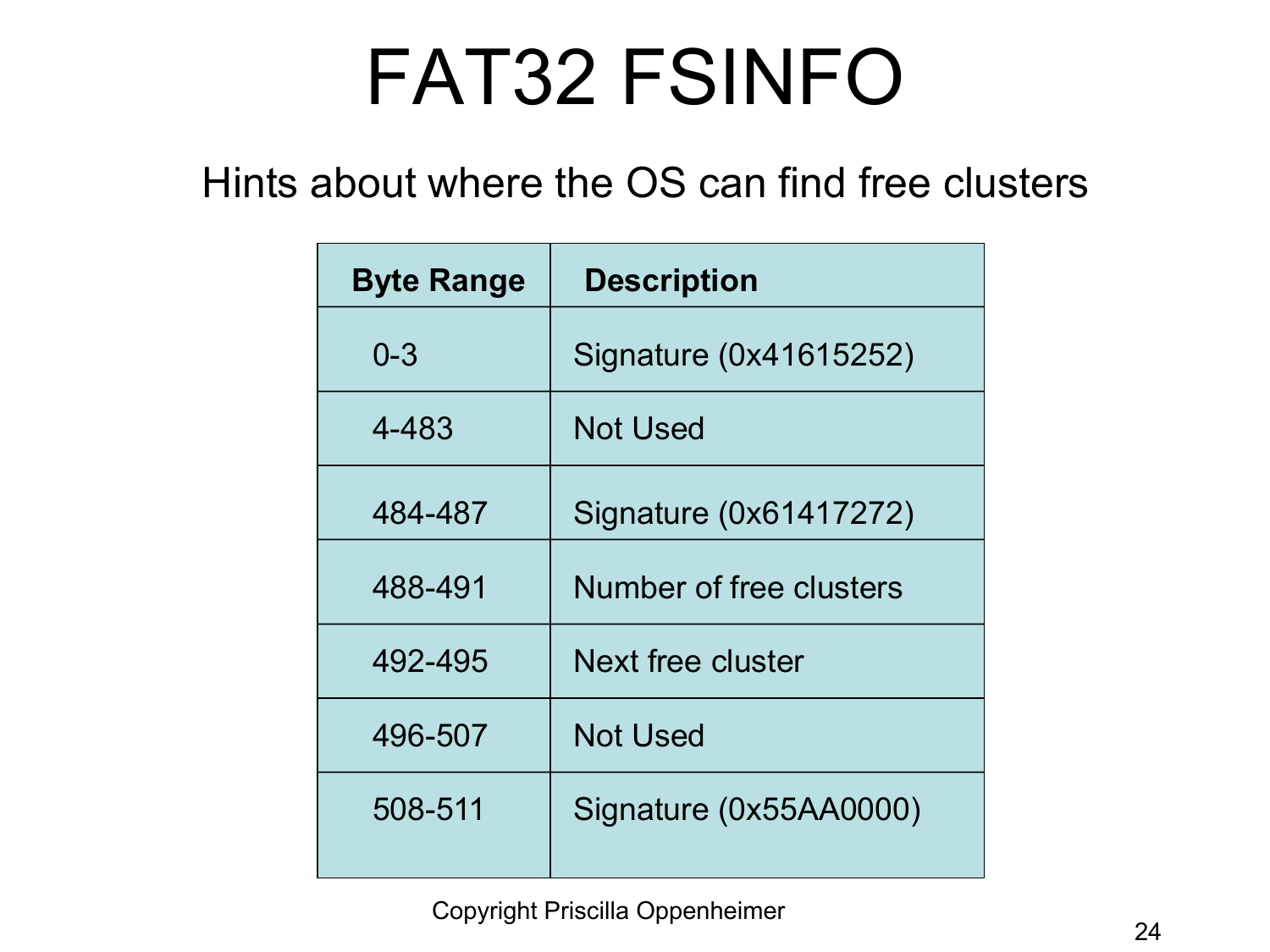### FAT Entries

- 12, 16, or 32 bits
- First addressable cluster is cluster 2
- In FAT16, non-addressable cluster 0 stores the media type
	- 0xF0 means removable
	- 0xF8 means non-removable
	- Duplicates byte 21 of volume boot record
- In FAT16, non-addressable cluster 1 stores the dirty status of the file system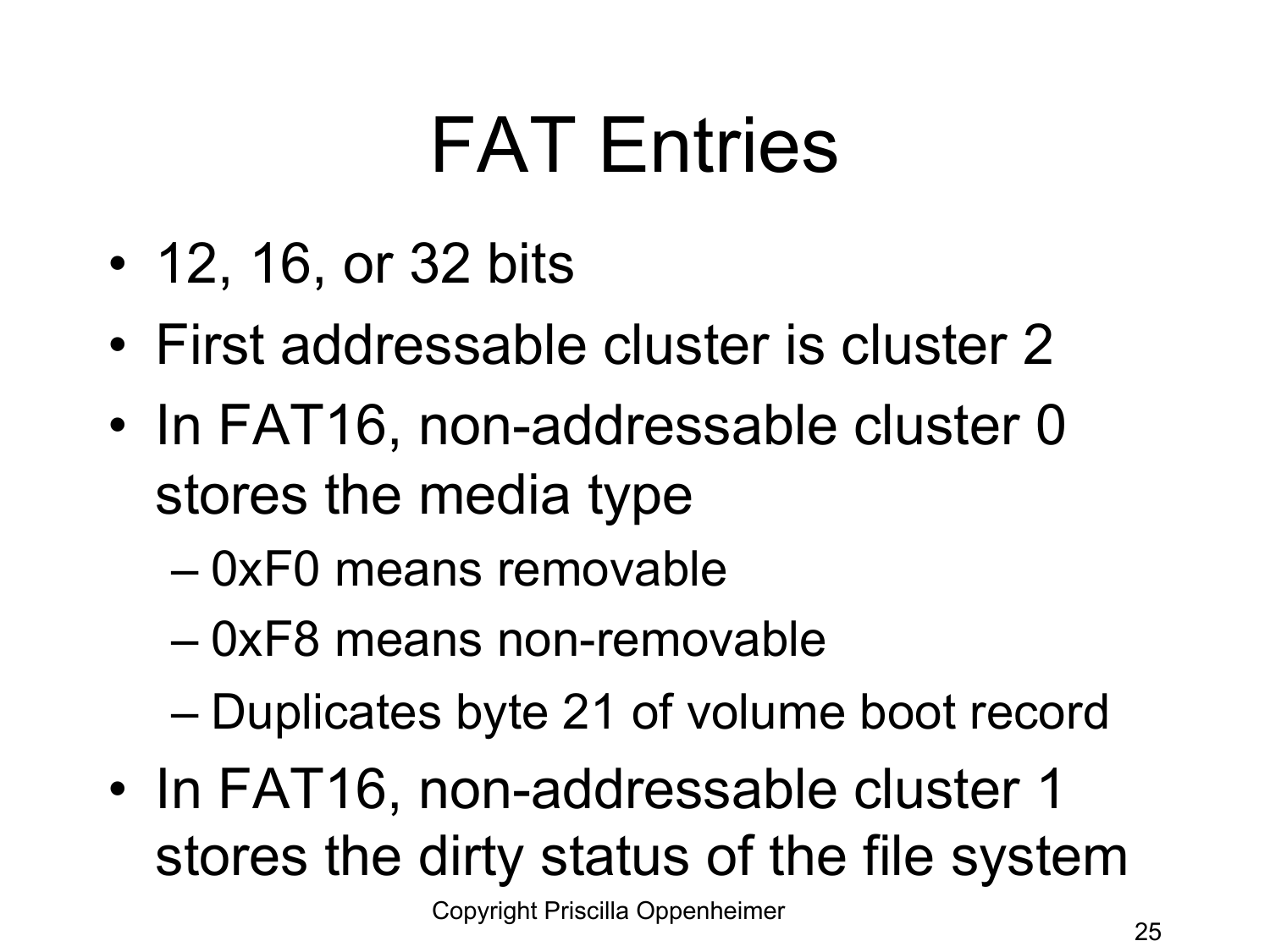#### File Allocation Table Concepts

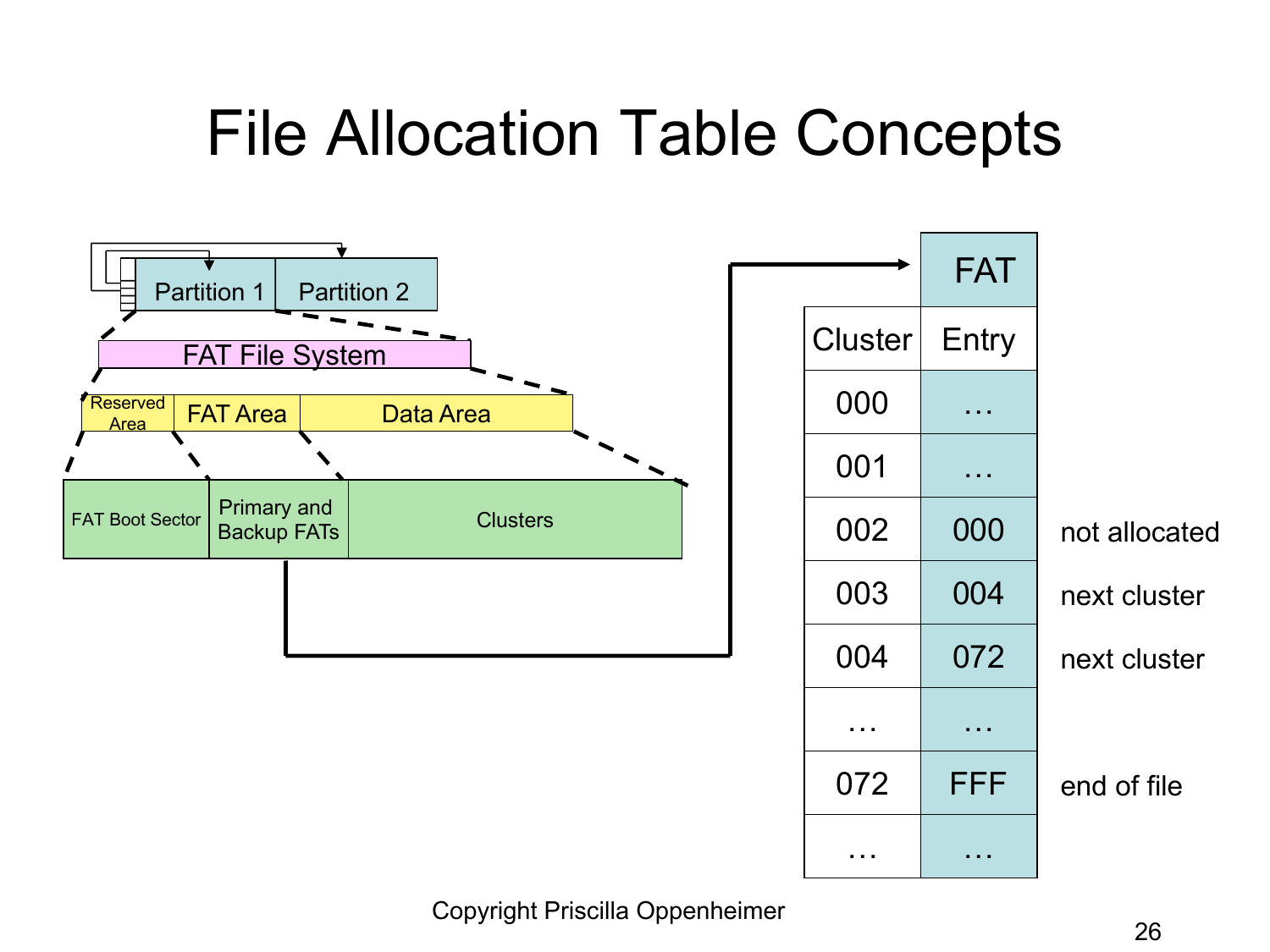### End of File and Bad Cluster

- End-of-file marker
	- Greater than 0xFF8 for FAT12
	- Greater than 0xFFF8 for FAT16
	- Greater than 0xFFFF FFF8 for FAT32
- Bad cluster
	- 0xFF7 for FAT12
	- 0xFFF7 for FAT16
	- $-$  0x FFFF FFF7 for FAT32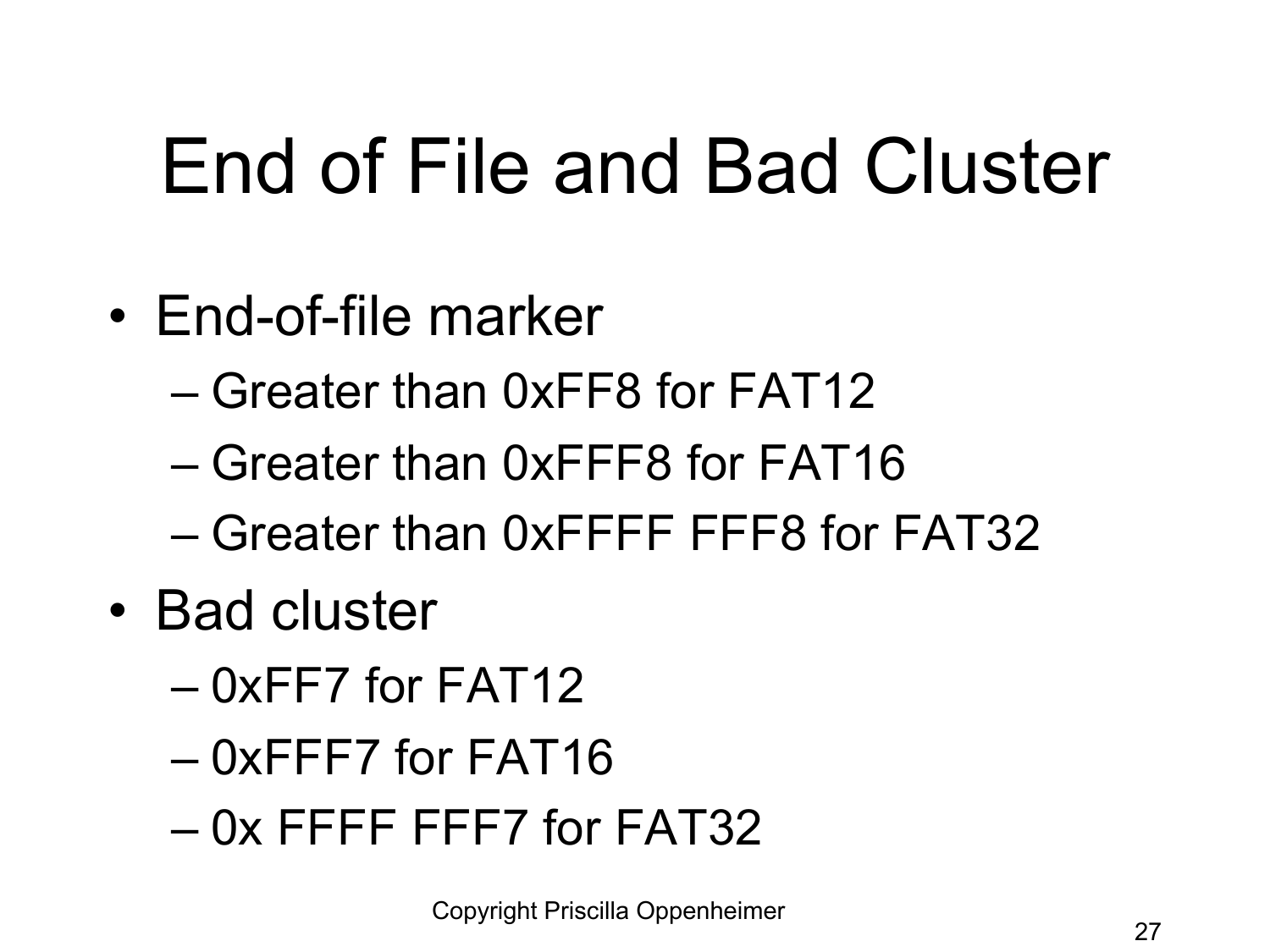#### Data Area Concepts

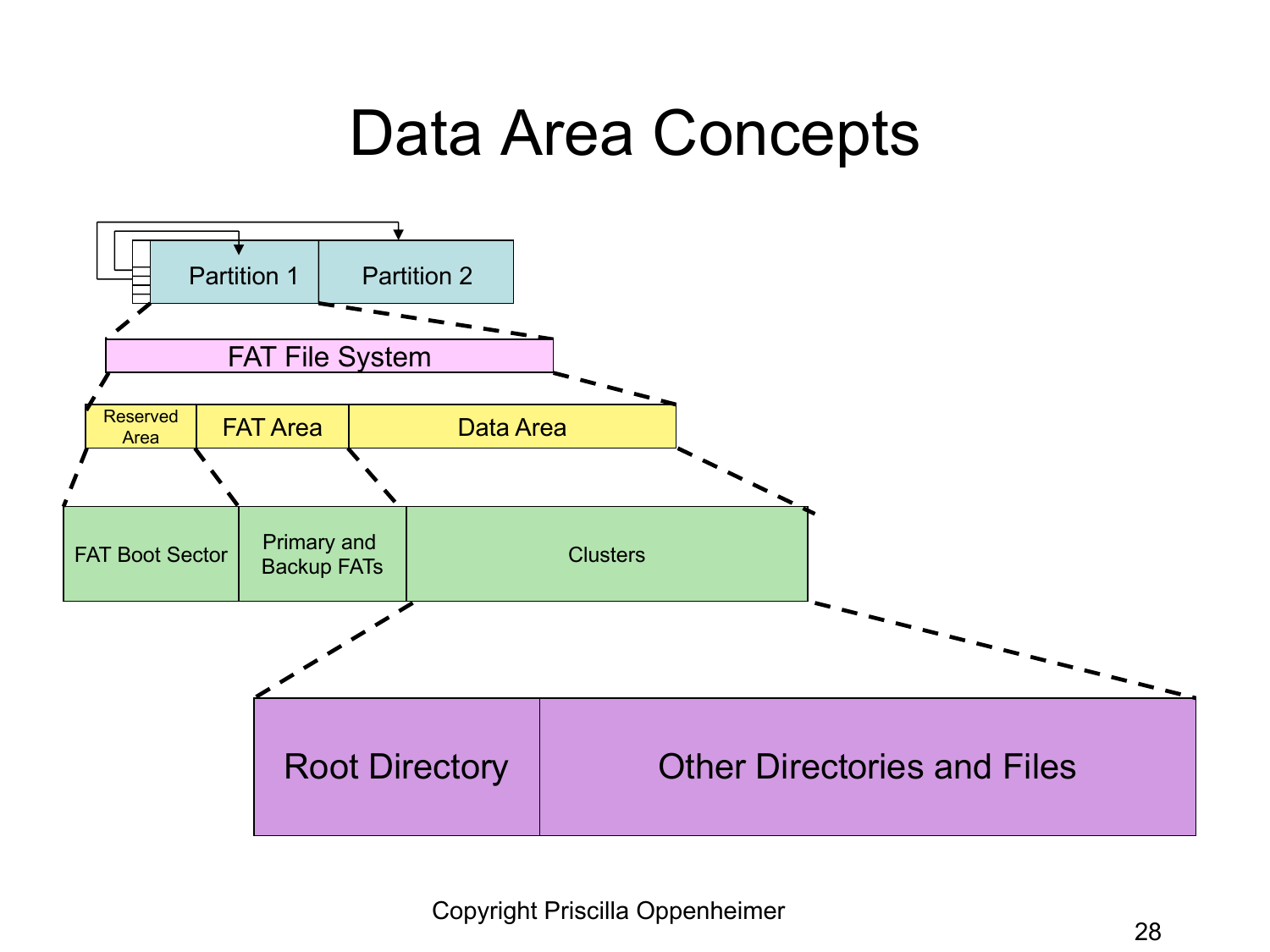# Root Directory

- Fixed length in FAT12/16
	- 32 sectors
	- Each entry is 32 bytes
	- 512 entries total
	- Starts before cluster 2
- Not fixed length in FAT32
	- Starts at cluster 2
	- Each entry is still 32 bytes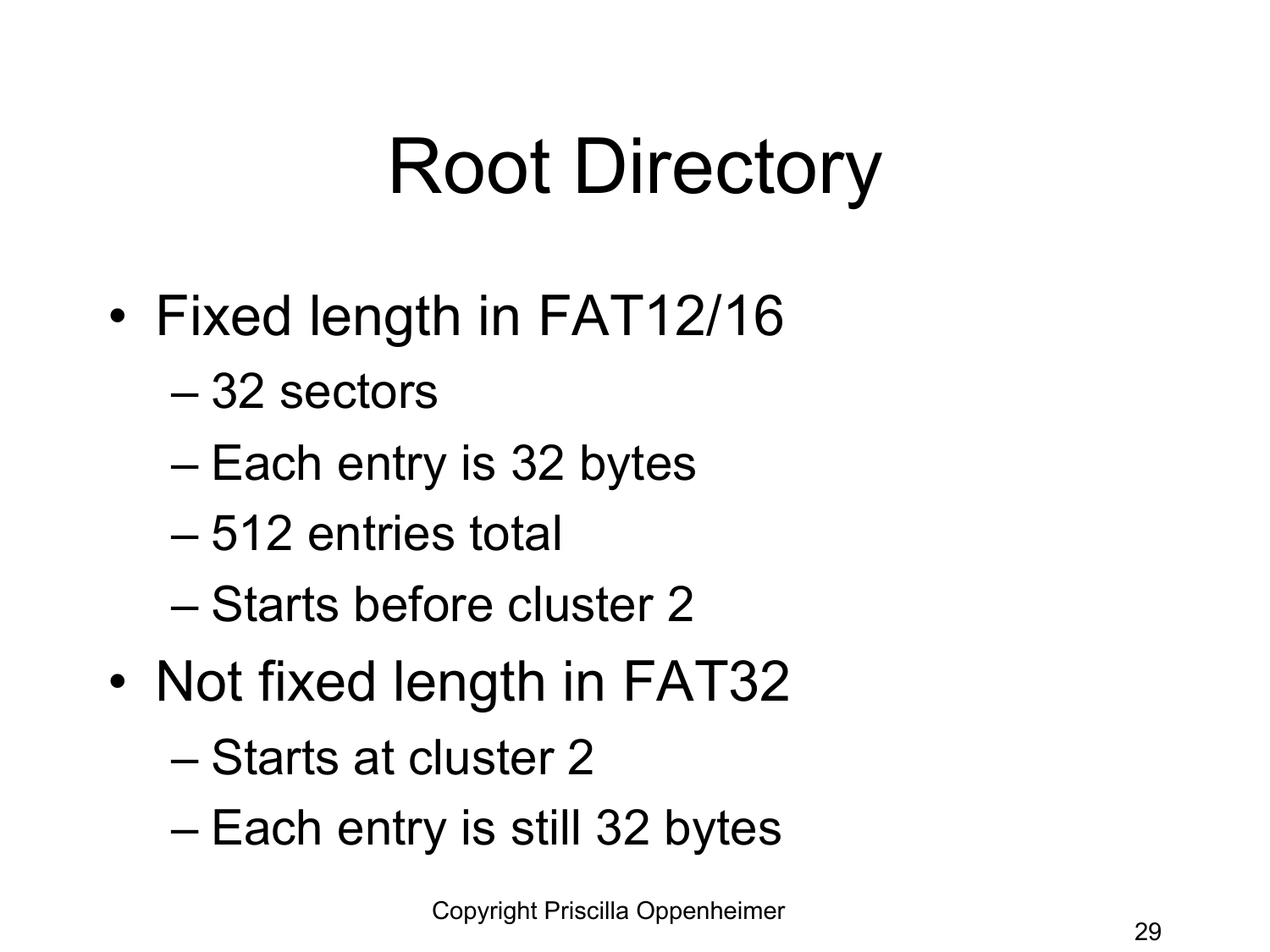#### FAT Directories

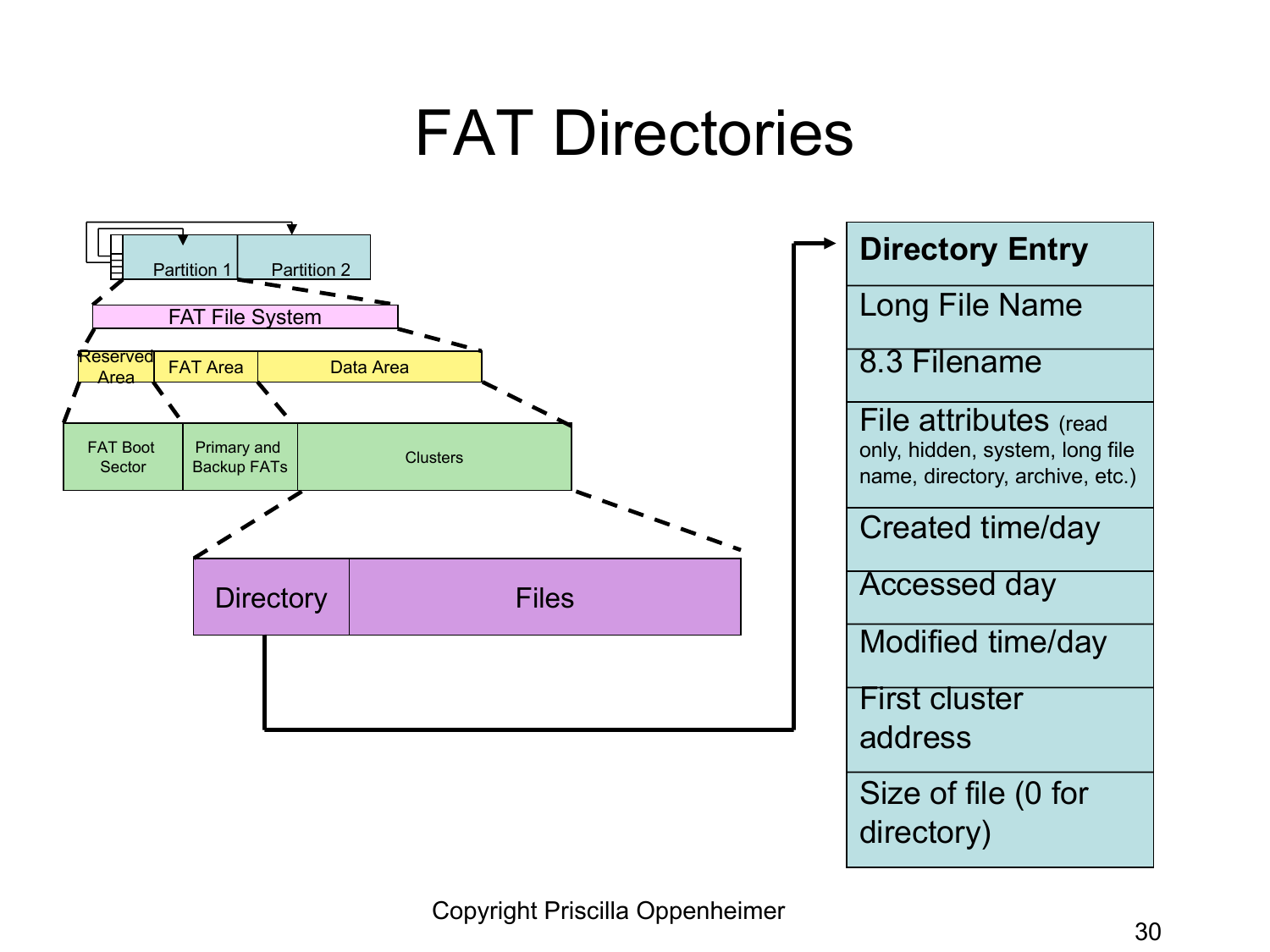### Deleting a FAT File **Deleting dir1\file1.txt**

- 1. Read Fat Boot Sector (sector 0 of the volume) to understand structure and location of Reserved, FAT, and Data areas
- 2. Locate dir1 in Root Directory; determine its starting cluster
- 3. Go to dir1 cluster; determine starting cluster for file1.txt
- 4. Set FAT entries for file1.txt to 0
- 5. Change filename to  $\sigma$ ile1.txt in dir1 directory
	- First character becomes 0xE5 Copyright Priscilla Oppenheimer 31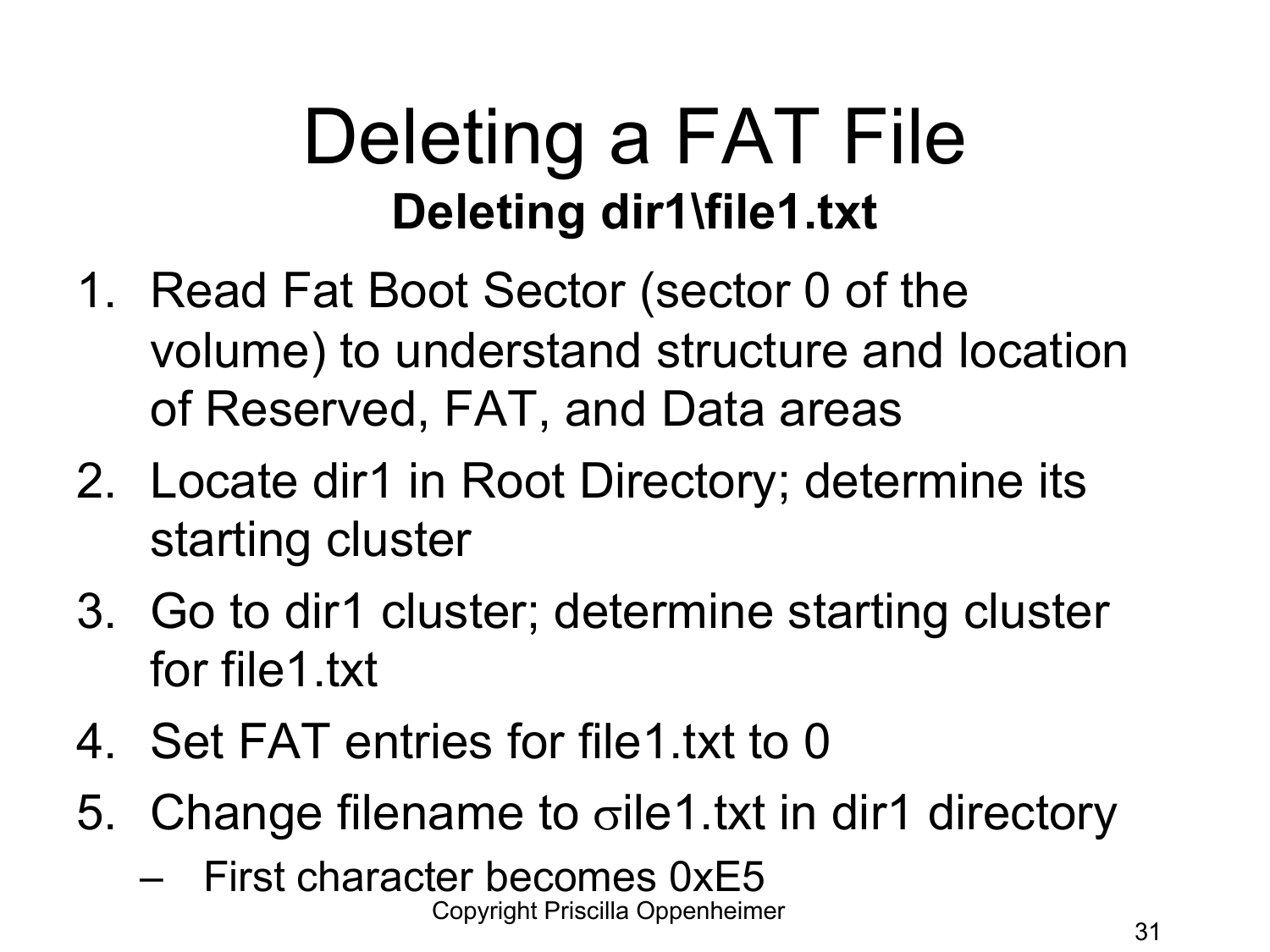# Directory and FAT

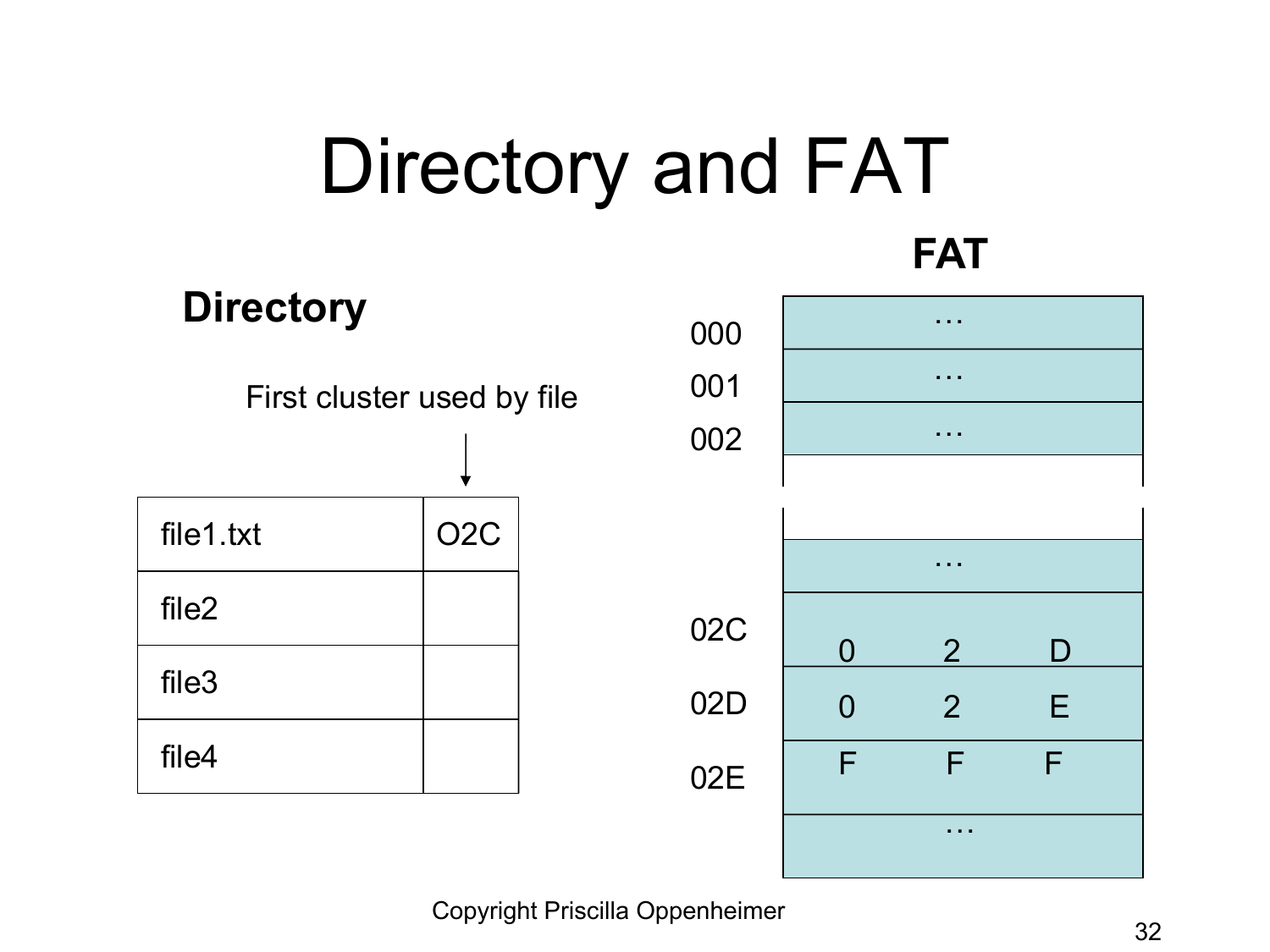### Directory and FAT **Deleted file**

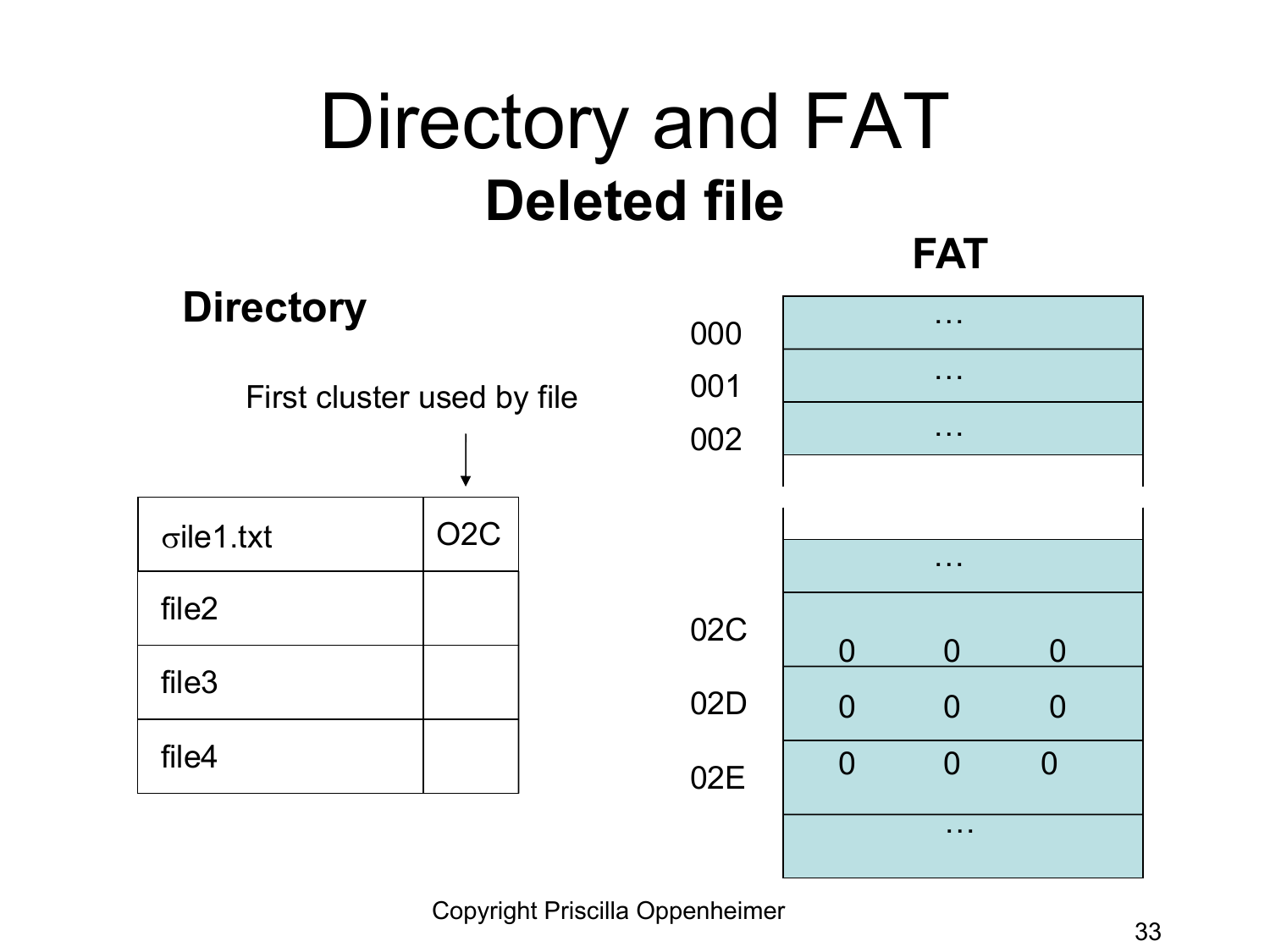# Recovering Files

- Easy if file isn't fragmented and clusters haven't been reallocated!
	- Go to directory entry
	- Change the first character of the file name from 0xE5 to original (or guess if original can't be derived)
	- Go to FAT for first cluster
	- Get that cluster and the next consecutive clusters (depending on size of file)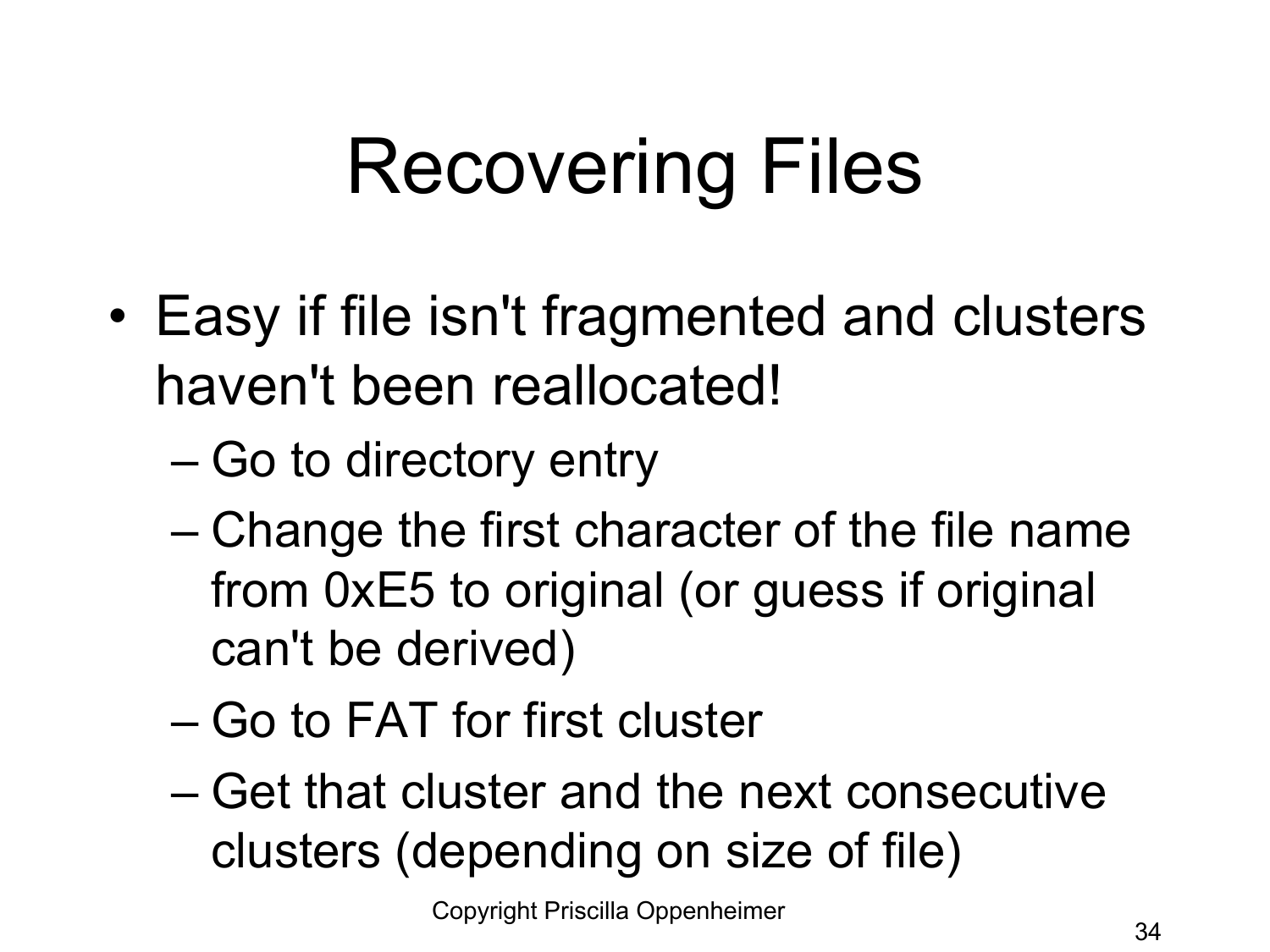### It's Not Perfect

- Potential problems
	- Fragmented files
	- Clusters that have been overridden
	- Missing directories or directory entries
		- Although the dot and dot dot entries may help
- Best bet will be when fragmentation is minimal and the deletion was recent
	- Usually errors in recovery are obvious
	- Partial recovery is better than nothing!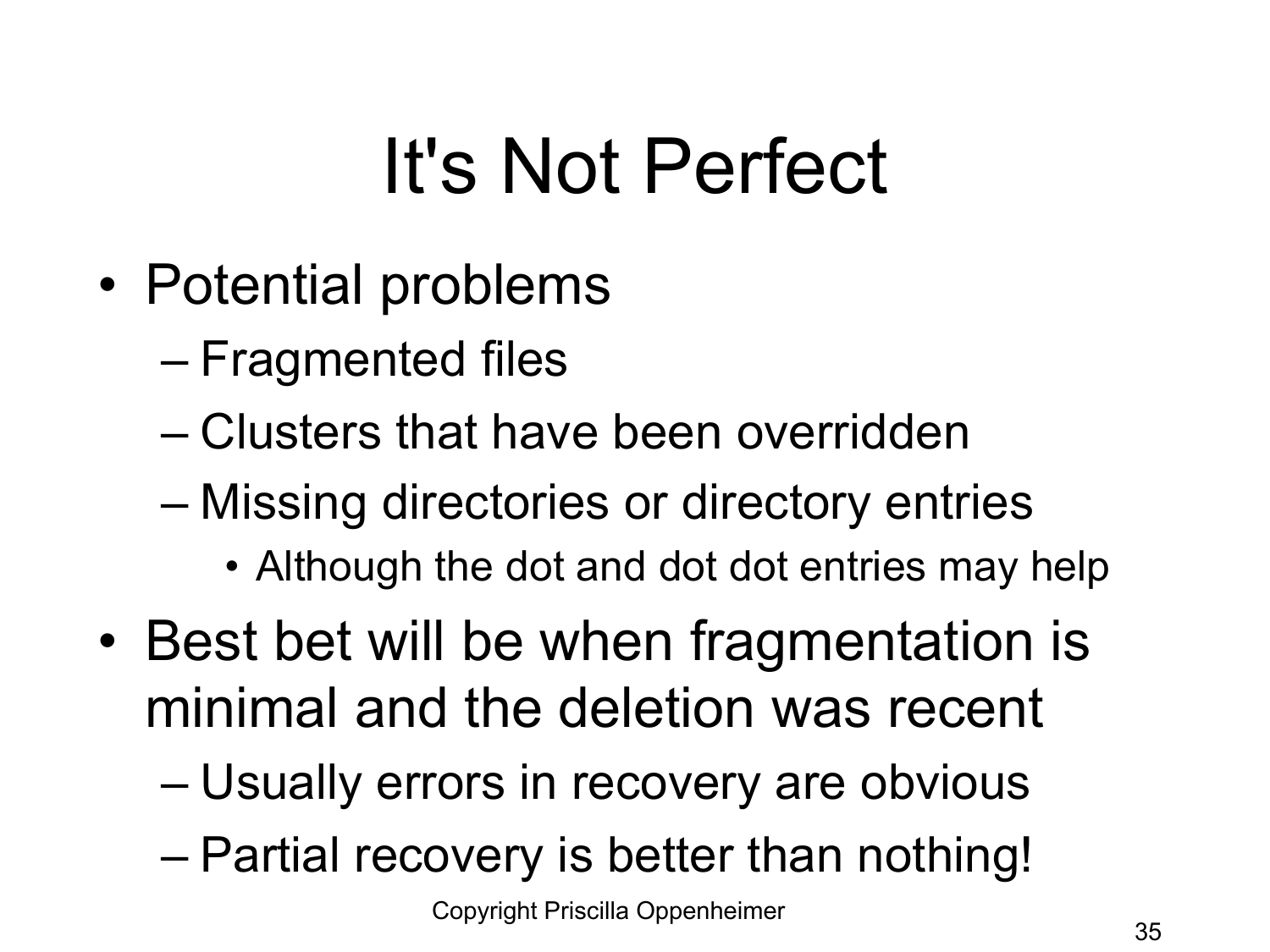# New Technologies File System (NTFS)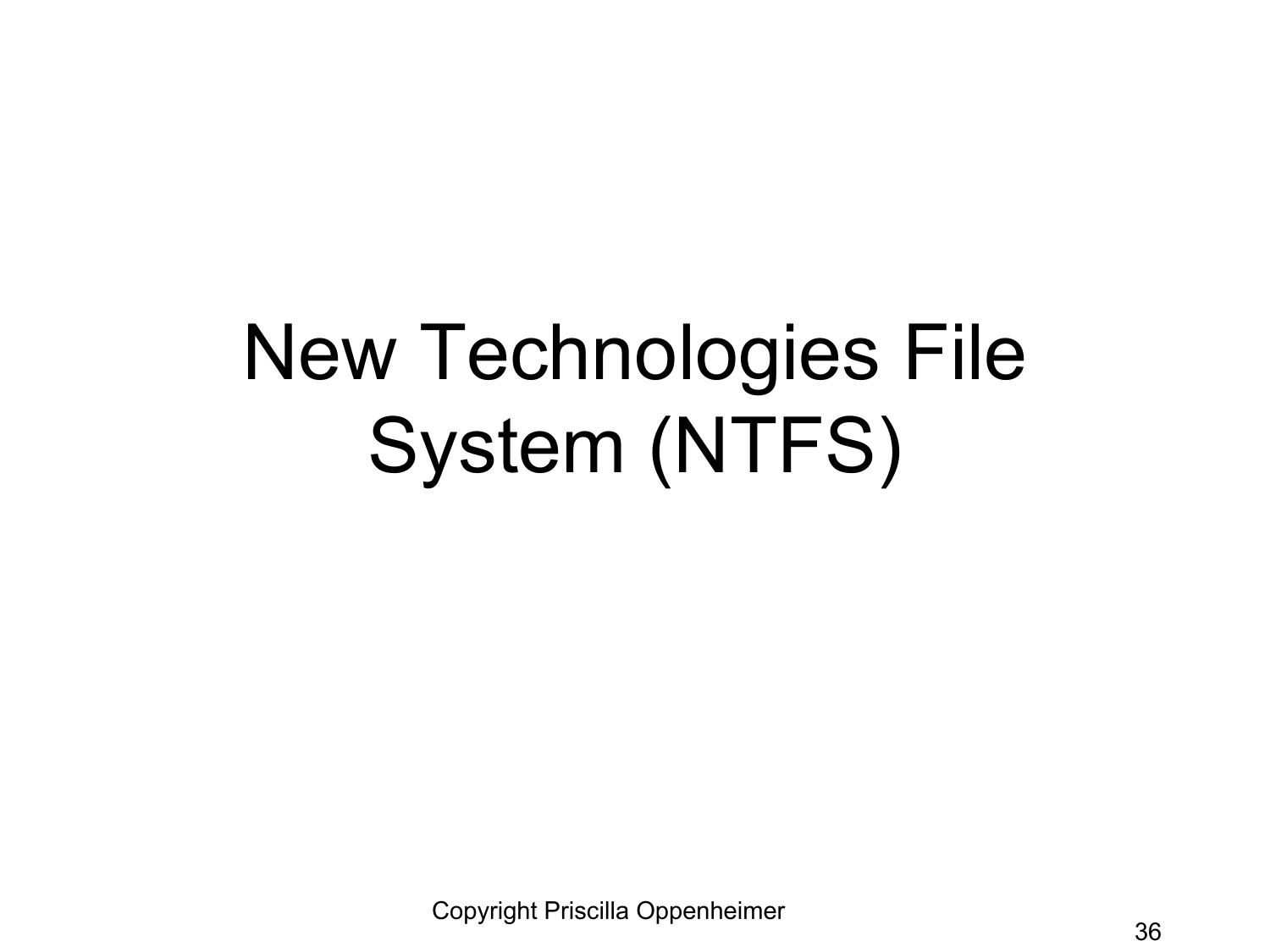# **NTFS**

- Default file system for Windows 10, 8 Vista, XP, 2008, 2003, 2000, NT
- No published spec from Microsoft that describes the on-disk layout
- Good source for NTFS information:

– www.ntfs.com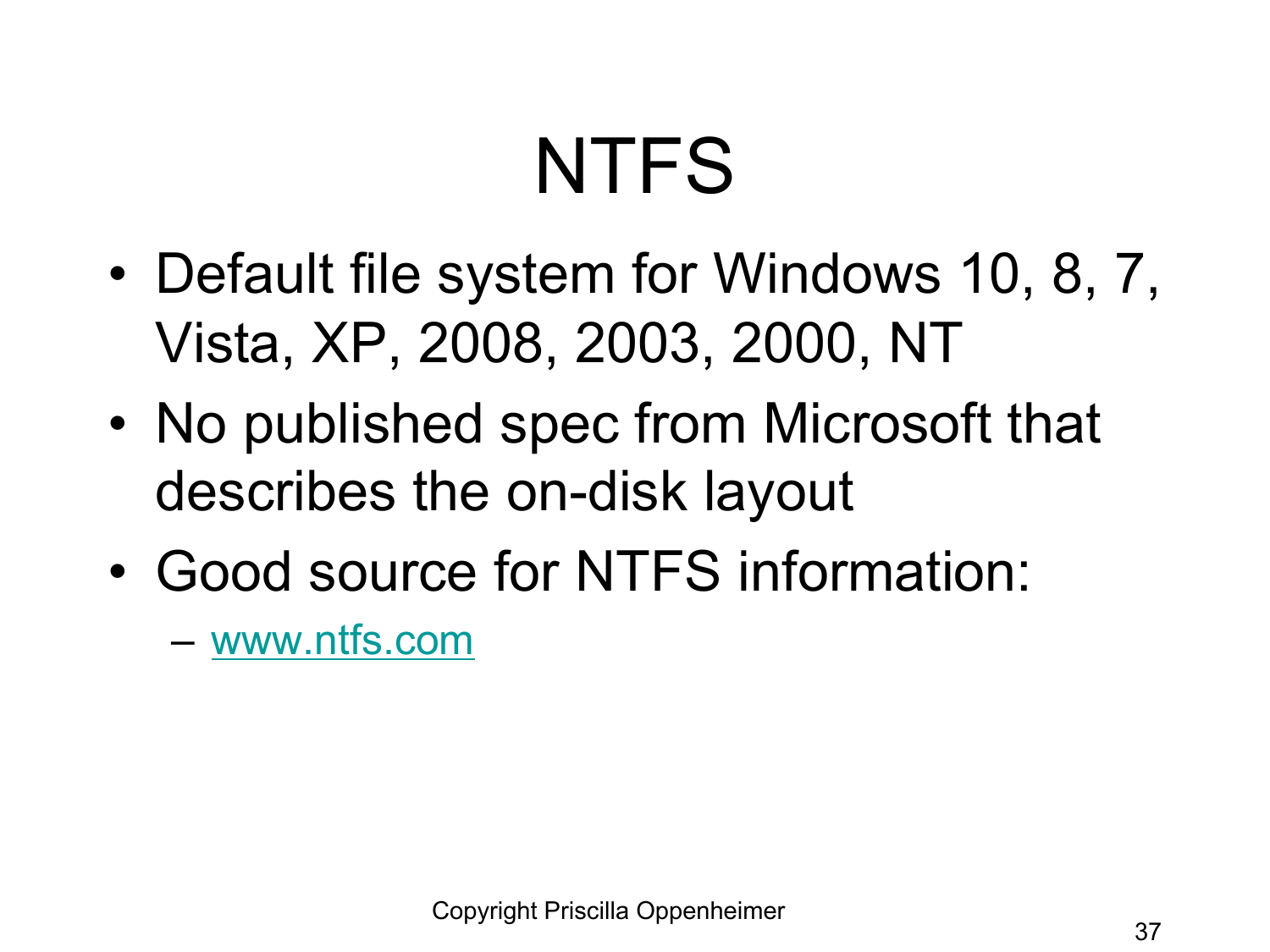### Microsoft NTFS Goals

- Provide a reliable, secure, scalable, and efficient file system
- Get a foothold in the lucrative business and corporate markets
- Some concepts borrowed from OS/2 High Performance File System (HPFS)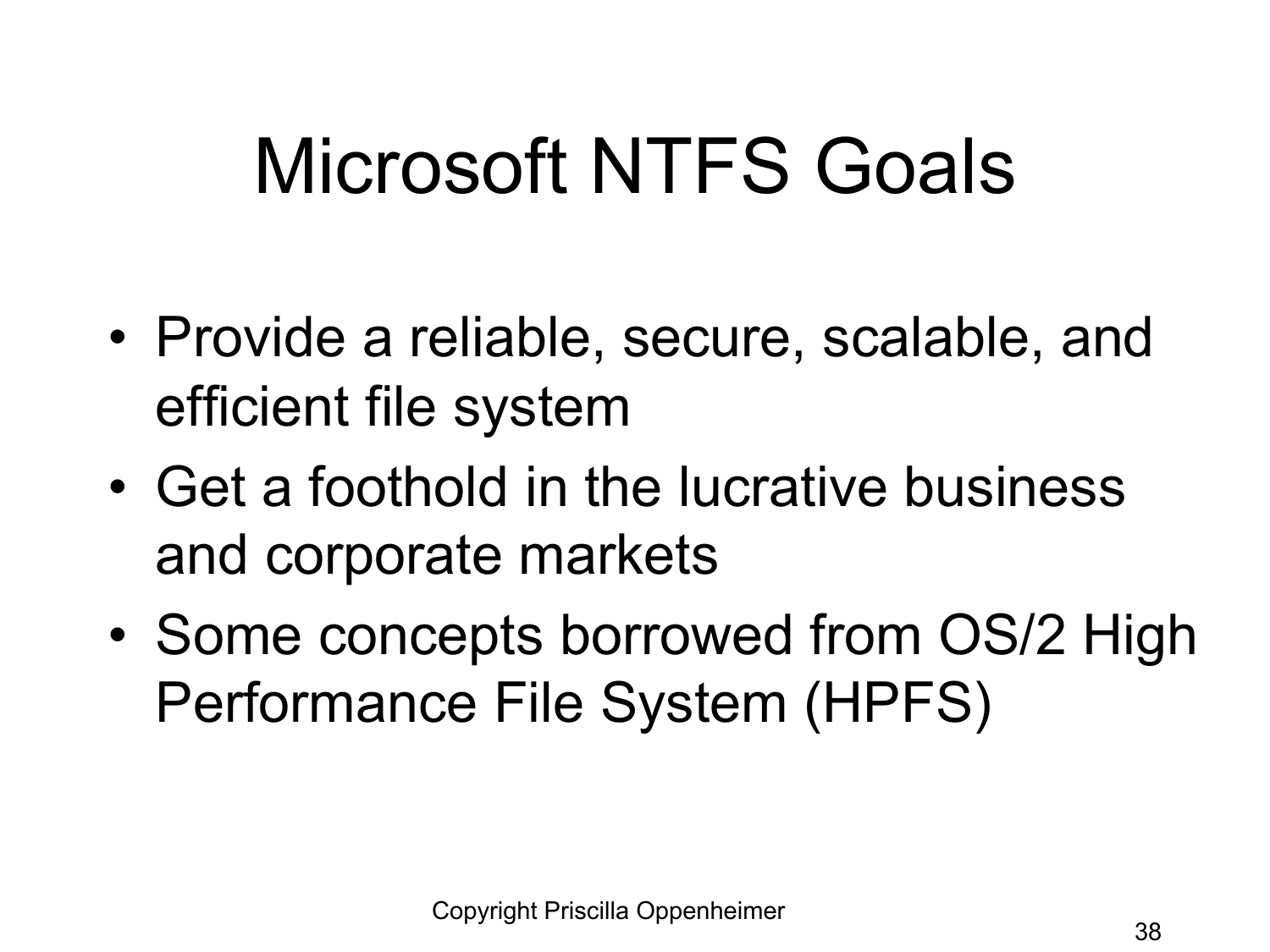## NTFS Features

- Logging
	- Transaction-based
- File and folder permissions
- Disk quotas
- Reparse points (used to link files)
- Sparse file support
- Compression
- Encryption
- Alternate data streams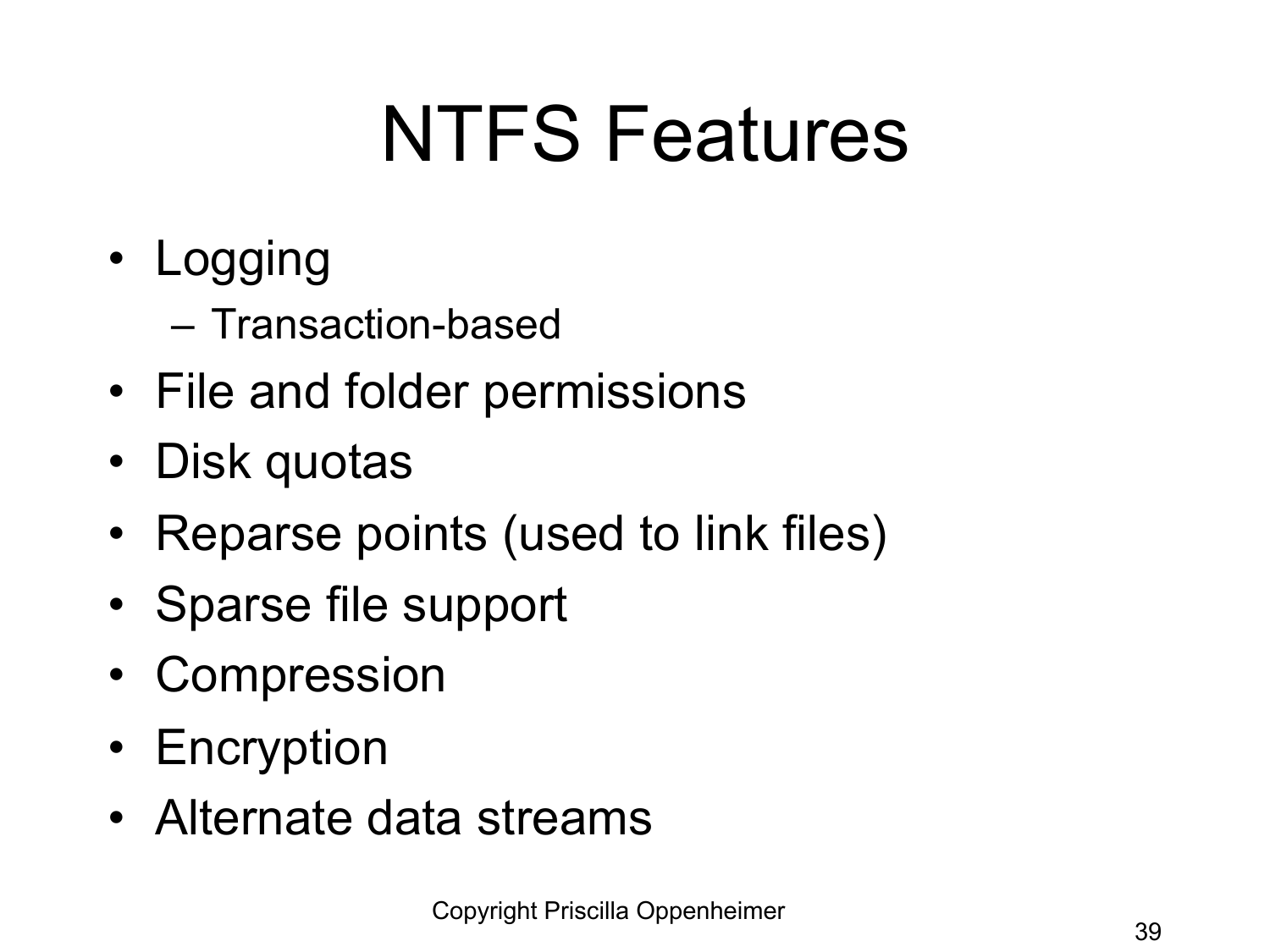#### Sparse Files

- Clusters that contain all zeros aren't written to disk
- Analysis considerations
	- A deleted sparse file is hard to recover
	- If file system metadata is deleted or corrupted, a sparse file might not be recoverable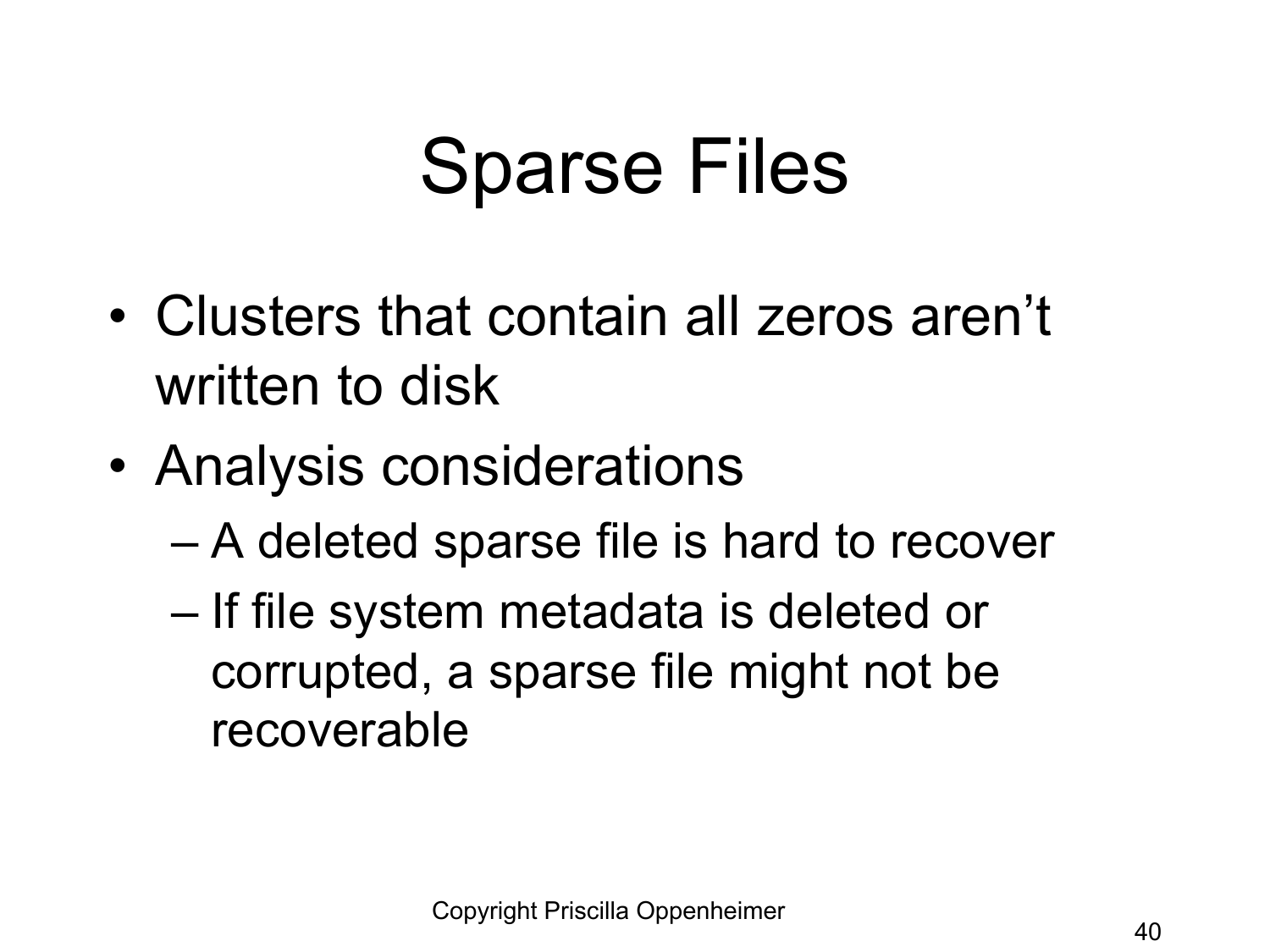## File Compression

- Data is broken into equal-sized compression units (e.g. 16 clusters)
- An attempt is made to compress each unit
- Parts of a file may be compressed while other parts aren't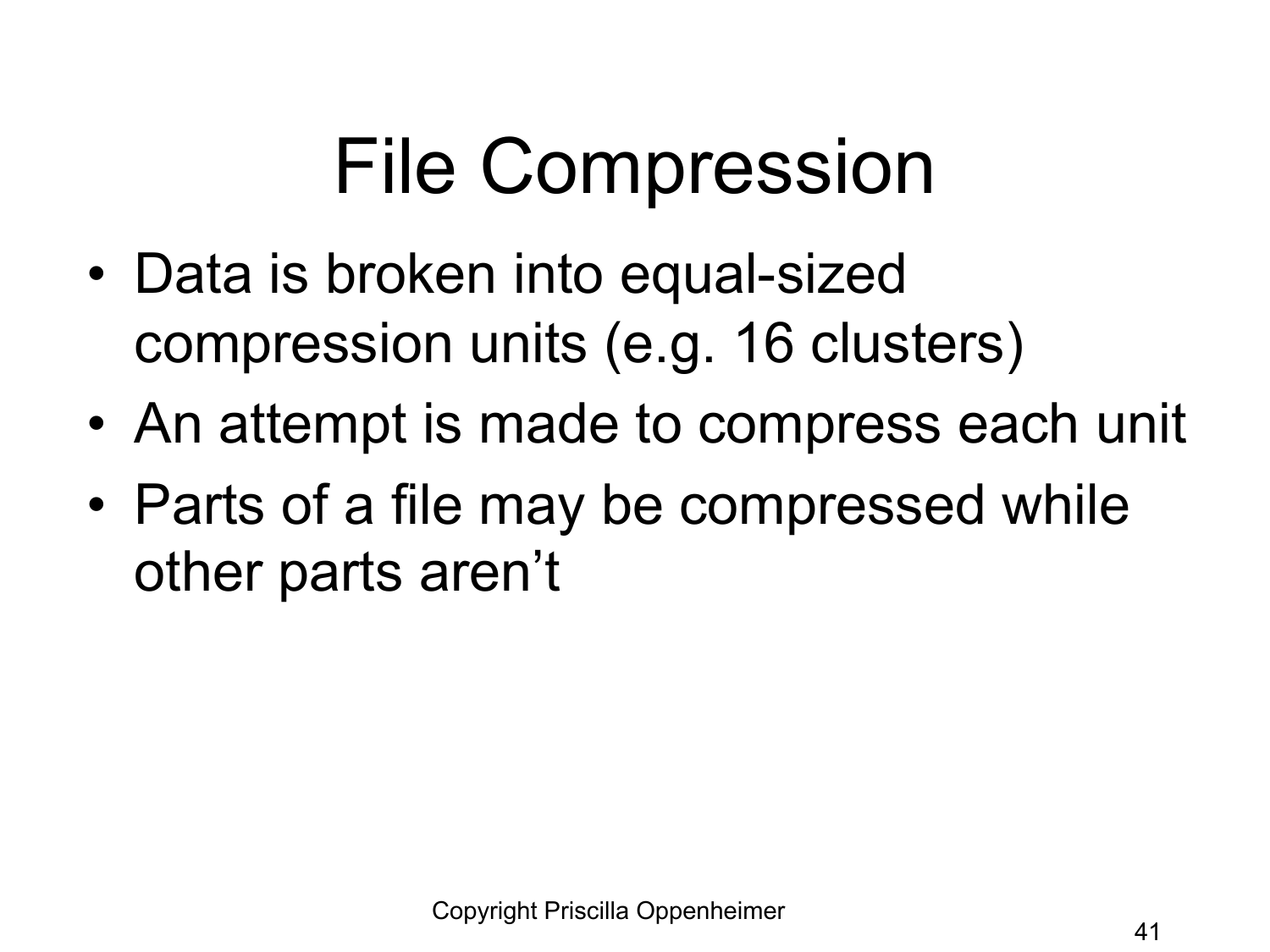## File Compression Analysis **Considerations**

- A single file can use different compression methods (e.g. none, sparse, or variant of LZ77)
- Recovery tools need to support decompression
- A deleted compressed file is hard to recover
- If file system metadata is deleted or corrupted, a compressed file might not be recoverable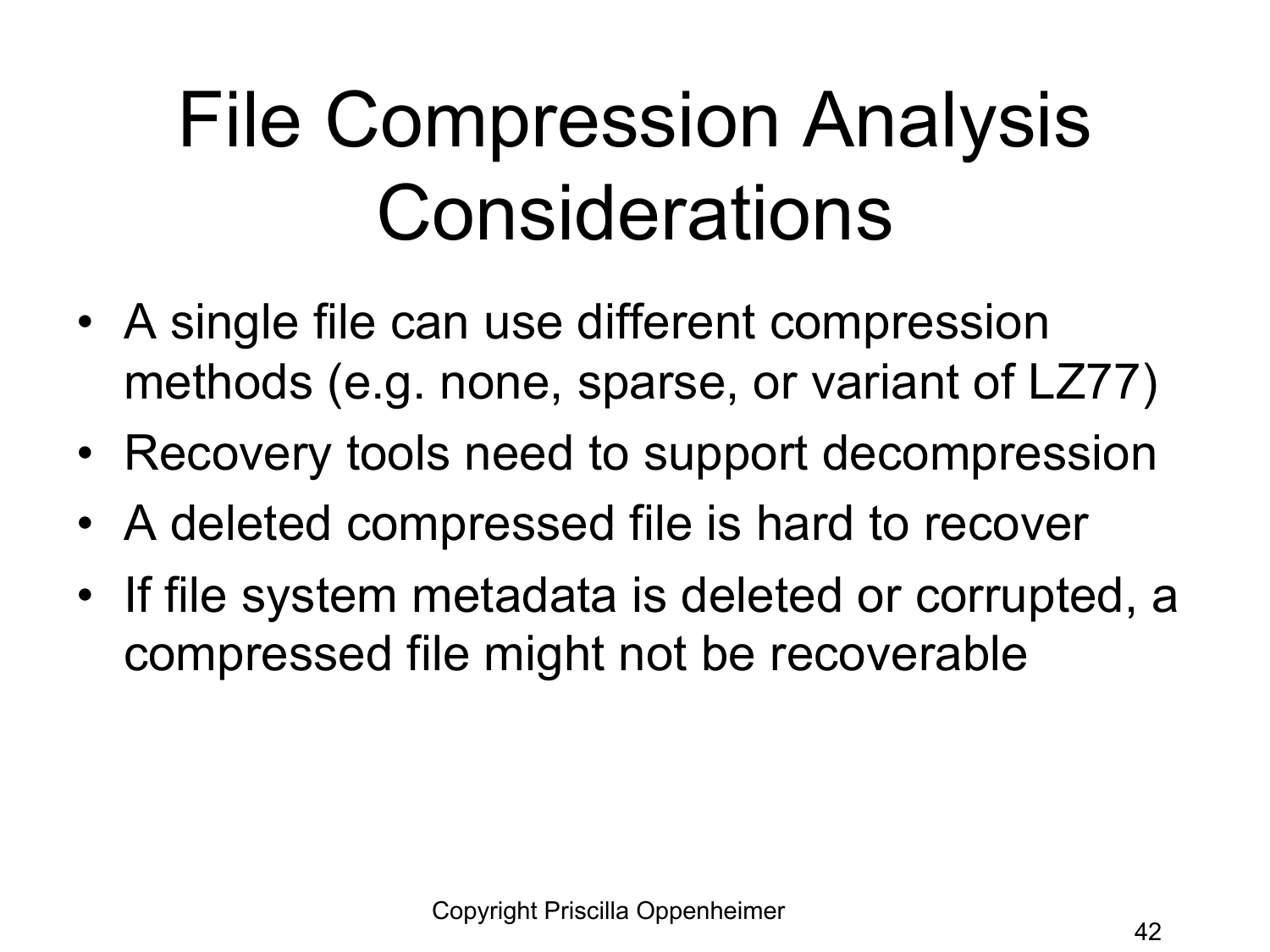# Encrypting File System (EFS)

- Uses both symmetric key encryption (DESX) and asymmetric key encryption (RSA)
- Generates a single file encryption key (FEK) and encrypts file with FEK using **DESX**
- Encrypts FEK with RSA
- Stores FEK with file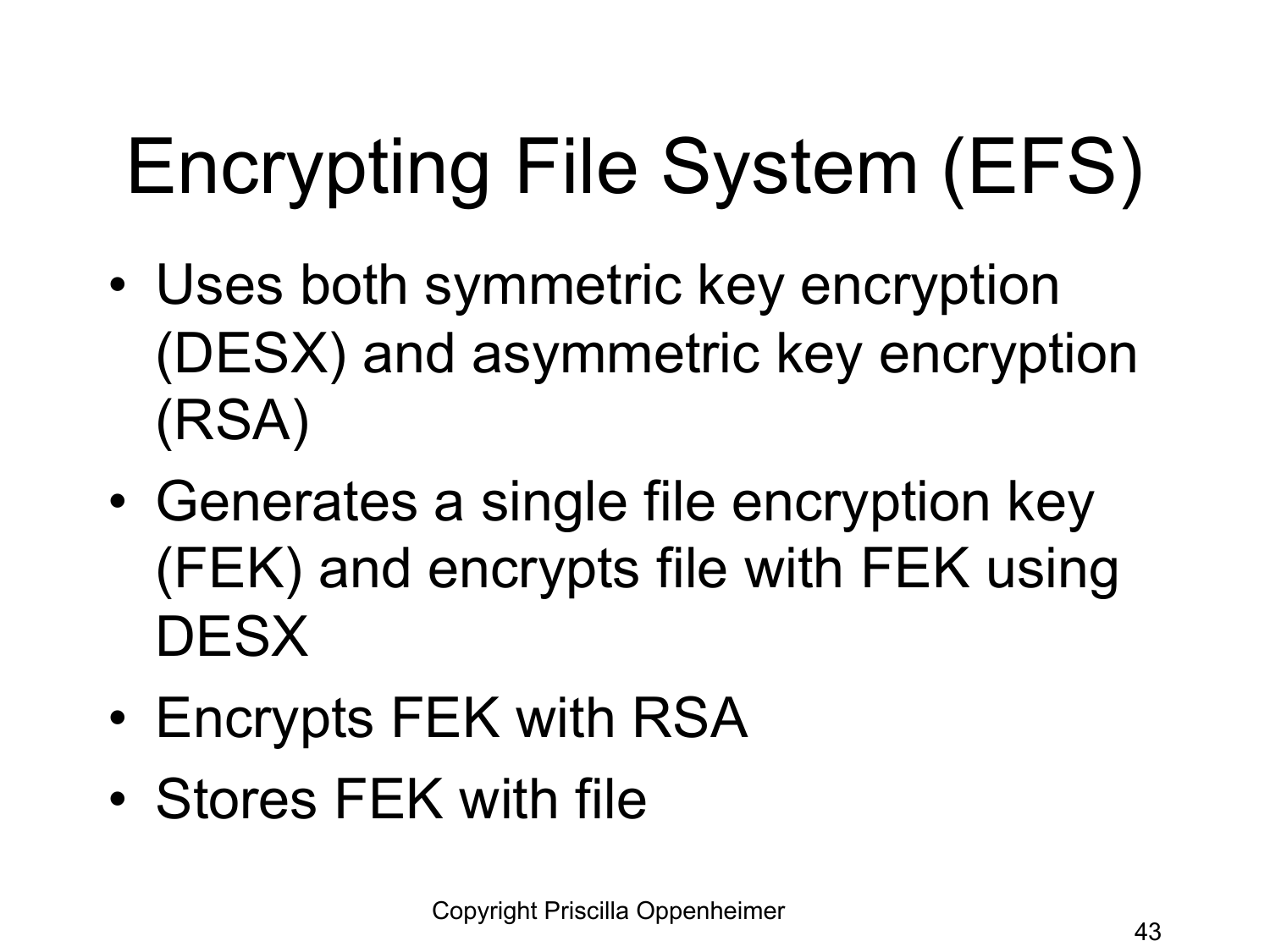# File Encryption Key Encryption

- FEK is encrypted with user's public key
- FEK is decrypted with user's private key
- If policy allows it, FEK is also encrypted with public key of recovery agent (and decrypted with private key of recovery agent)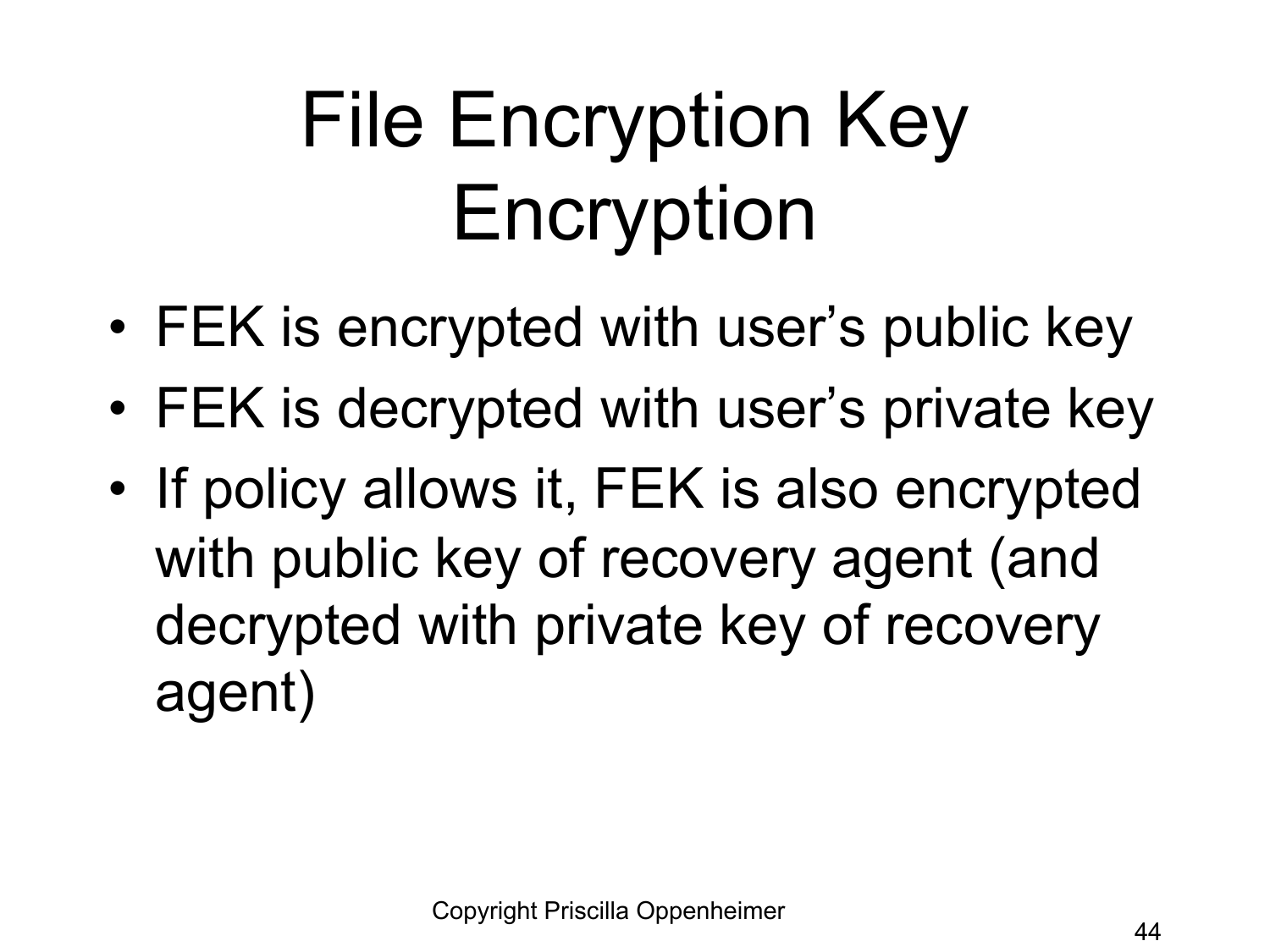

#### Source: NTFS.com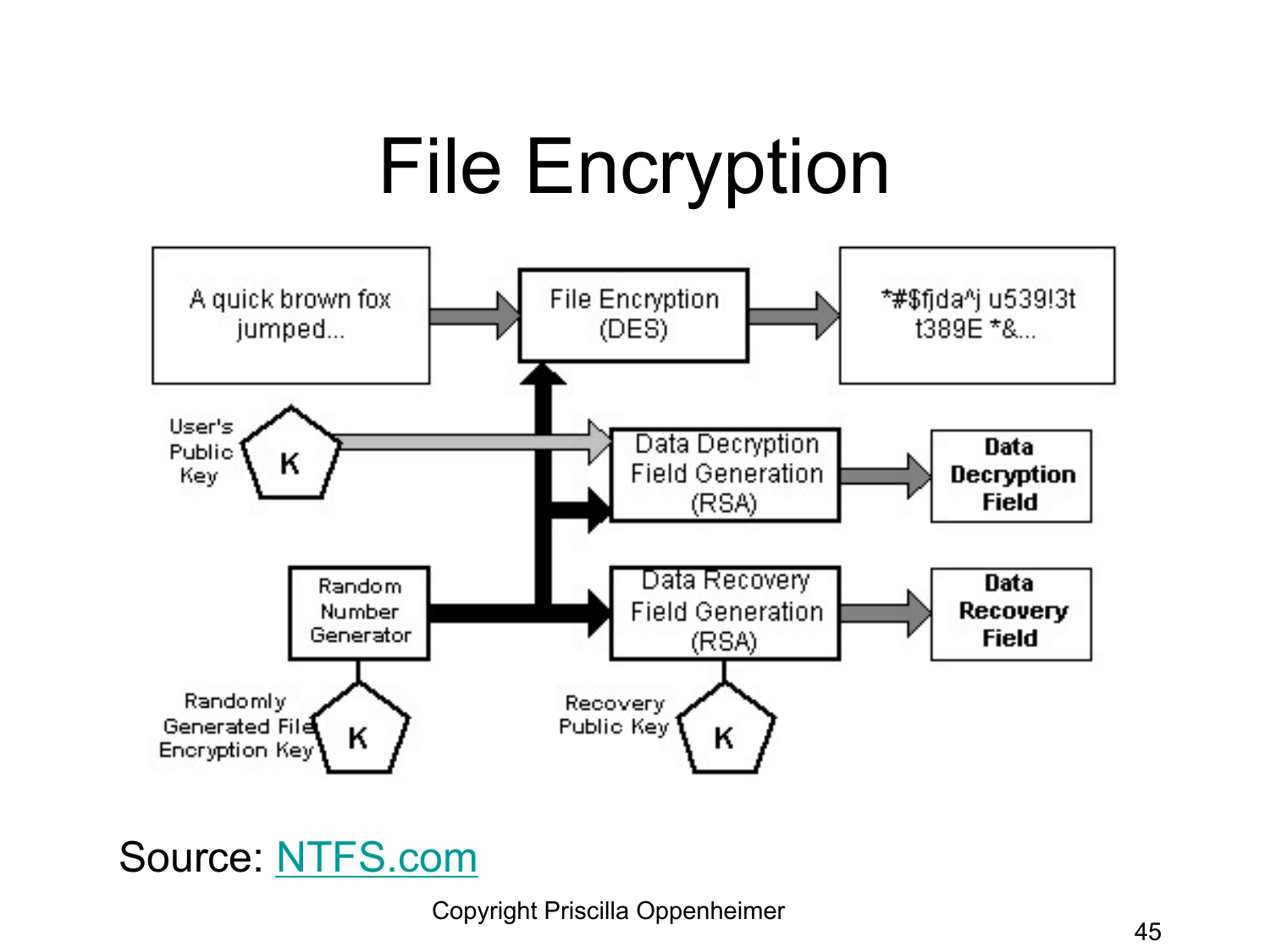## EFS Analysis Considerations

- By default a user's private key is stored in the Windows registry, encrypted with login password as key
	- Login password is susceptible to brute force attack and private key might be compromised
- EFS creates a temporary file (EFS0.TMP) with plaintext data
	- Marks it as deleted when finished but does not actually erase contents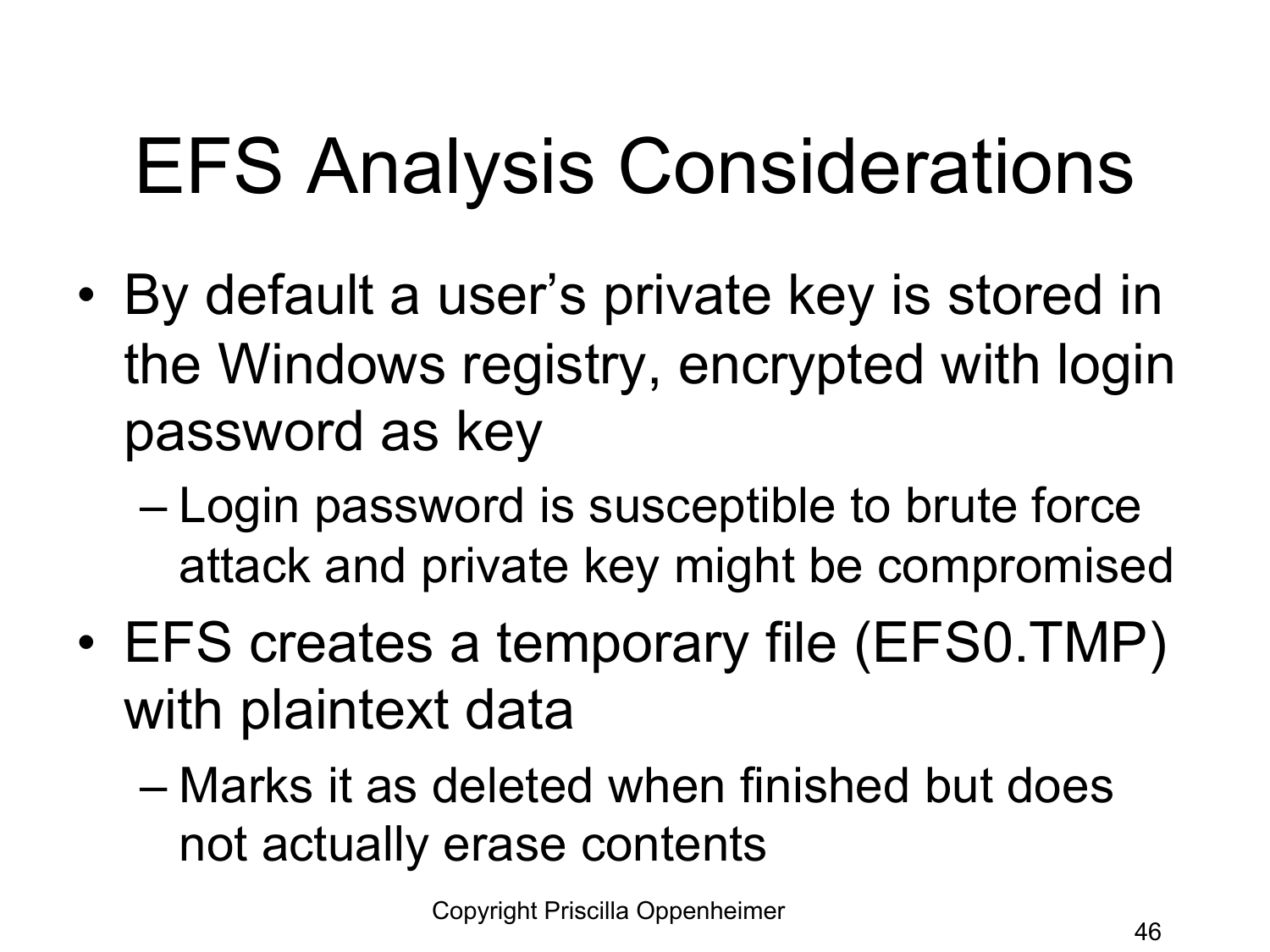#### Alternate Data Streams

- Data added to a file
- Introduced to support Macintosh files that have a data and resource fork
- Almost impossible to detect with normal file browsing techniques
- A favorite of hackers and criminals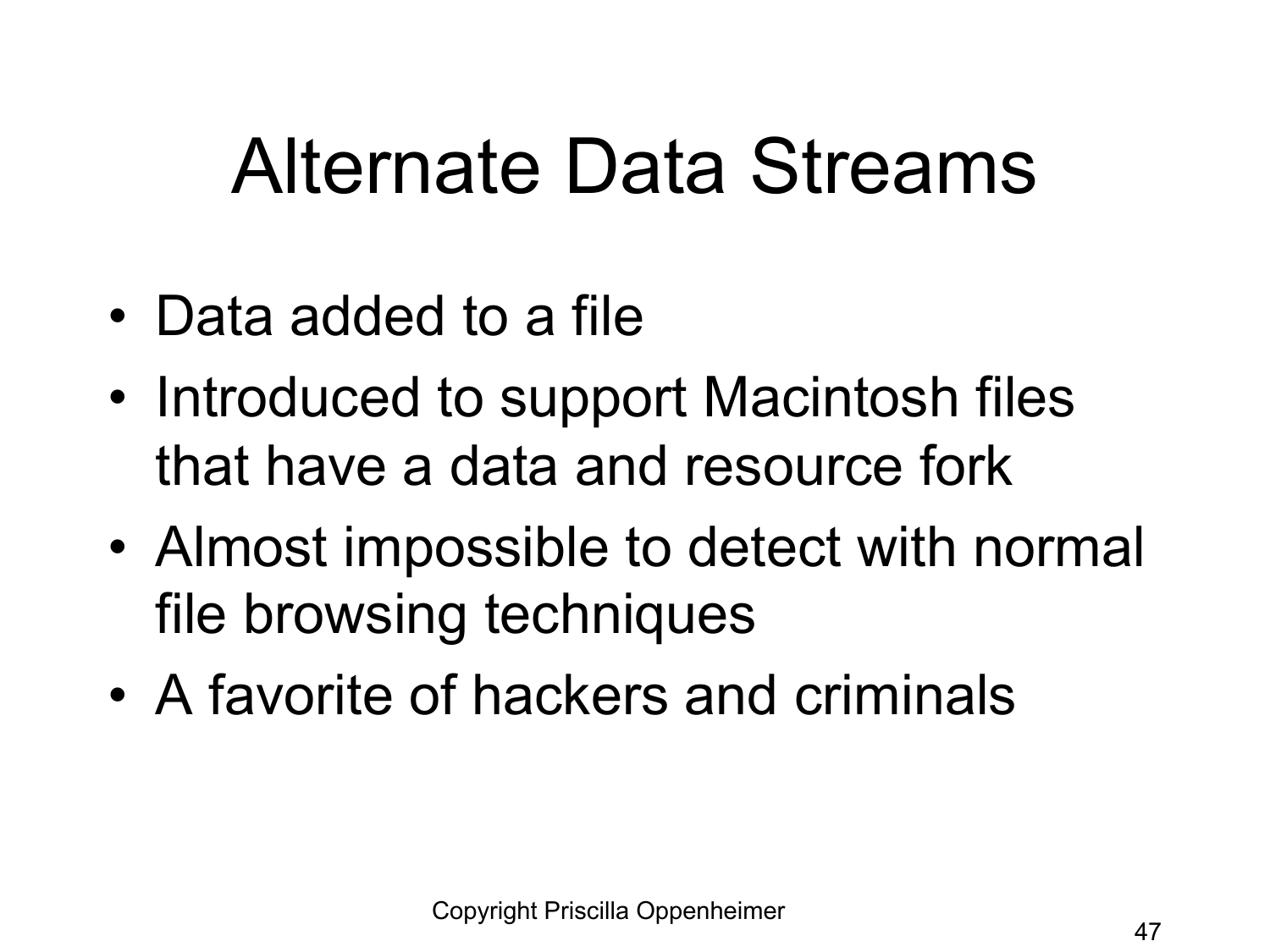### Creating an ADS

- To create an ADS named foo to go with the file.txt file, use the following DOS command
	- echo "Hello There" > file.txt:foo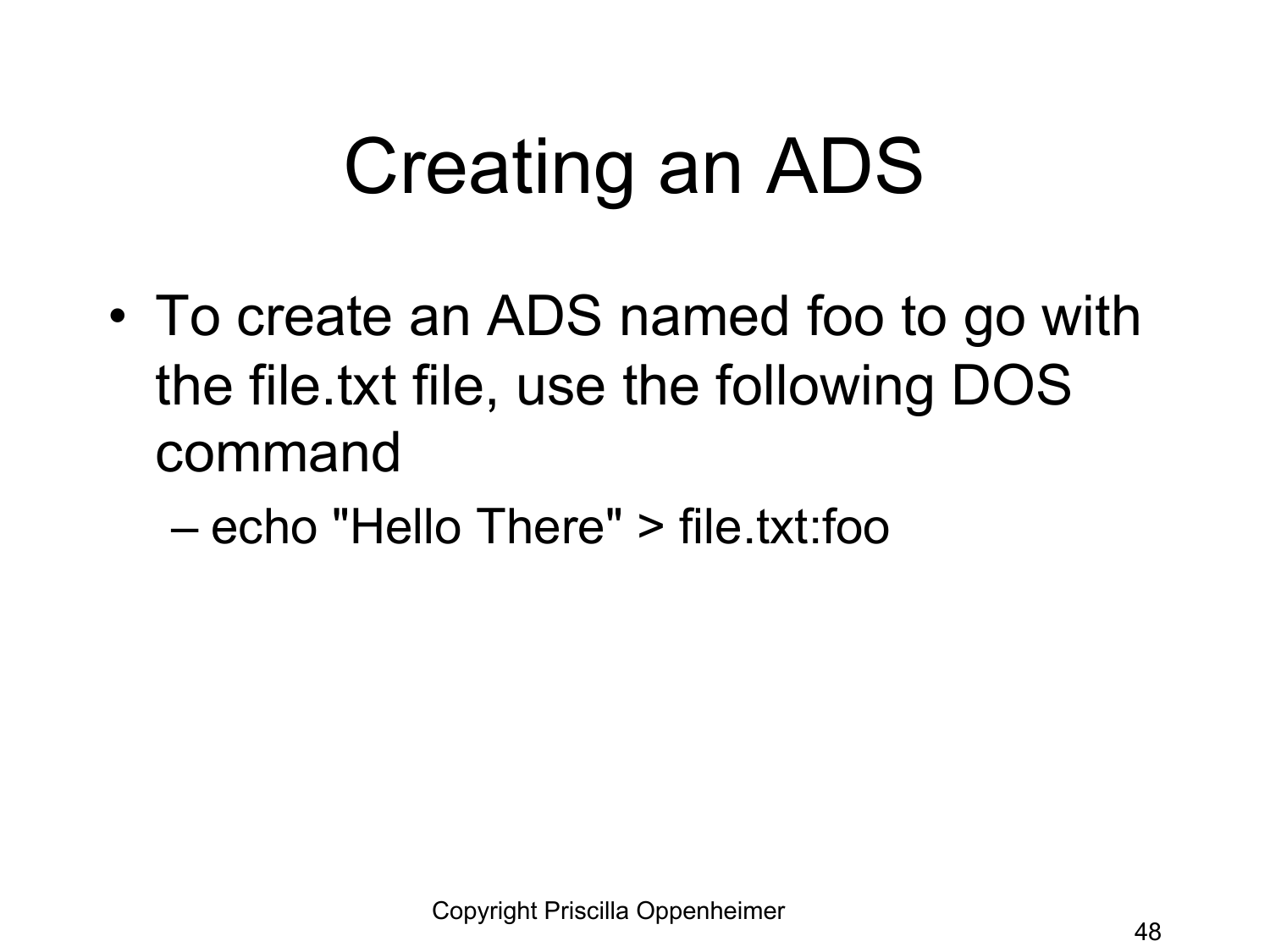#### Another ADS Example

Directory of C:\adstest 02/14/2004 04:47p  $\langle DIR \rangle$ ٠ <DIR> 02/14/2004 04:47p 07/26/2000 09:00a 91,408 calc.exe 91.408 bytes 1 File(s) 2 Dir(s) 684, 425, 216 hytes free C:\adstest>type c:\winnt\system32\notepad.exe>calc.exe:notepad.exe ۰ C:\adstest>dir Volume in drive C has no label. **Uolume Serial Number is 8C3F-115B** Directory of C:\adstest <DIR><br><DIR> 02/14/2004 04:47p 02/14/2004 04:47p 04:51p 02/14/2004 91,408 calc.exe 1 File(s) 91,408 bytes 2 684,371,968 bytes free Dir(s) C:\adstest>

#### Source: WindowSecurity.com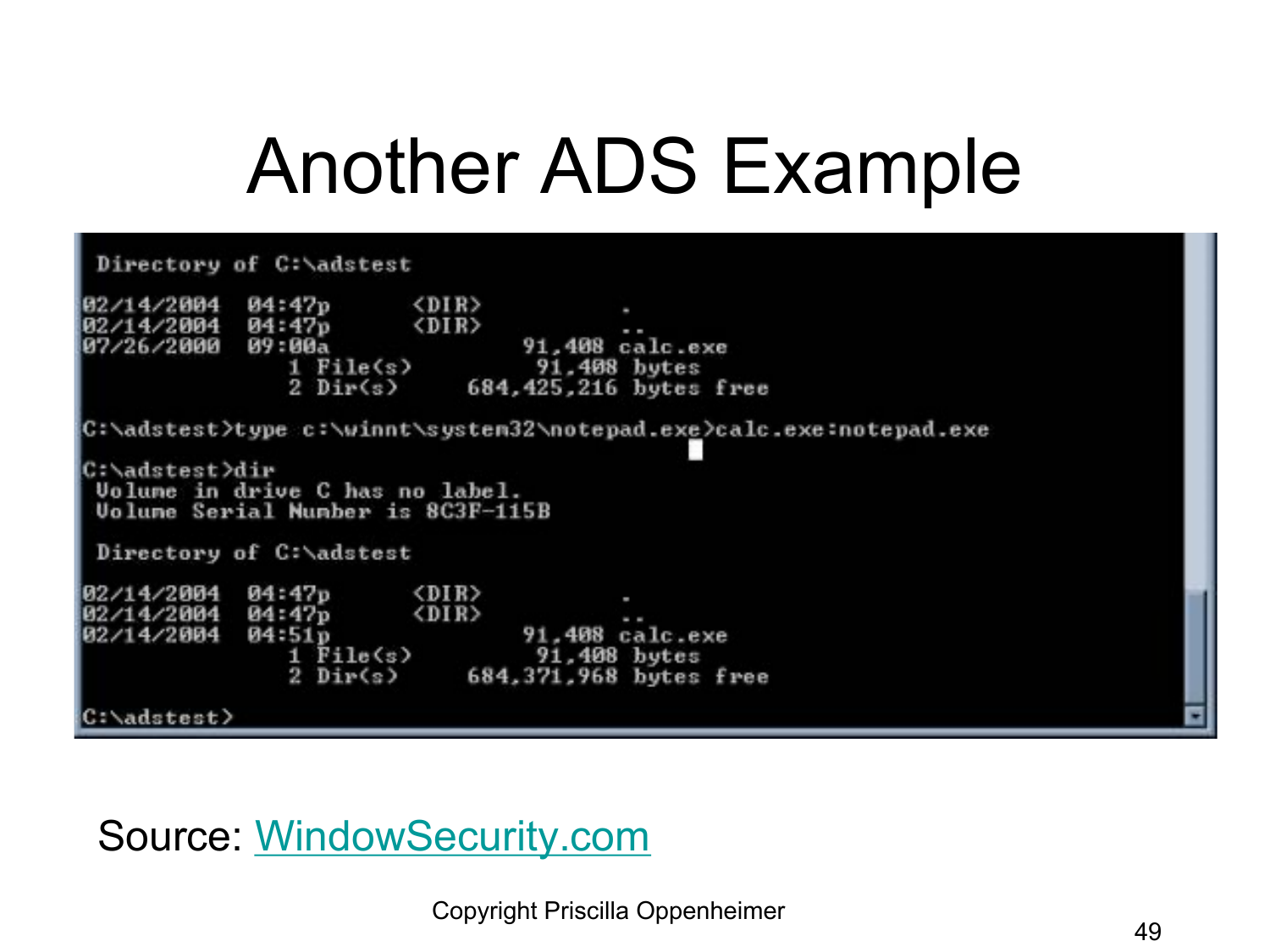#### Start the Program

| Directory of C:\adstest                          |            |                      |                        |  |
|--------------------------------------------------|------------|----------------------|------------------------|--|
| 02/14/2004                                       | 04:47p     | <dir></dir>          |                        |  |
| 02/14/2004 04:47p                                |            | $\langle DIR\rangle$ |                        |  |
| 02/14/2004 04:51p                                |            |                      | 91.408 calc.exe        |  |
|                                                  | File(s)    |                      | 91,408 bytes           |  |
|                                                  | $2$ Dir(s) |                      | 684,371,968 bytes free |  |
| C:\adstest>start c:\adstest\calc.exe:notepad.exe |            |                      |                        |  |
| C:\adstest>                                      |            |                      |                        |  |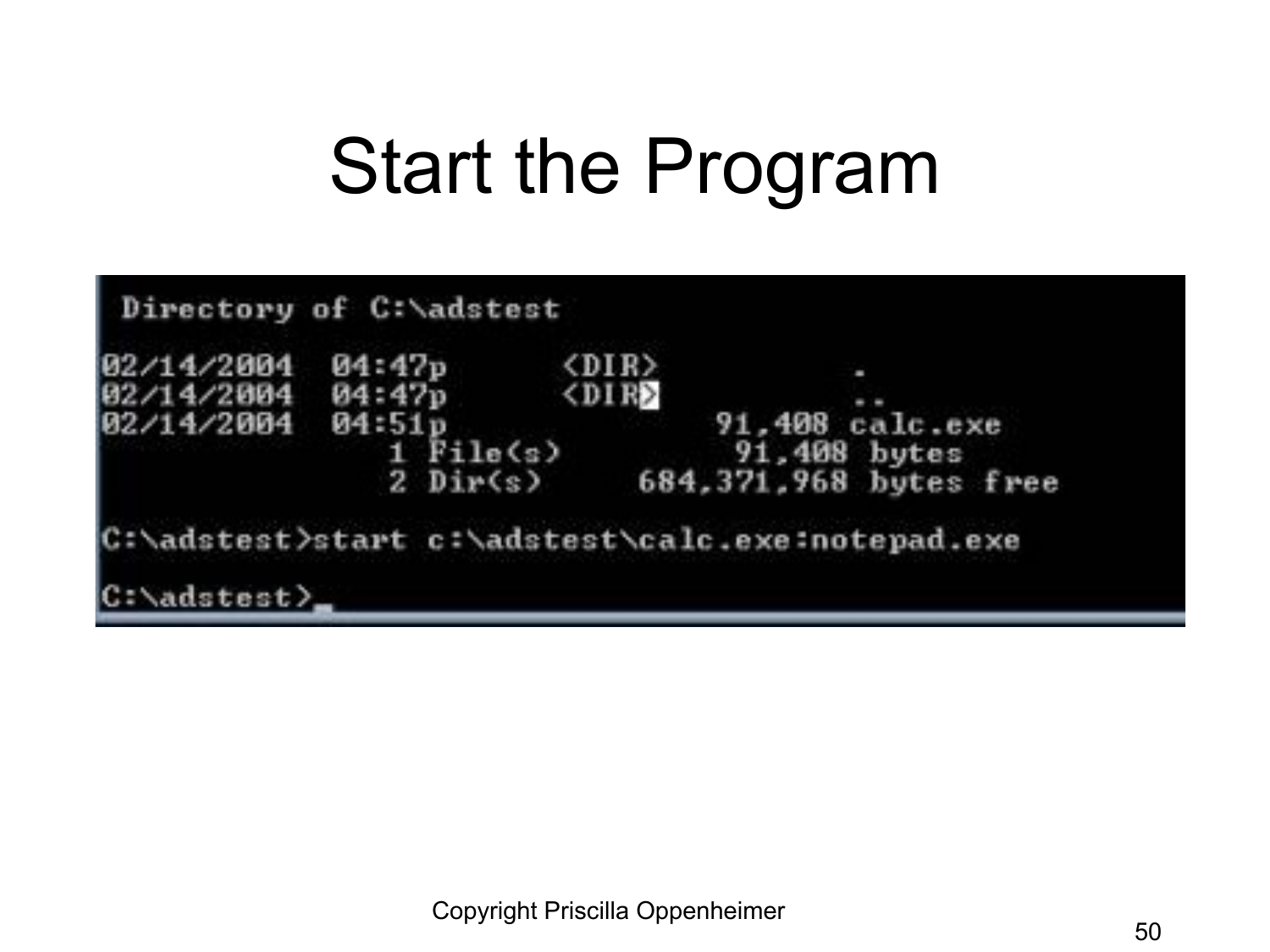### What Program Is Running?

| Applications Processes Derformance |            |           |                 |                    |
|------------------------------------|------------|-----------|-----------------|--------------------|
| <b>Briage Name</b>                 | FID.       | <b>GU</b> | <b>CFU Time</b> | Men Usage          |
| System                             | 酒          | 00        | 0:00:52         | 20K                |
| SMSS, EXE                          | 152        | OO.       | 0:00:00         | 0K                 |
| CSRSS FXF                          | 176        | 00        | 0:02:33         | 2,012K             |
| <b>WINLOGON.EXE</b>                | 196        | 00        | 0:01:10         | 3,368K             |
| SERVICES EXE                       | 224        | $^{00}$   | 0:00:15         | 4,300K             |
| <b>LSASS.EXE</b>                   | 236        | 00        | 0:00:04         | 932 K              |
| sychost.exe                        | 416        | 00        | 0:00:01         | 2,264 K            |
| abiZevick.eve                      | 472        | 00        | 0:00:00         | 26BK               |
| sychost.exe                        | 488        | 00        | 0:0006          | 3,832K             |
| WinManit.exe                       | 512        | 00        | 0.00.08         | 408 K              |
| EXPLORE EXE                        | 544        | '00       | 0:00:28         | 2,144k             |
| explorer.exe                       | 828        | O1        | 0.01:17         | 9,34BK             |
| <b>IEIPLORE.EXE</b>                | <b>BBB</b> | 00        | 0.13:38         | 19,736 K           |
| CHO EXE                            | 936        | 00        | 0:00:01         | 5,236K             |
| abptace.mm                         | 972        | 00        | 0:00:00         | 116K               |
| calc.exe -                         | 1172       | 60        | 0:00:01         | 1,512K             |
| TASKMGR.EVE                        | 1204       | CO.       | 0:00:00         | 2,532 K            |
| WINWORD EXE                        | 1228       | OO.       | 0:03:56         | 10,440 K           |
| sndvnlS2.accs                      | 1232       | 10O       | 0:00:00         | 236 E              |
|                                    |            |           |                 | <b>End Process</b> |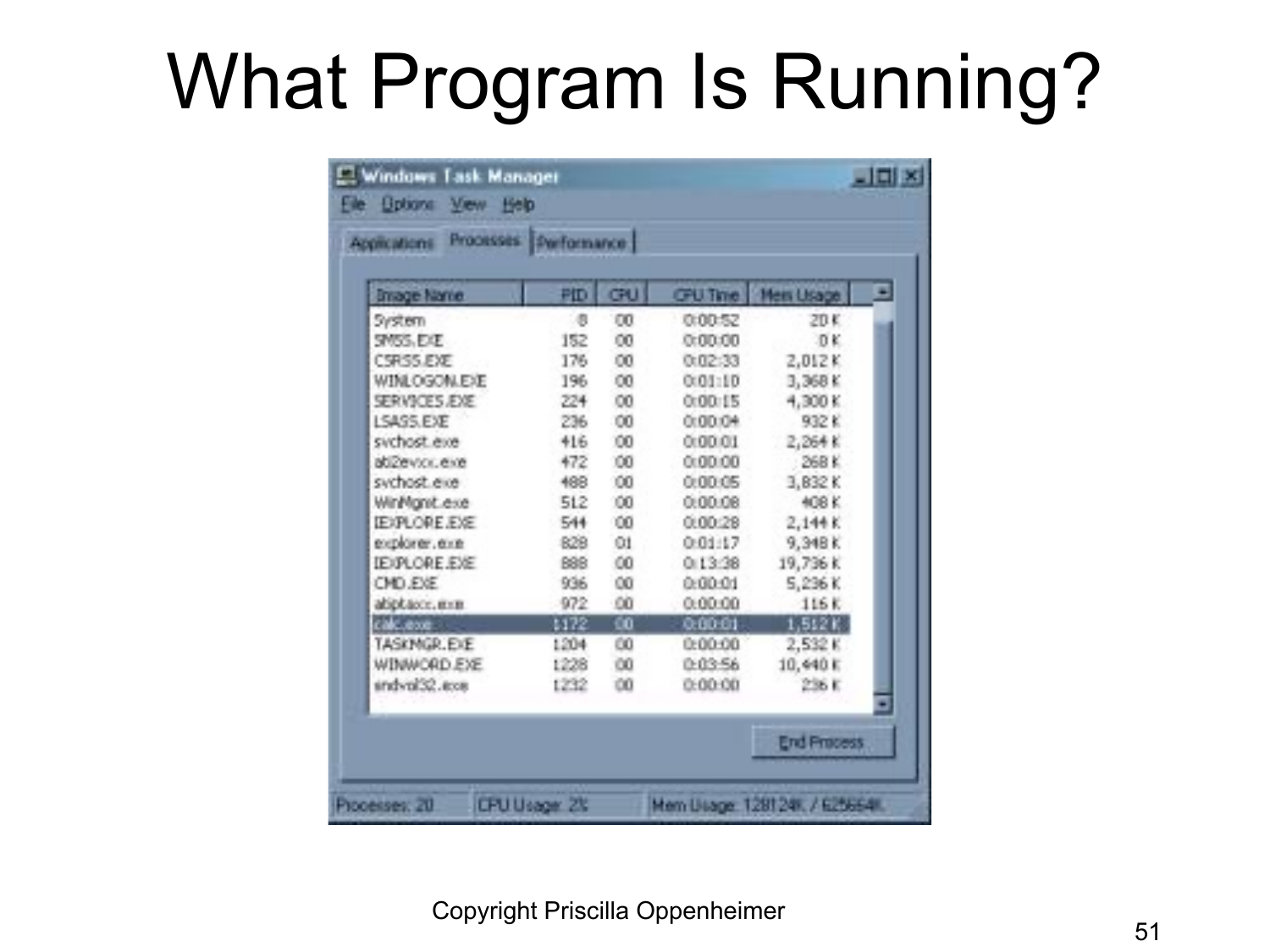### NTFS Basic Concepts

- Everything is a file
- Files have attributes
	- \$SOME\_UPPER\_CASE\_THING
		- \$FILE\_NAME
		- \$STANDARD INFORMATION
			- Creation, altered, accessed times; flags (read only, hidden, system, archive, etc.)
		- \$DATA (the actual content)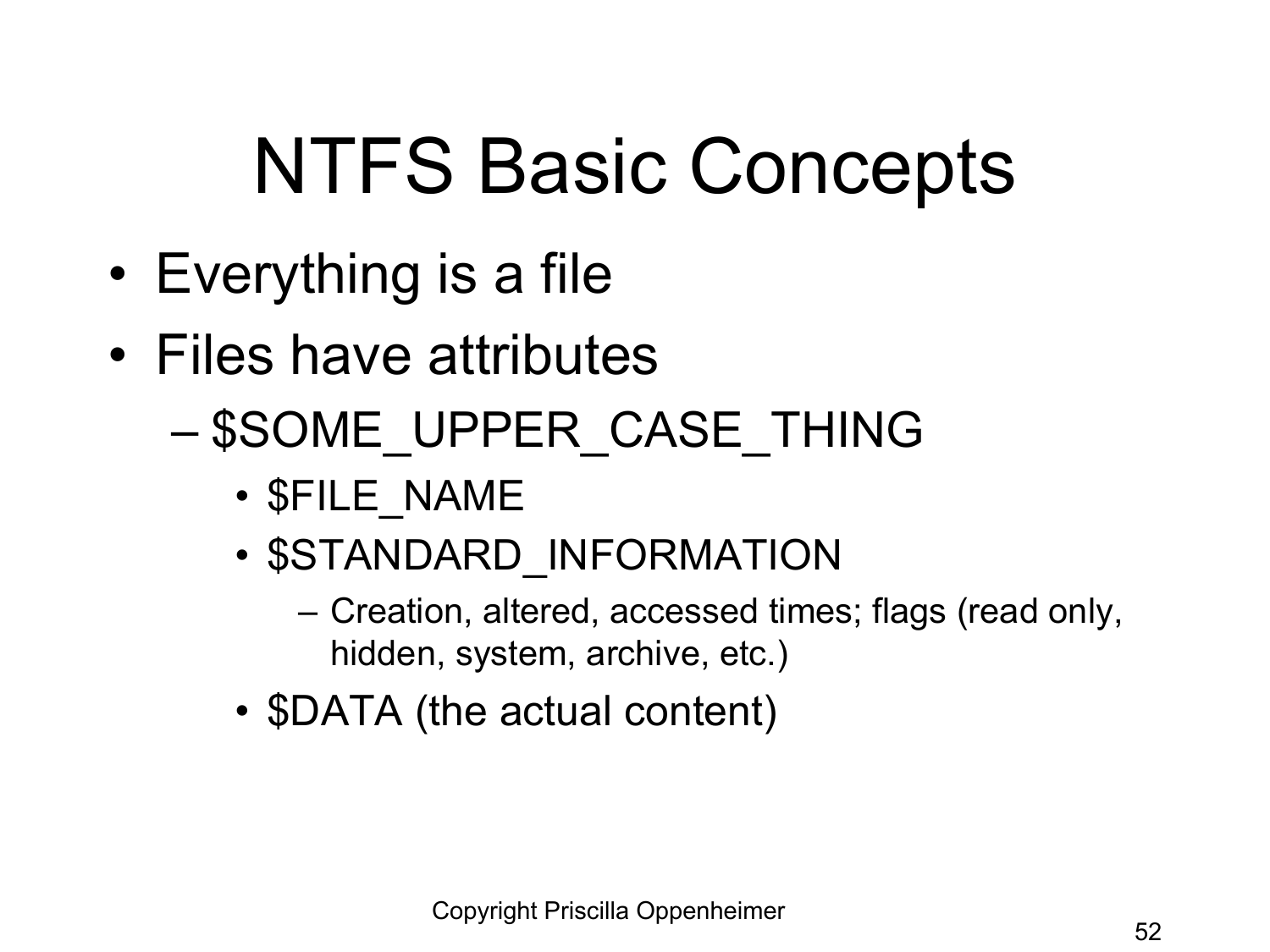# File System Metadata Files

- Files that store file system administrative data
- Note that they are files (unlike FAT which was a separate data structure)
- Name begins with \$ and first letter is capitalized
	- \$MFT
	- \$LogFile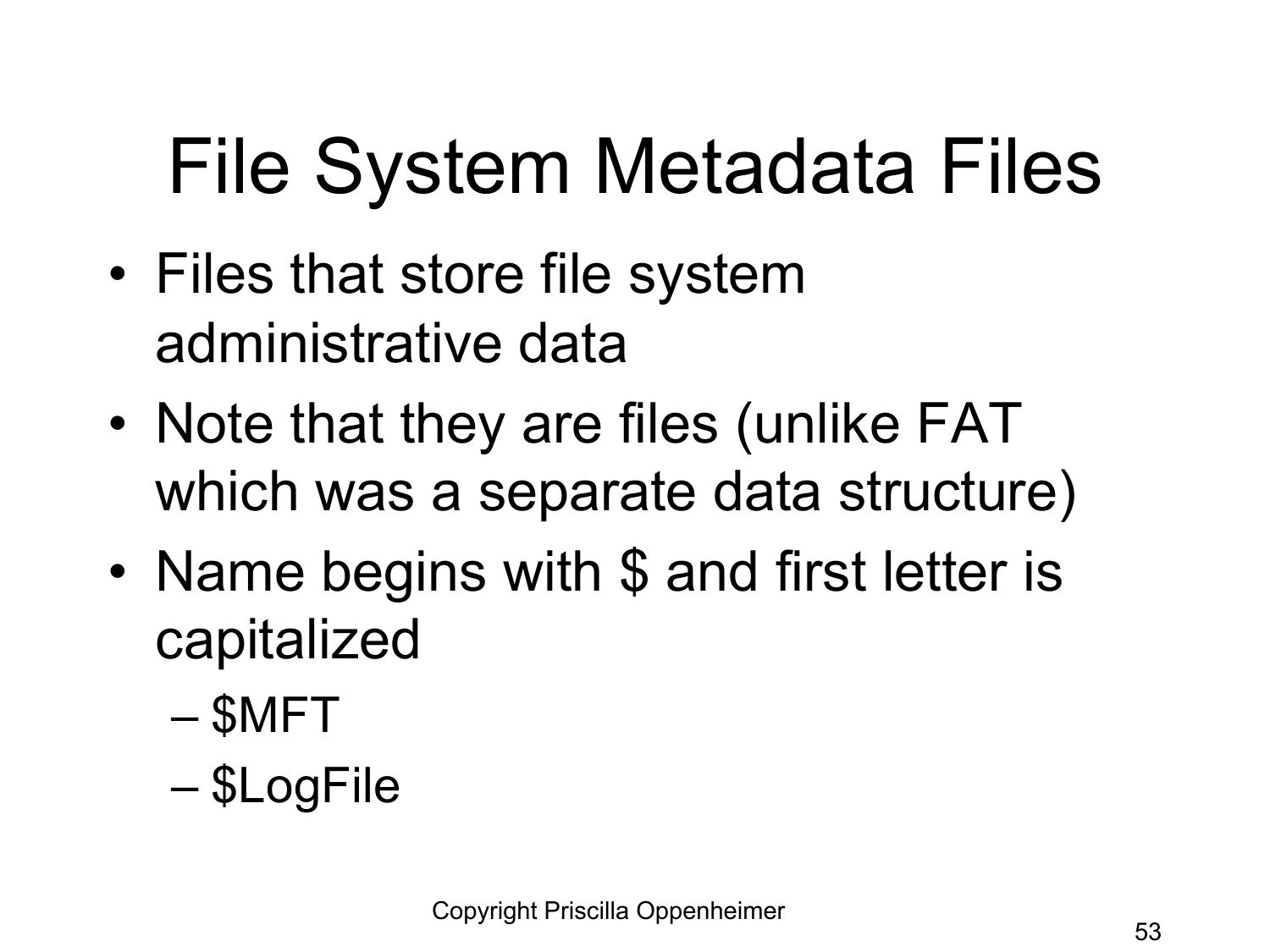### Master File Table

- Contains information about all files and directories
- Every file and directory has at least one entry in the table
- Each entry is simple
	- 1 KB in size
	- Entry header is first 42 bytes
	- Remaining bytes store attributes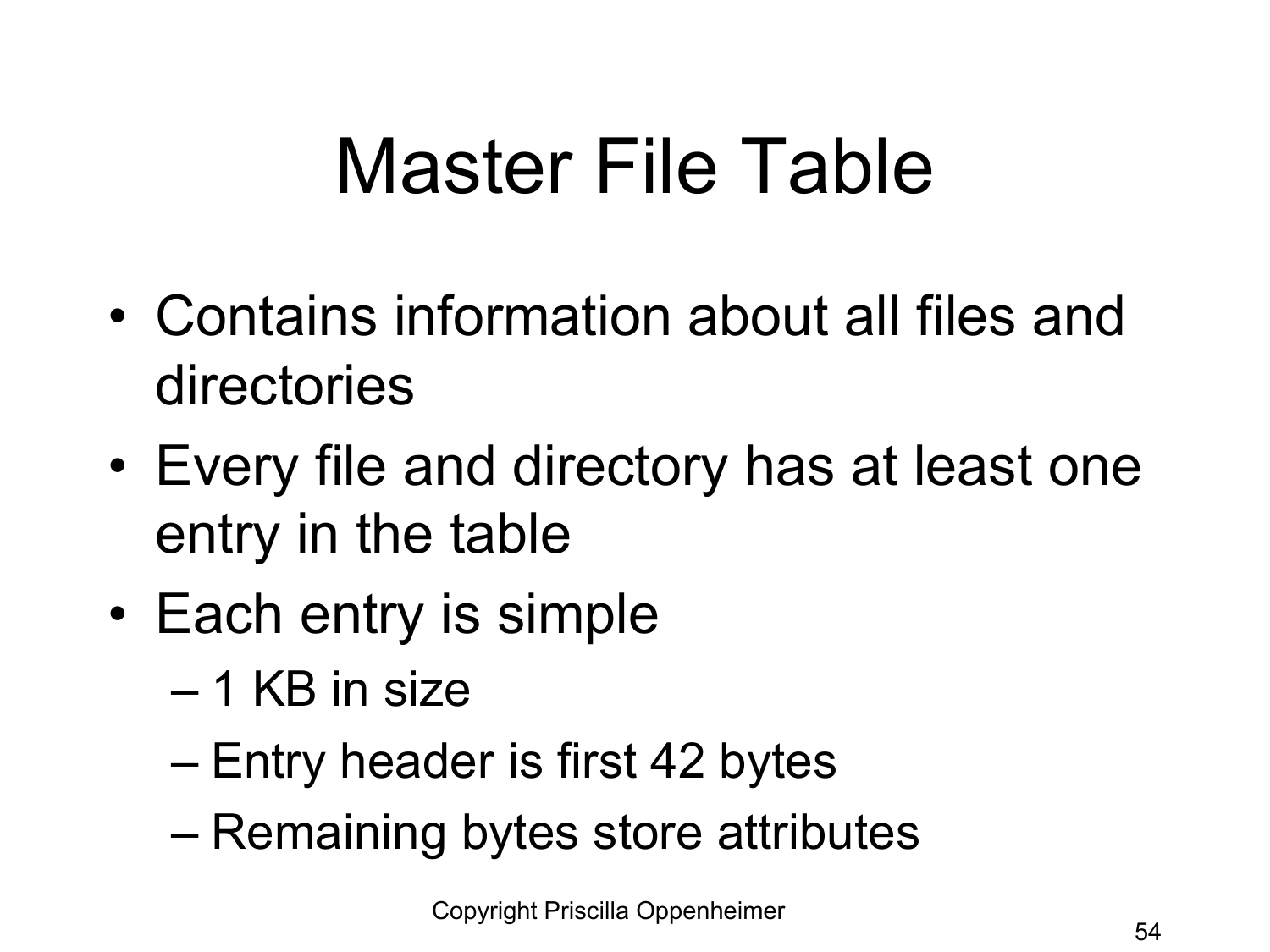#### File System Metadata Files First 16 MFT Entries Are Reserved

| <b>Entry</b>   | <b>File Name</b> | <b>Description</b>            |
|----------------|------------------|-------------------------------|
| 0              | <b>SMFT</b>      | <b>Entry for MFT itself</b>   |
| 1              | <b>\$MFTMirr</b> | <b>Backup of MFT</b>          |
| $\overline{2}$ | \$LogFile        | Journal                       |
| 3              | \$Volume         | Volume label, etc.            |
| 4              | \$AttrDef        | <b>IDs for attributes</b>     |
| 5              |                  | Root directory                |
| 6              | \$Bitmap         | Allocation status of clusters |
| $\overline{7}$ | \$Boot           | <b>Boot sector</b>            |
| 8              | \$BadClus        | Clusters with bad sectors     |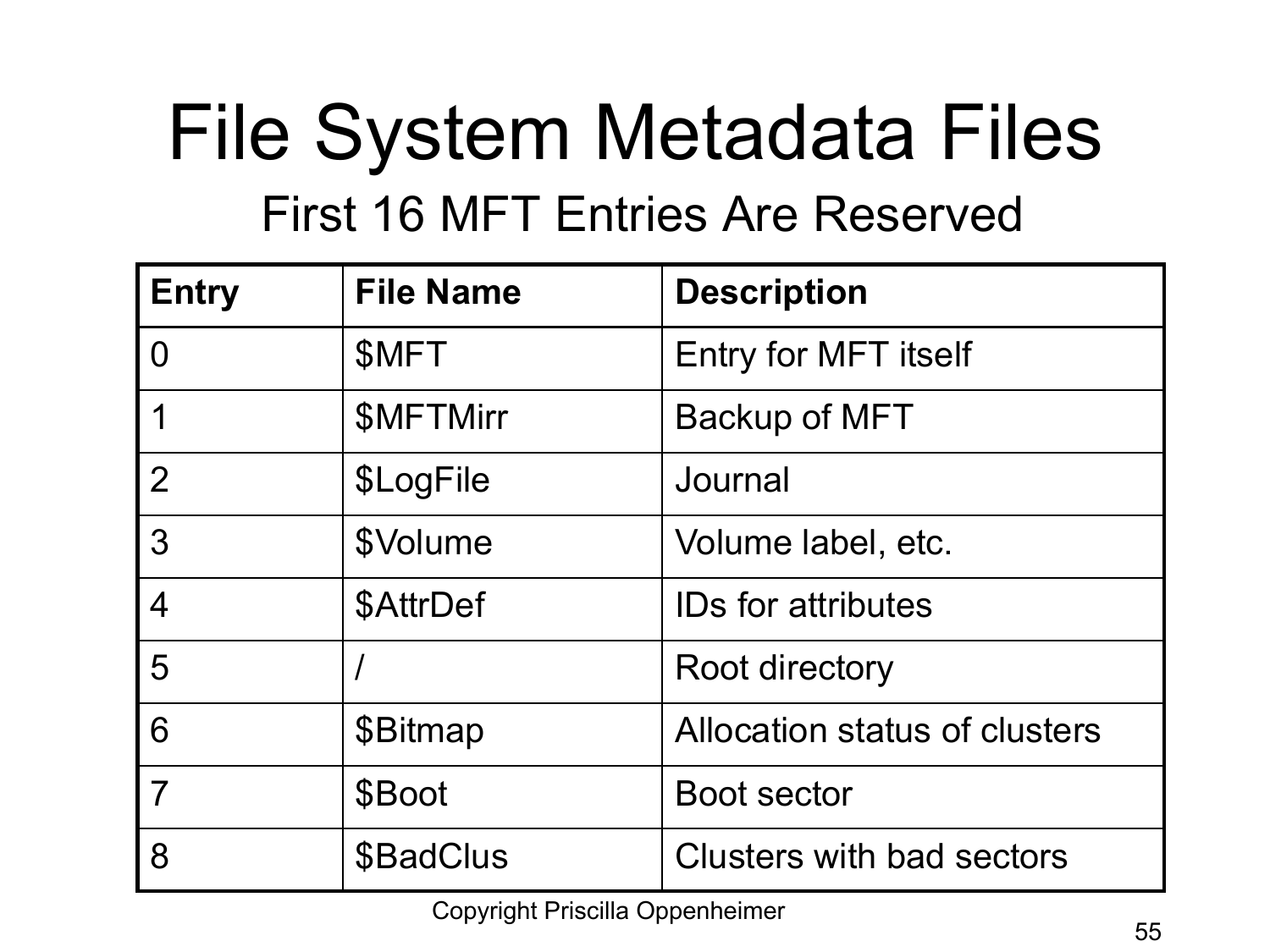### Resident and Non-Resident **Attributes**

- A resident attribute stores its content in the MFT entry
- A non-resident attribute stores its content in external clusters
- Non resident attributes are stored in cluster runs
- The attribute header gives the starting cluster address and its run length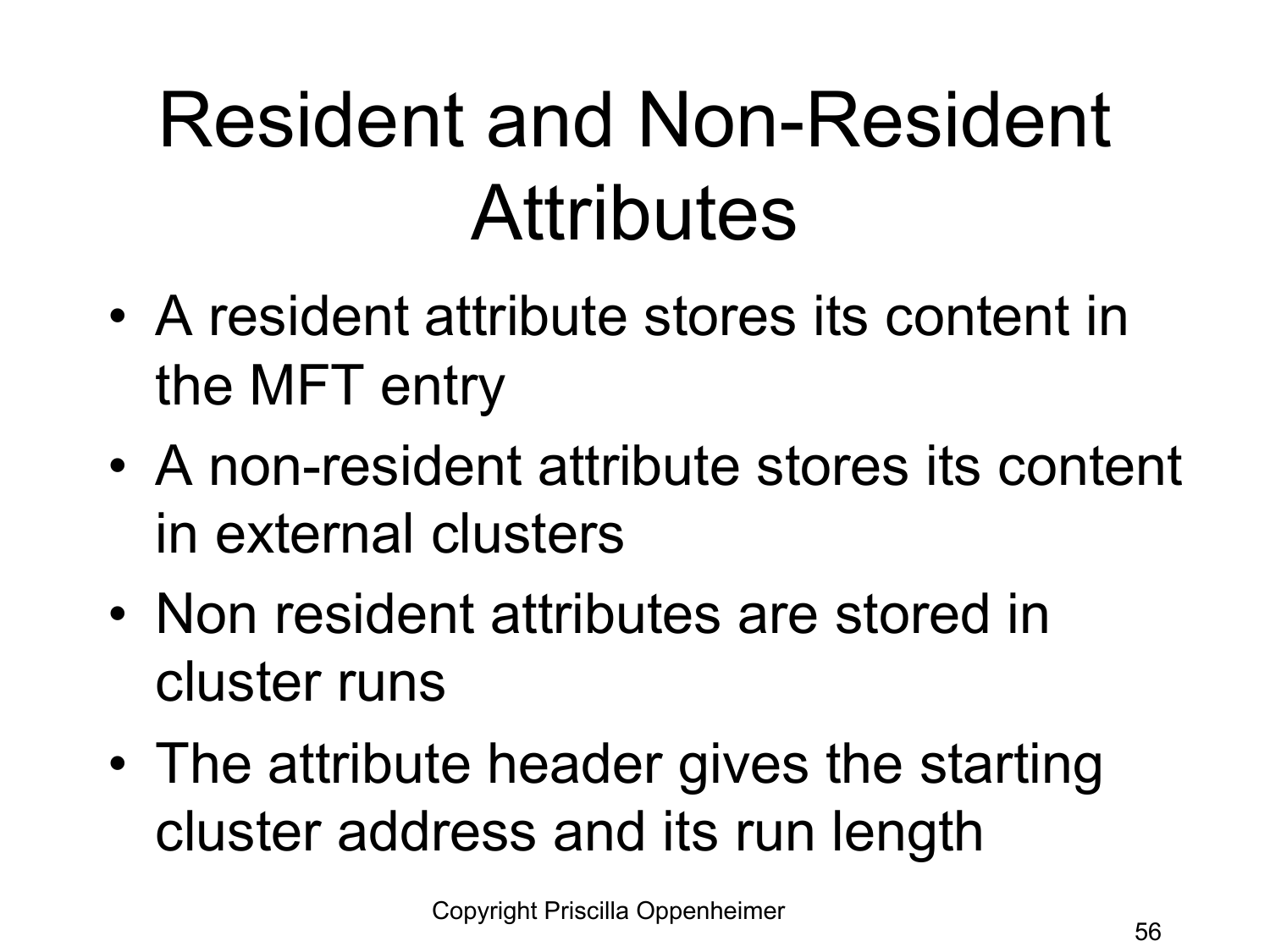#### Non-Resident Attributes

- **\$DATA attribute for files > 1 KB**
- \$DATA attribute for \$Boot
- \$DATA attribute for \$MFTMirr
- **\$DATA attribute for \$LogFile**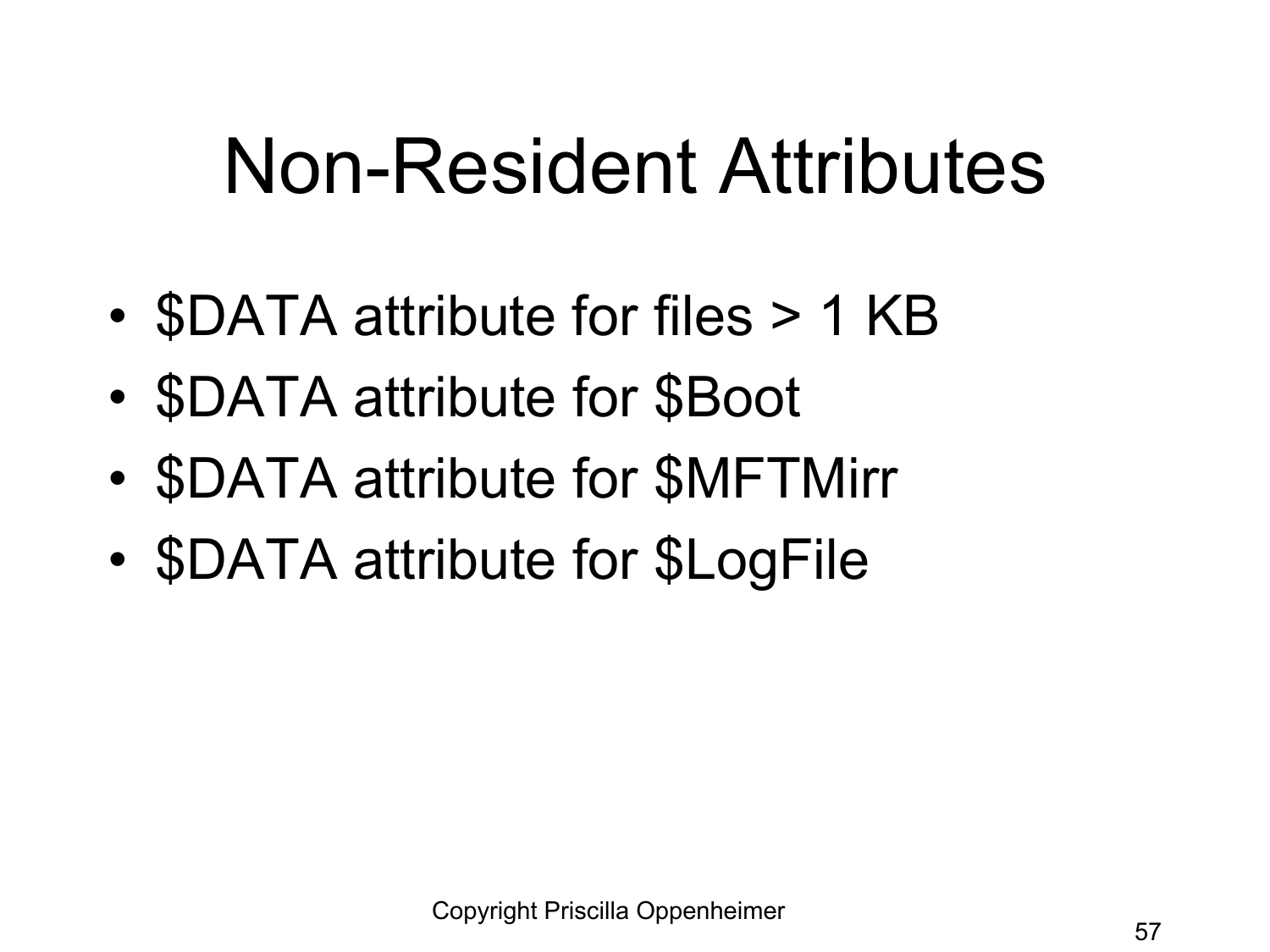## Hard Disk Drives Review

- Factory low-level formatting defines tracks and sectors on a blank disk
	- A track contains many sectors
	- A sector is typically 512 bytes
	- A sector is the minimum I/O unit

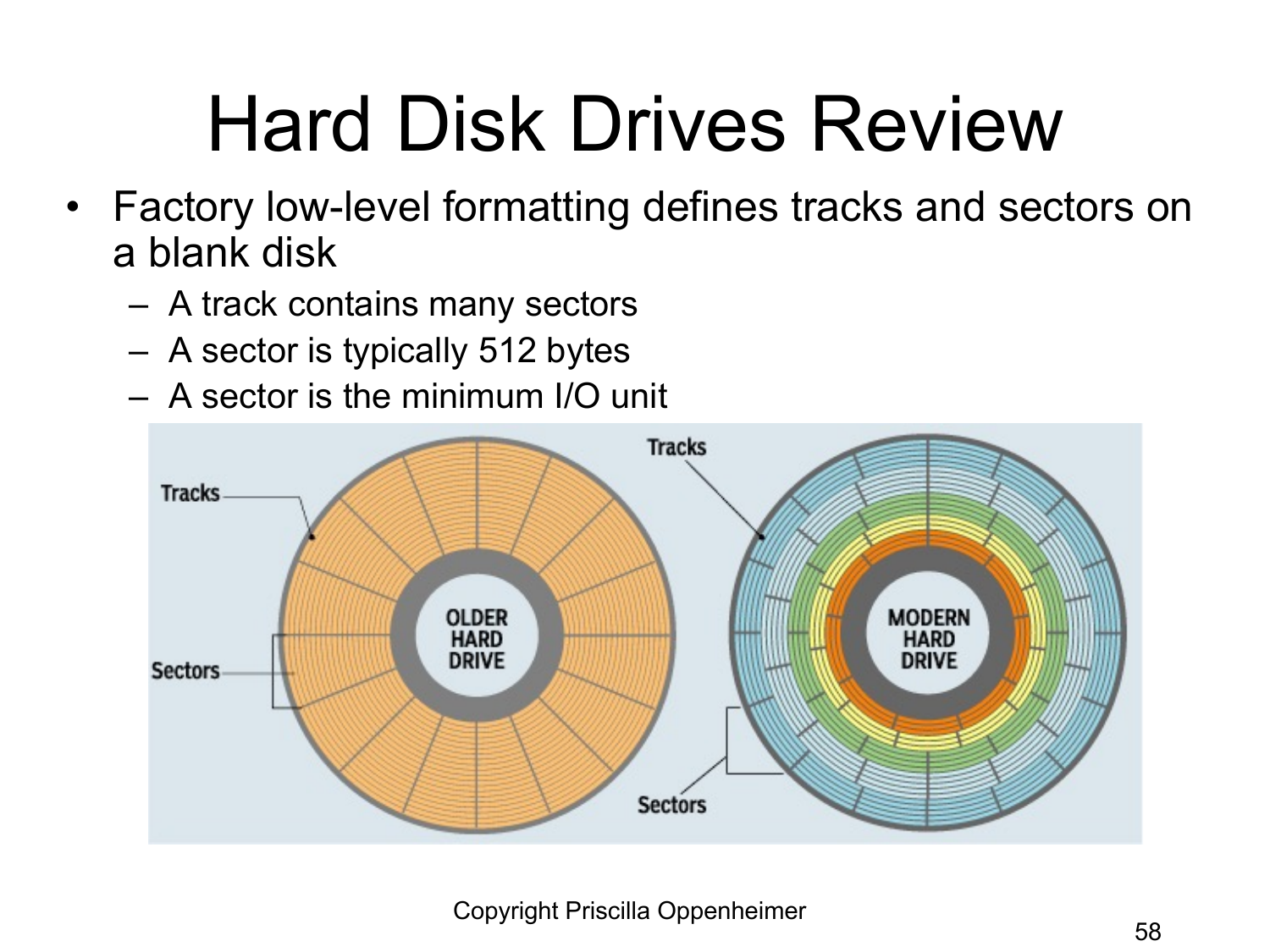### **Clusters**

- A cluster is a group of consecutive sectors
- A cluster is the minimum file allocation unit
- The number of sectors per cluster is a power of 2
	- The number is stored in the volume boot sector
	- $-$  Typical values are 2<sup>1</sup>=2, 2<sup>2</sup>=4, 2<sup>3</sup>=8, 2<sup>4</sup>=16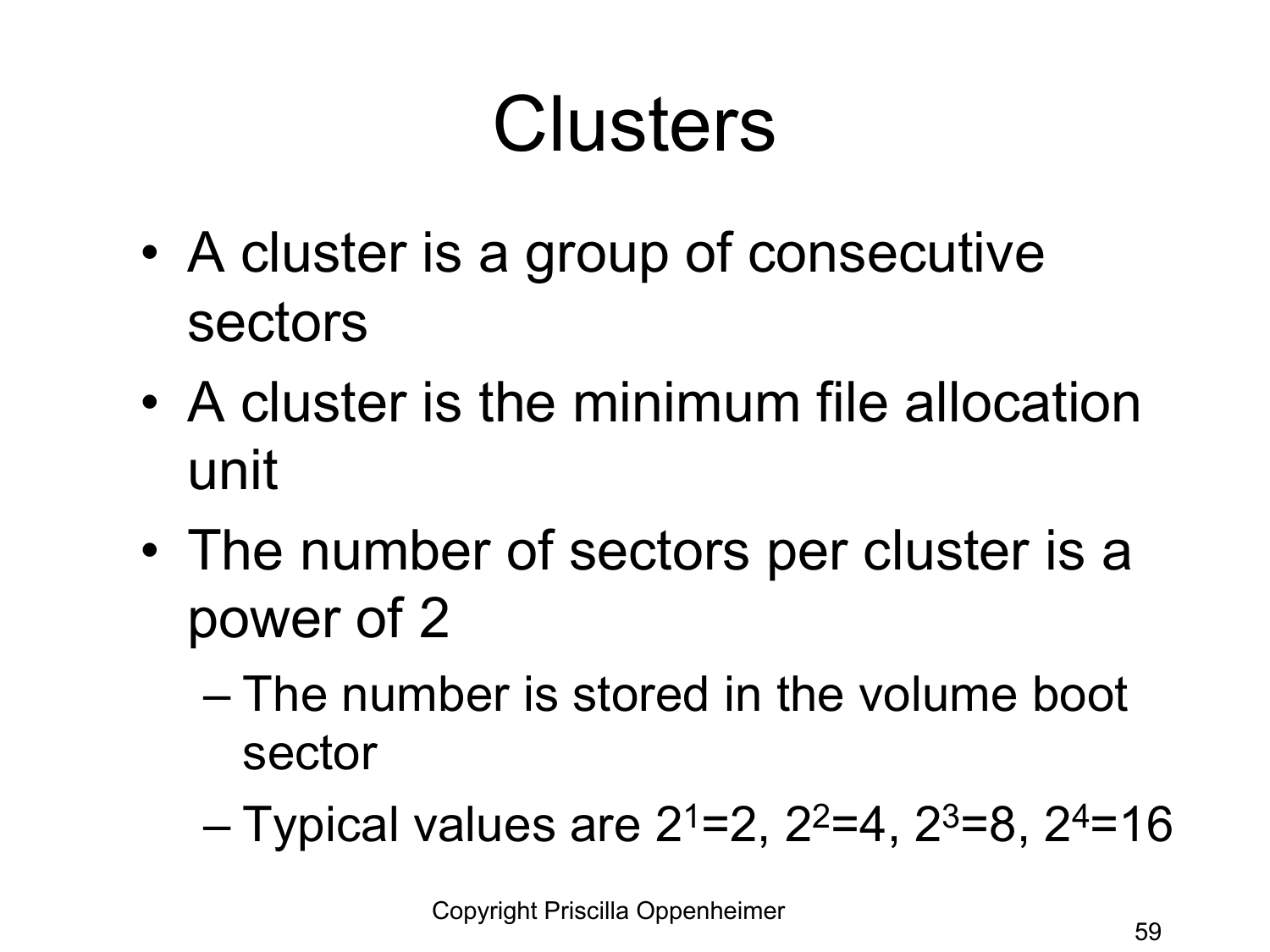### Partitions

- The user creates partitions (logical drives or volumes)
	- Each partition holds a file system
		- FAT12, FAT16, FAT32, NTFS on Windows systems
		- EXT2, EXT3, UFS1, UFS2 on Linux and UNIX systems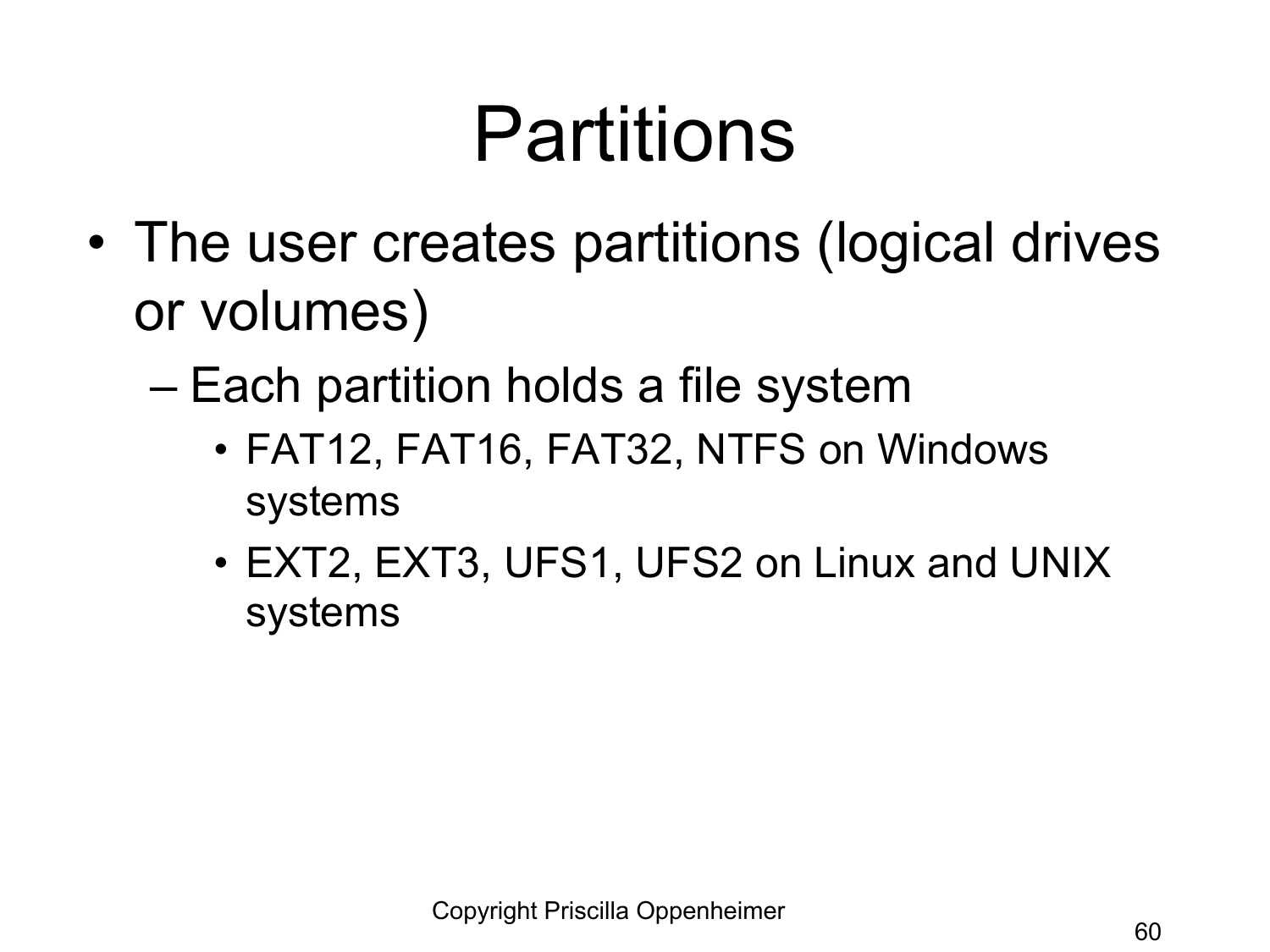# File Systems

- High-level formatting creates file system data structures
	- Root directory
	- Data that tracks which clusters are unused, allowing the OS to find available clusters quickly
		- File Allocation Table (FAT) on older Windows systems
		- \$Bitmap file in the Master File Table (MFT) on newer Windows systems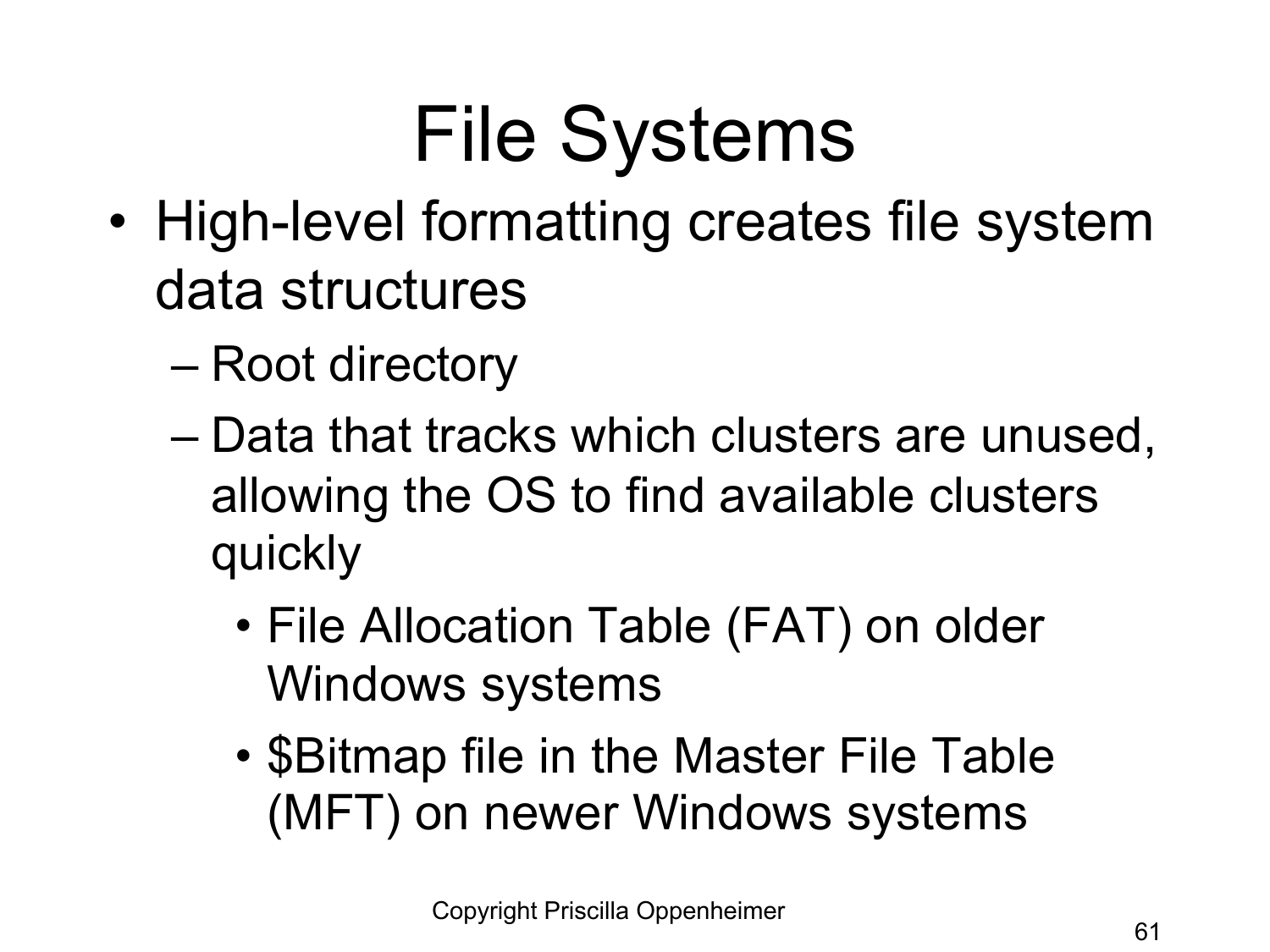#### DOS Disk Review

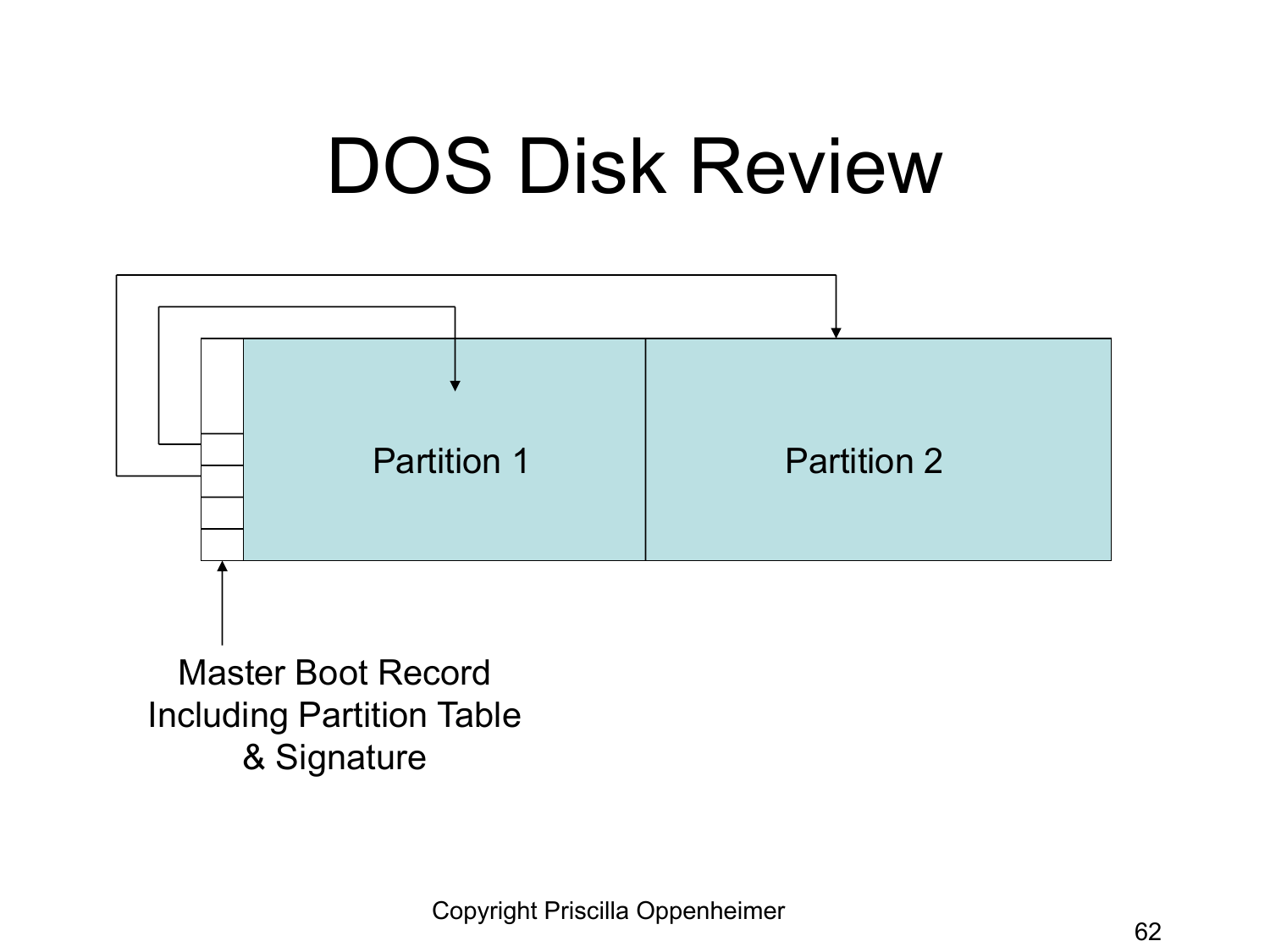#### Partition Holds an NTFS File System

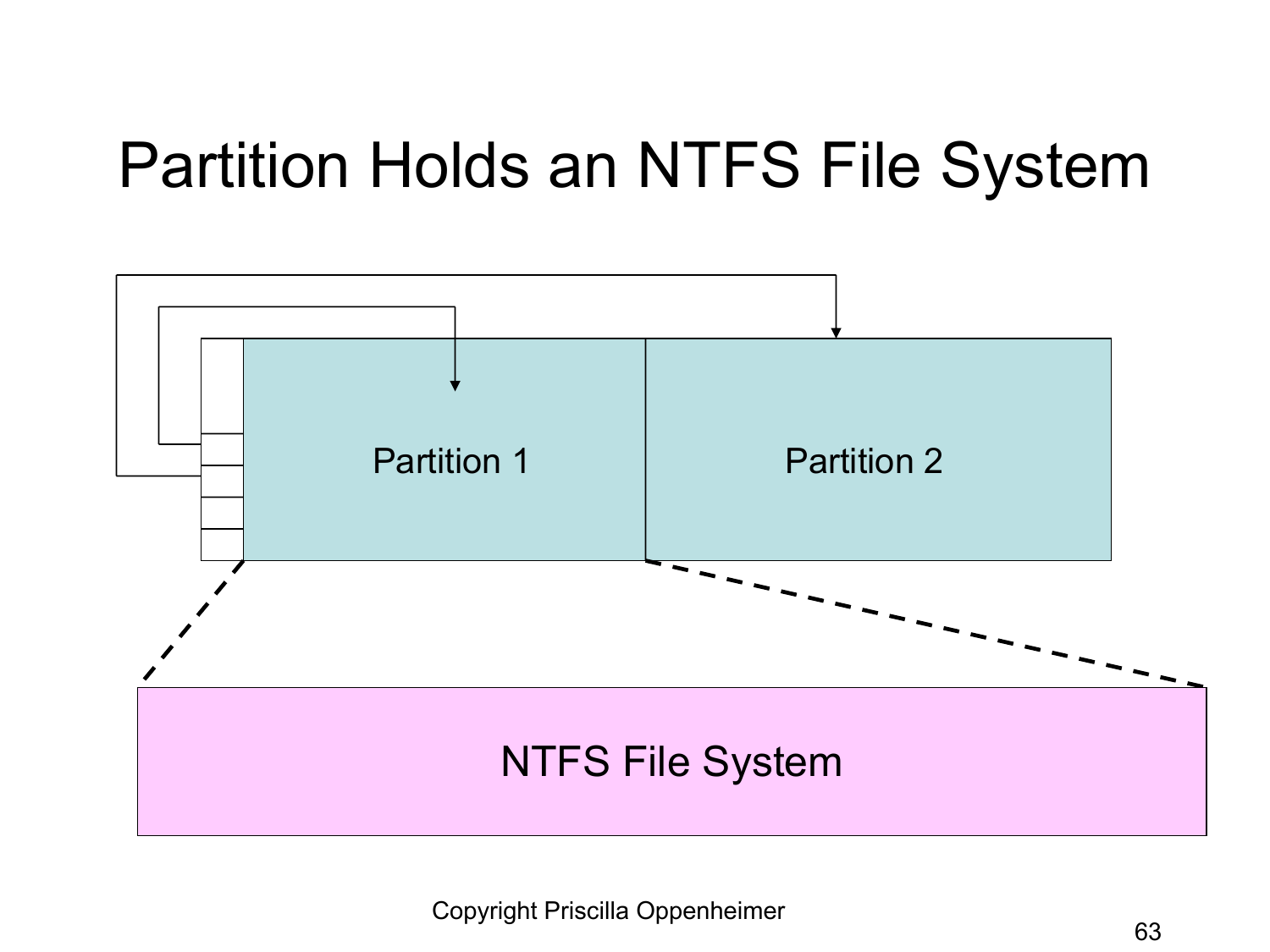#### NTFS: Everything Is a File

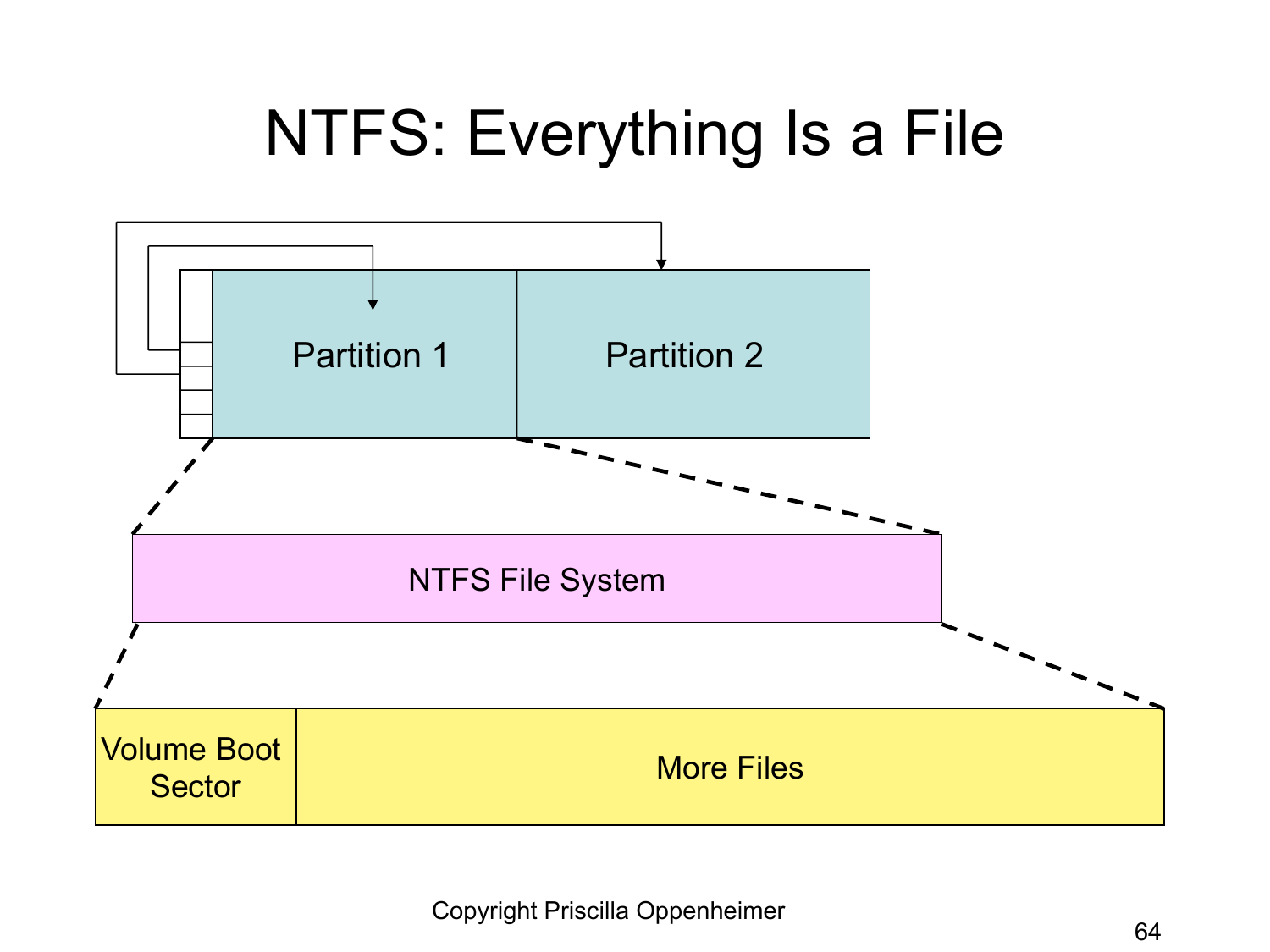#### NTFS Volume Boot Sector

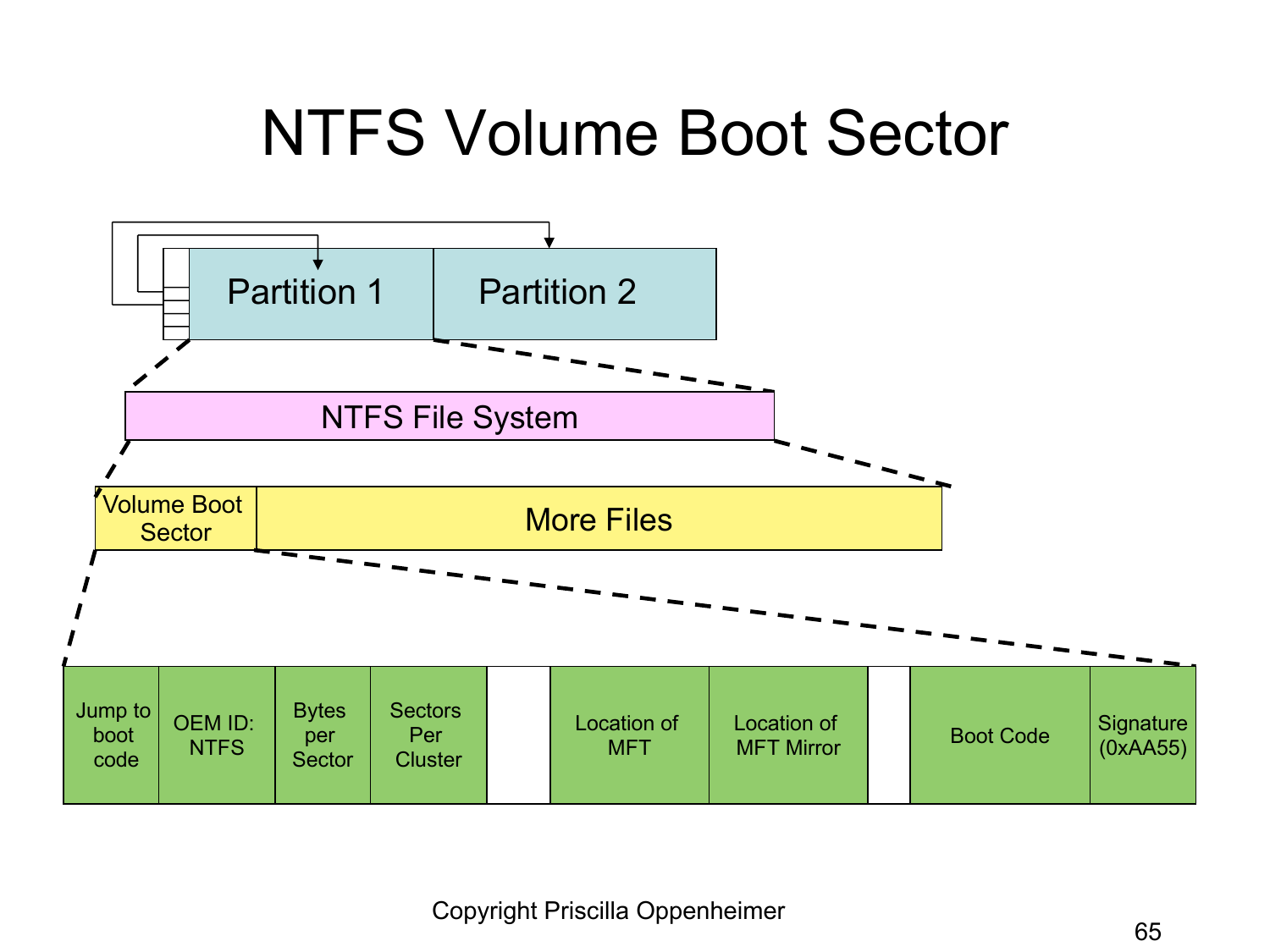#### A Freshly Formatted NTFS Volume

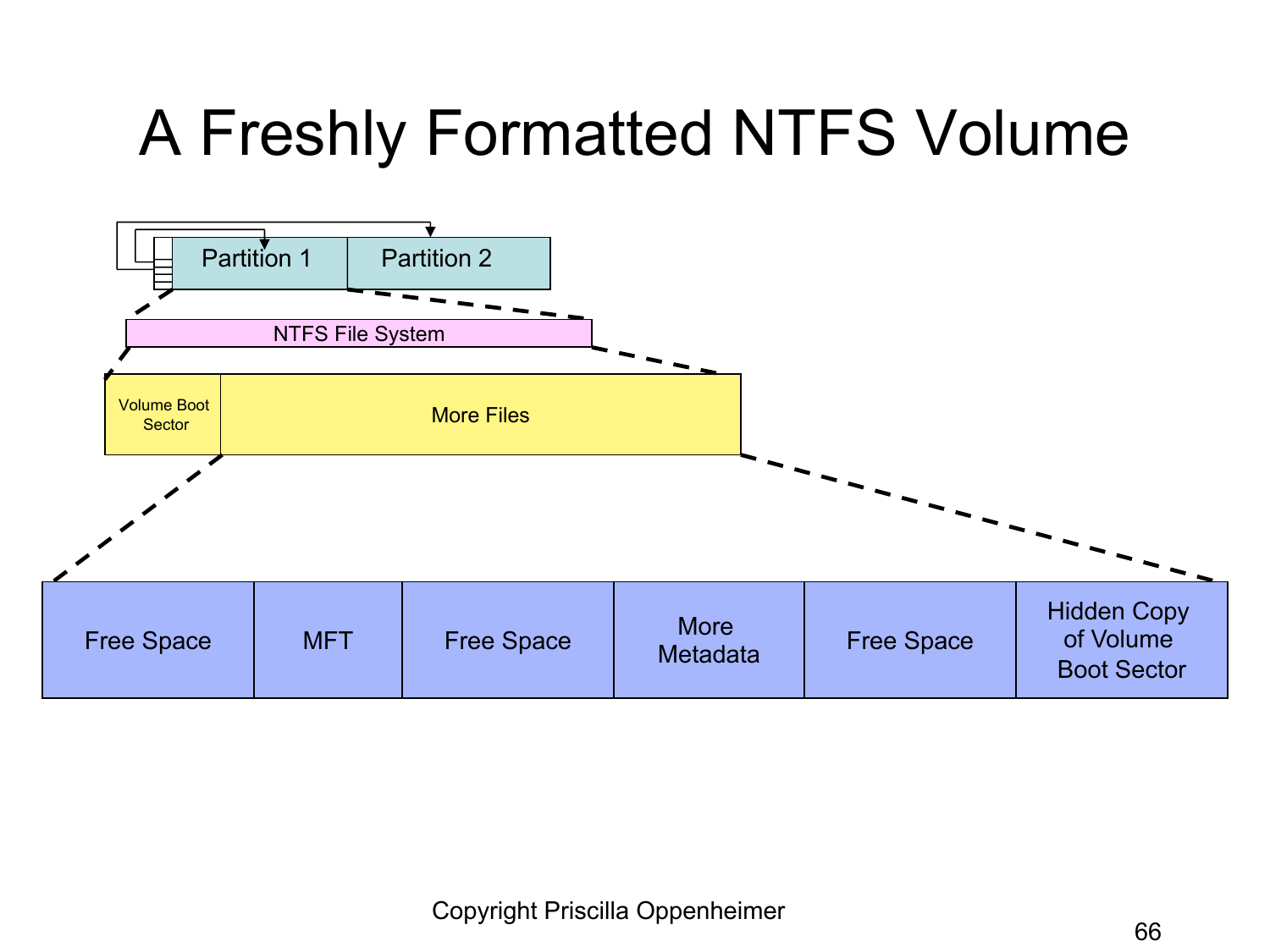#### Metadata in Center of Volume

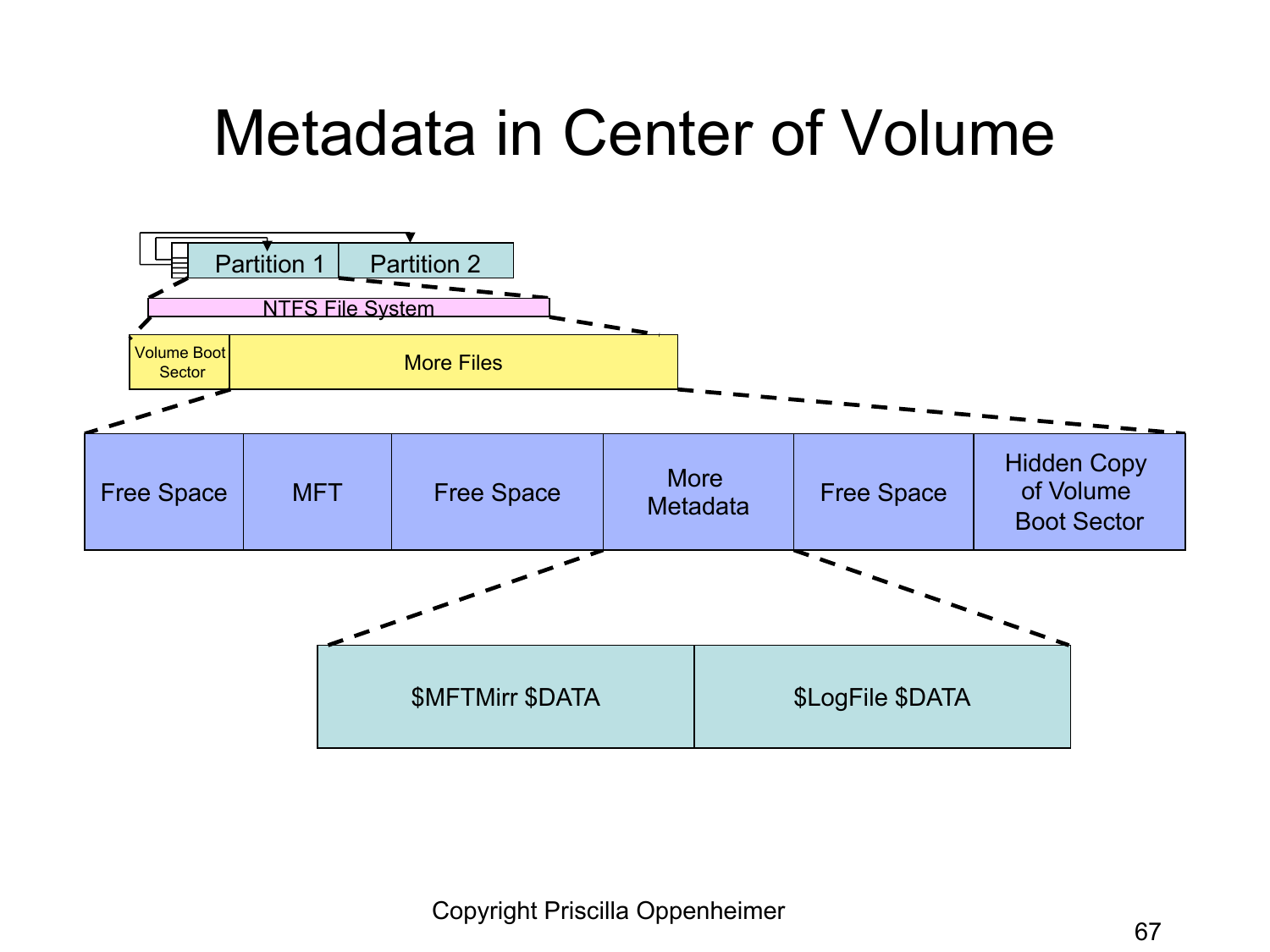#### **MFT** 而 Partition 1 Partition 2 **NTFS File System** Volume Boot lume Boot<br>Sector Nore Files Hidden Copy MFT | Free Space | More of Volume Free Space Free Space Boot Sector \$MFT \$MFTMirr \$LogFile \$Bitmap \$Boot \$BadClus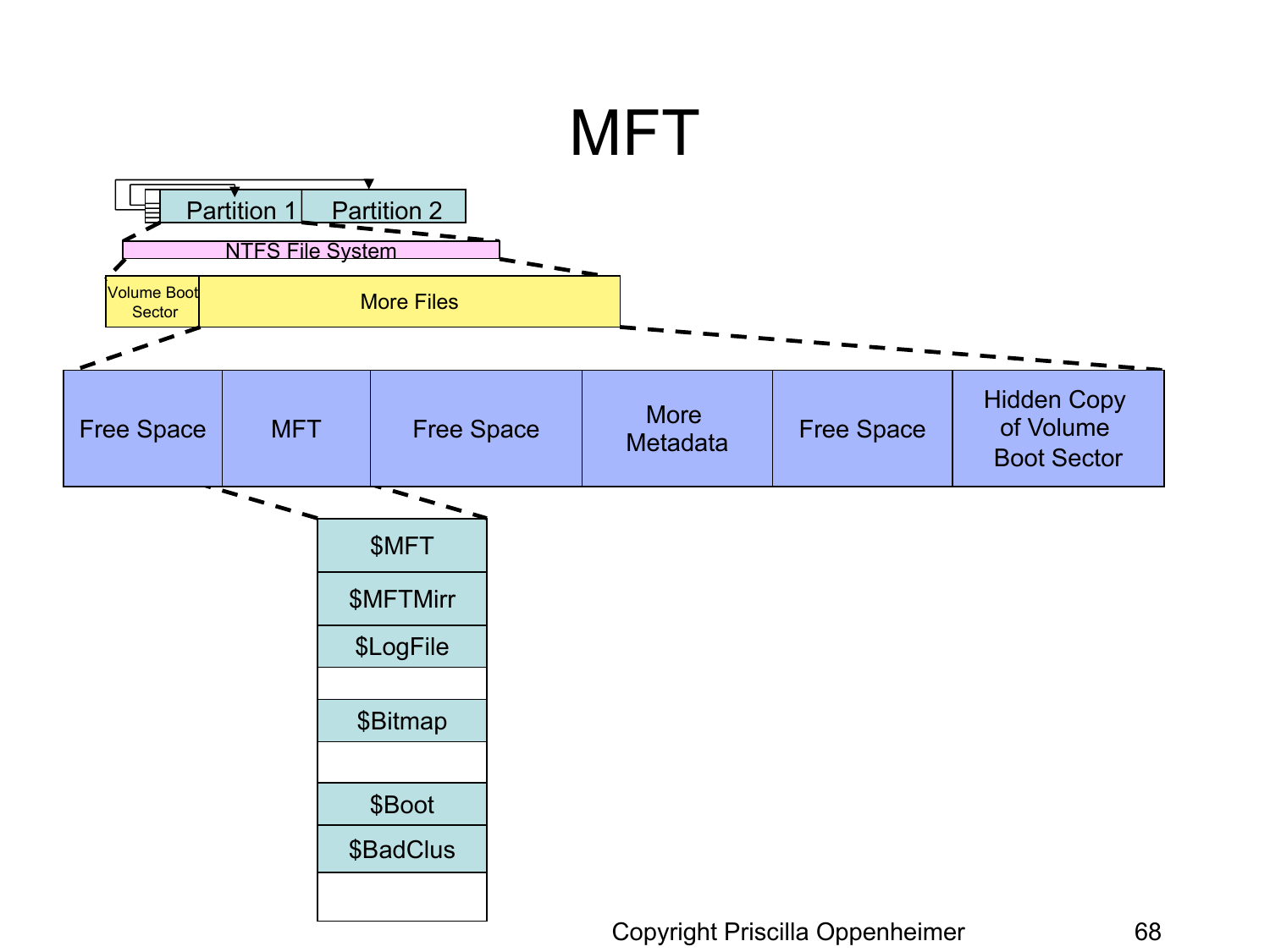#### MFT Attributes

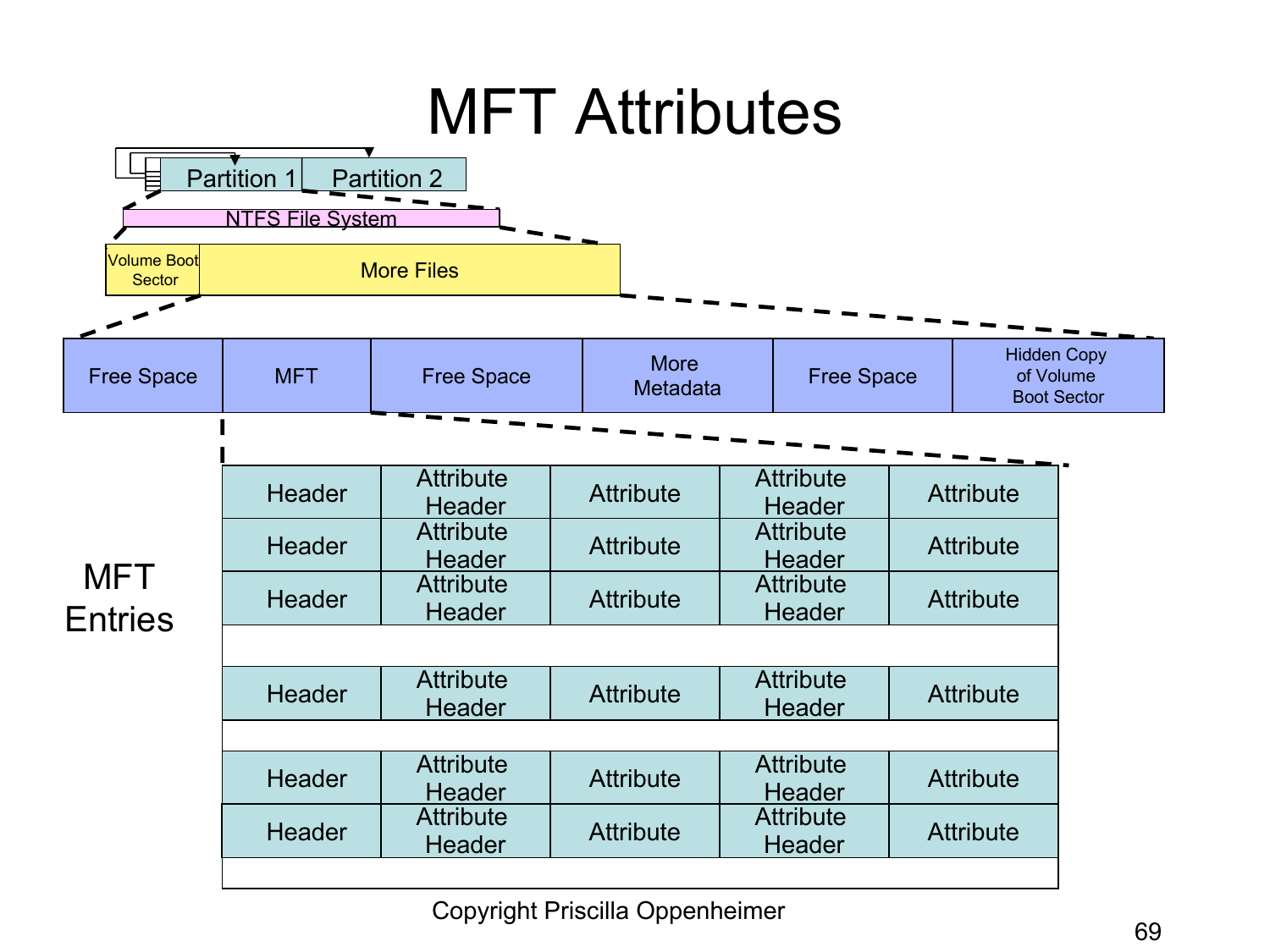#### MFT Entry Header

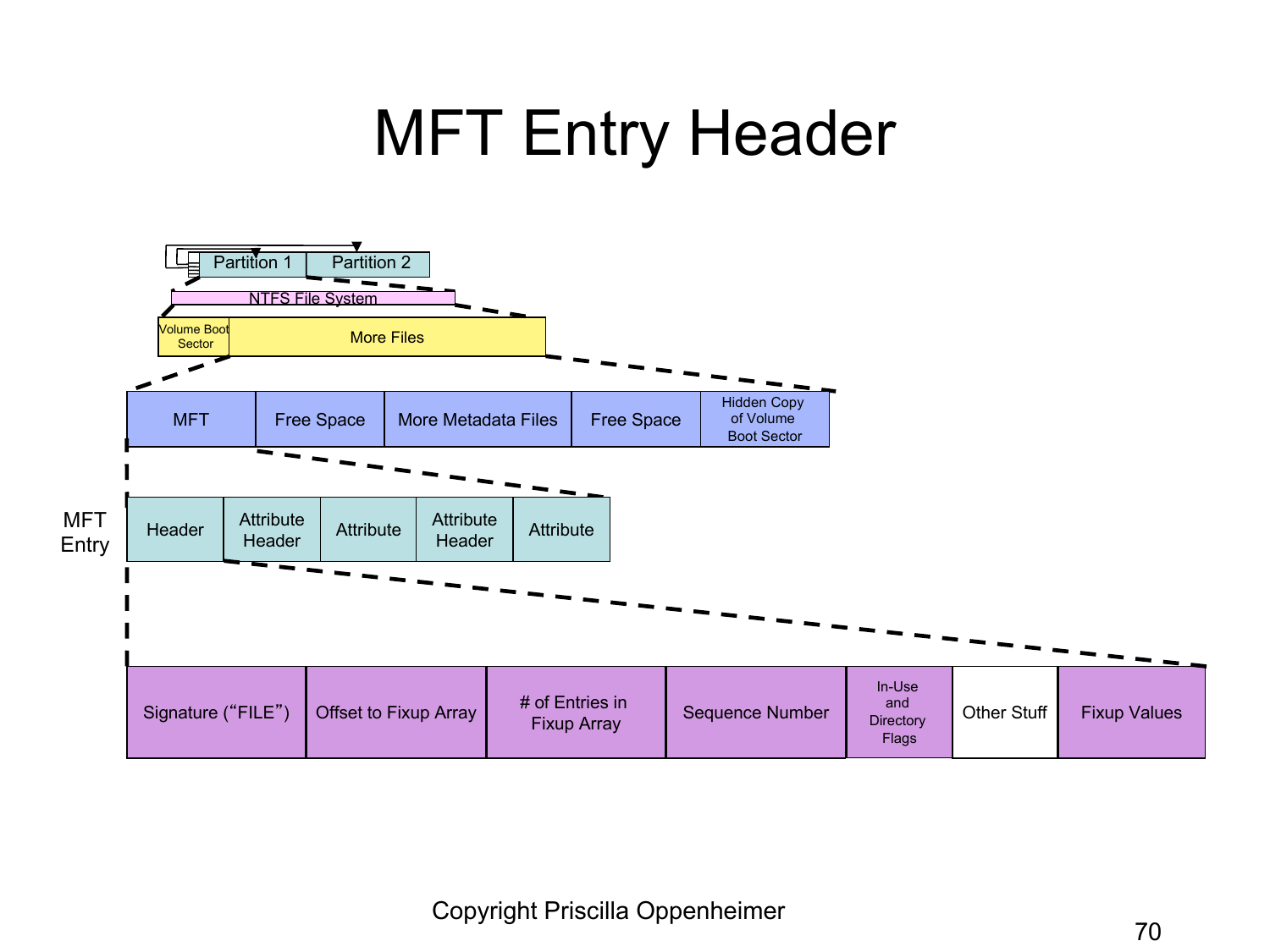#### Creating an NTFS File **Creating dir1\file1.txt**

- 1. Read volume boot sector to locate MFT.
- 2. Read first entry in MFT to determine layout of MFT.
- 3. Allocate an MFT entry for the new file.
- 4. Initialize MFT entry with \$STANDARD\_INFORMATION, In-Use Flag, etc.
- 5. Check MFT \$Bitmap to find free clusters, using best-fit algorithm.
- 6. Set corresponding \$Bitmap bits to 1.
- 7. Write file content to clusters and update \$DATA attribute with starting address of cluster run and run length.
- 8. Read root directory (MFT entry 5), traverse index, and find dir1.
- 9. Read \$INDEX ROOT attribute for dir1 and determine where file1.txt should go.
- 10. Create new index entry; resort index tree.
- 11. Enter steps in \$LogFile (as each step is taken).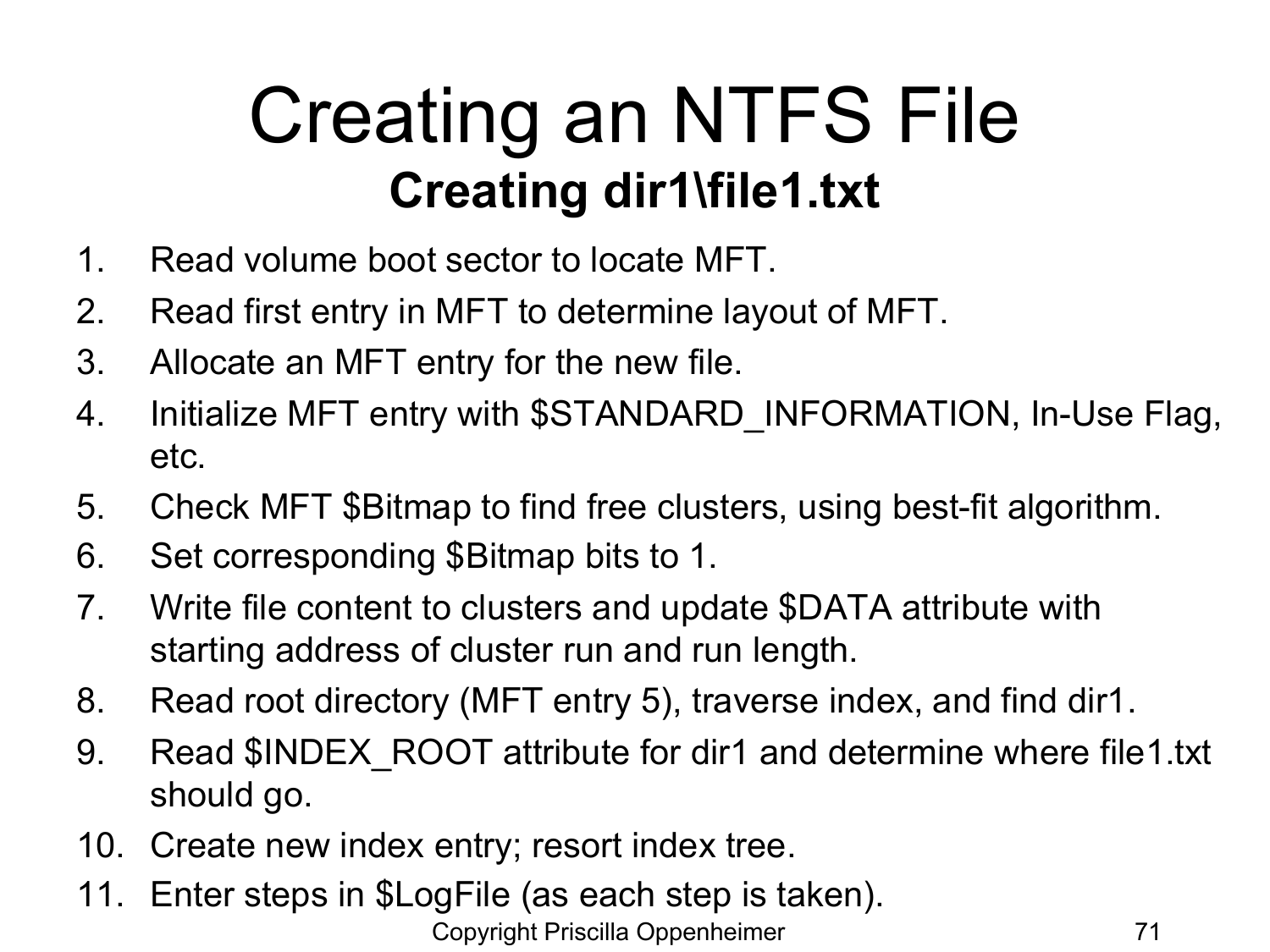#### An NTFS File

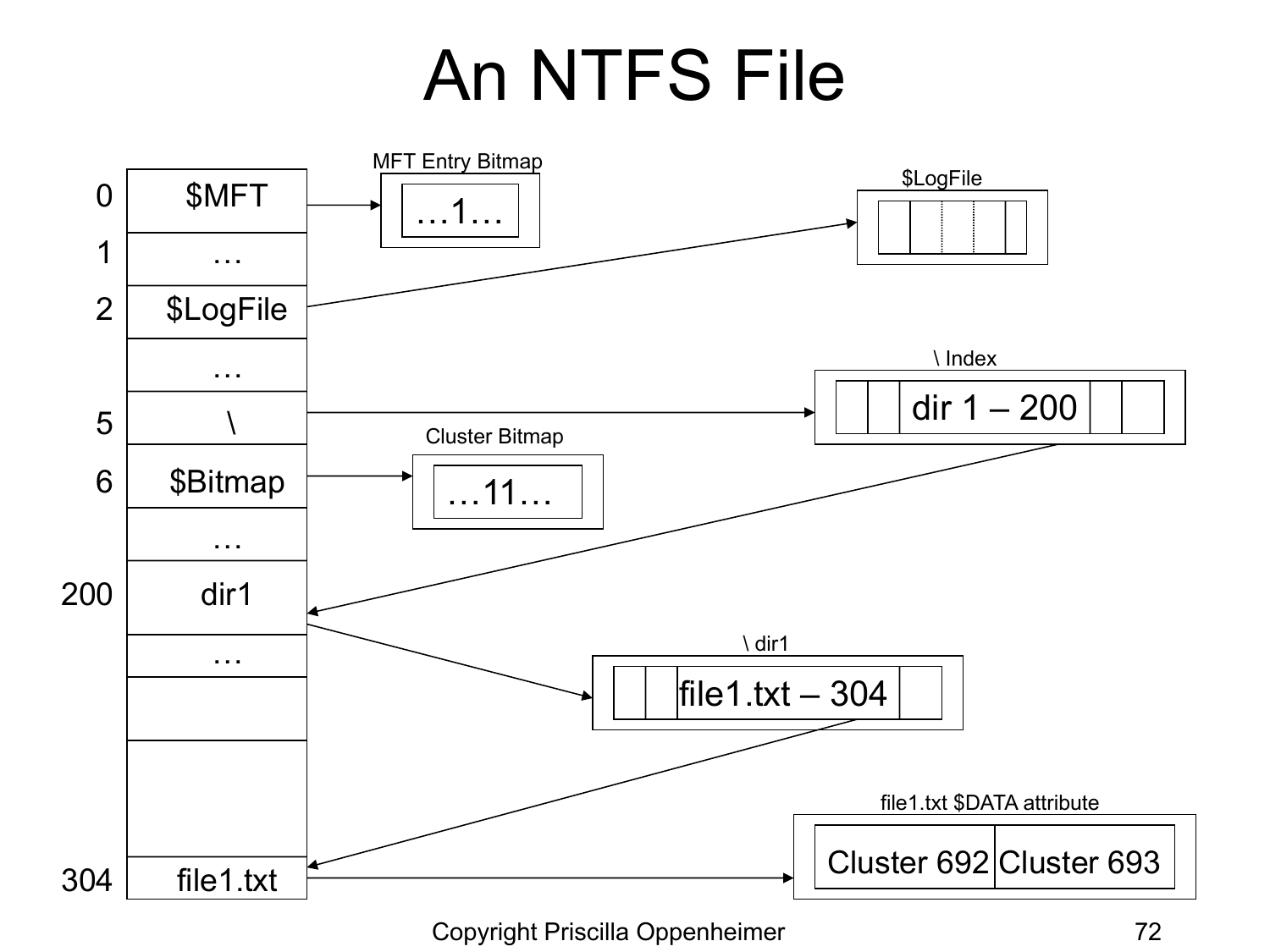## NTFS File Deleted

Data in blue boxes is unallocated



Copyright Priscilla Oppenheimer 73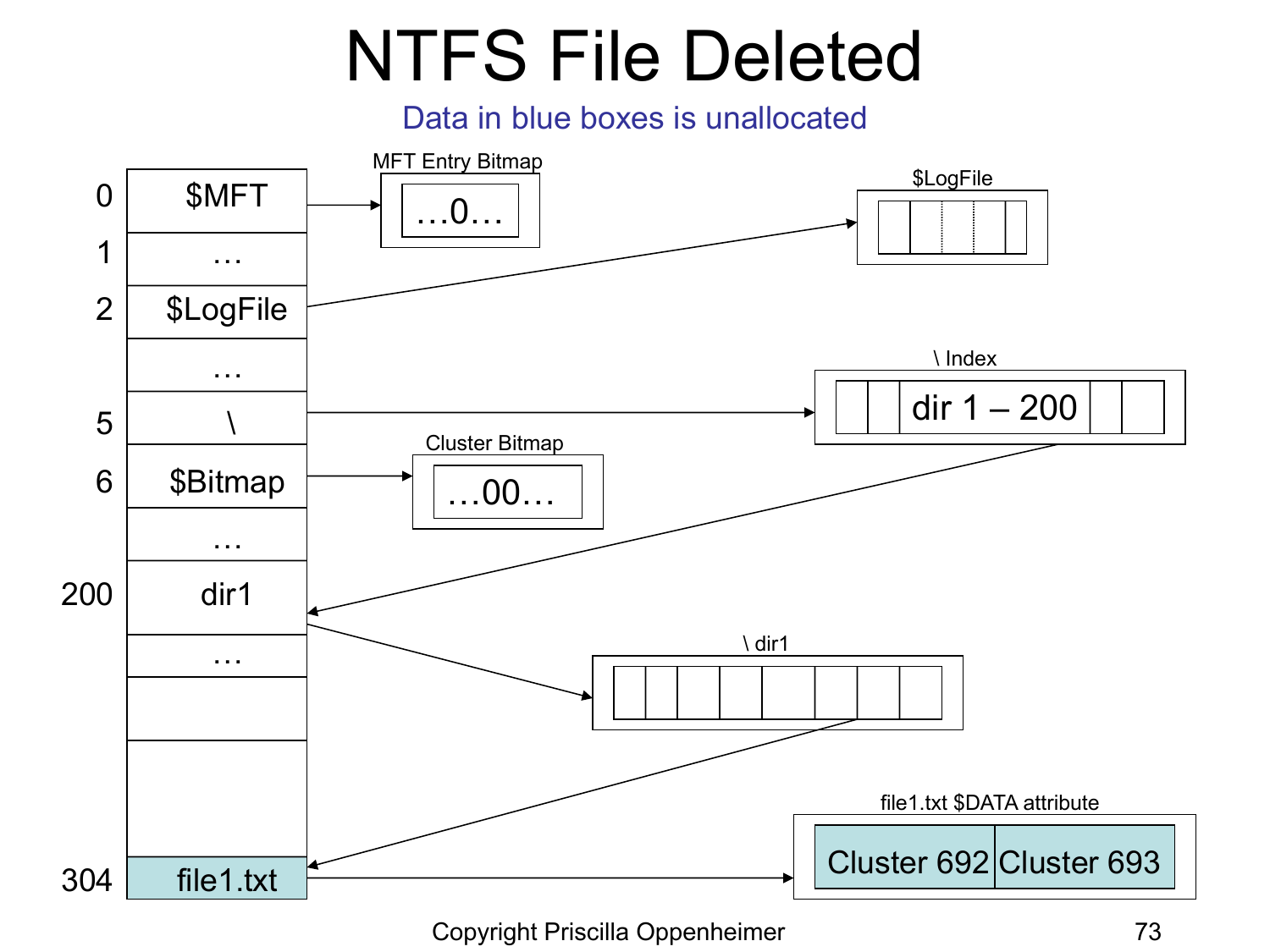## Deleting an NTFS File **Deleting dir1\file1.txt**

- 1. Read volume boot sector to locate MFT.
- 2. Read first entry in MFT to determine layout of MFT.
- 3. Read root directory (MFT entry 5), traverse index, and find dir1.
- 4. Read \$INDEX ROOT for dir1 entry and find file1.txt entry.
- 5. Remove filename entry from index; move other entries over.
- 6. Unallocate MFT entry and clean In-Use Flag.
- 7. Set MFT \$Bitmap entries to 0.
- 8. Enter steps in \$LogFile (as each step is taken).